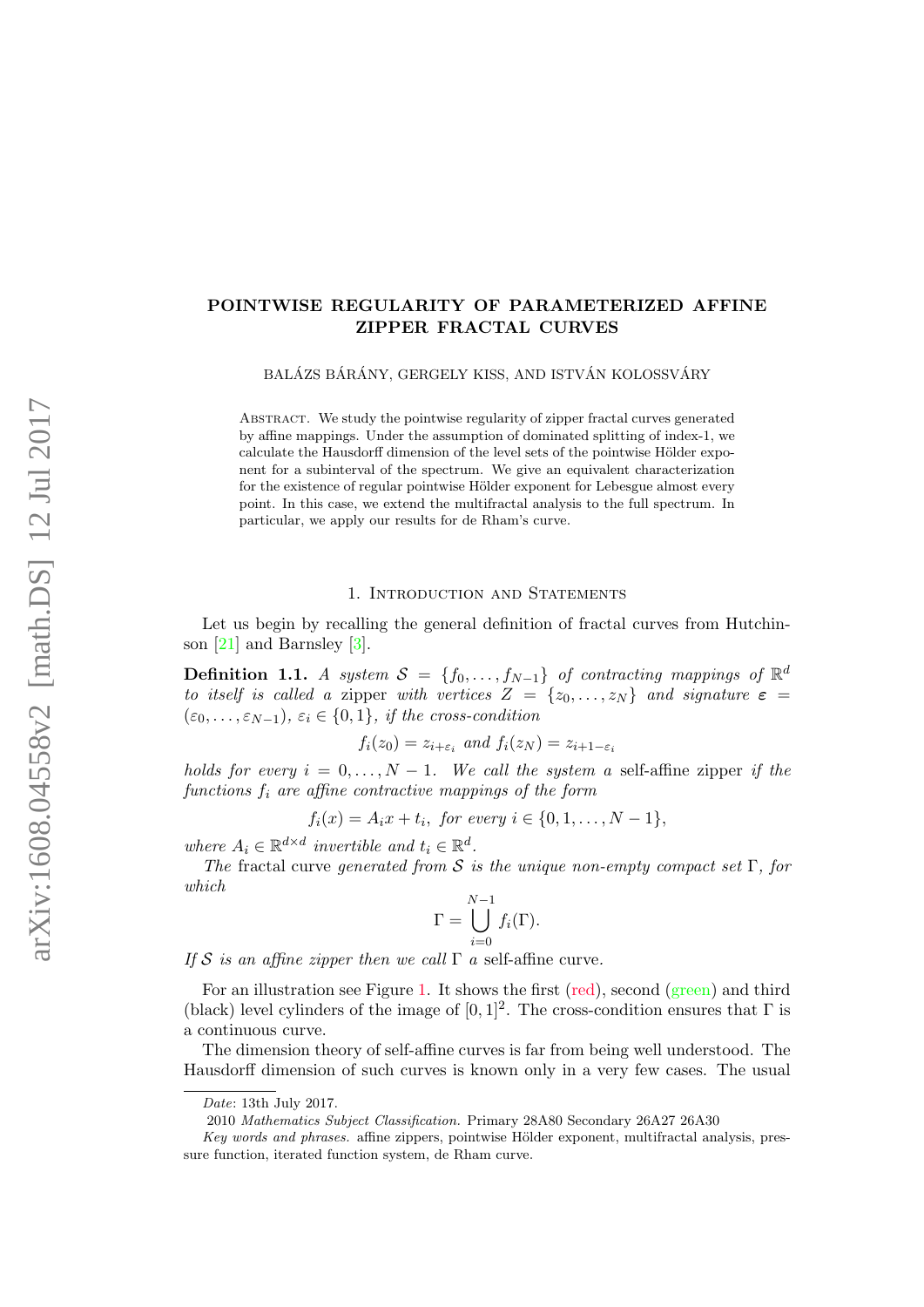

<span id="page-1-0"></span>FIGURE 1. An affine zipper with  $N = 3$  maps and signature  $\varepsilon = (0, 1, 0)$ .

techniques, like self-affine transversality, see Falconer [\[14\]](#page-25-2), Jordan, Pollicott and Simon  $[25]$ , destroys the curve structure. Ledrappier  $[27]$  gave a sufficient condition to calculate the Hausdorff dimension of some fractal curves, and Solomyak [\[39\]](#page-26-0) applied it to calculate the dimension of the graph of the Takagi function for typical parameters. Feng and Käenmäki  $[17]$  characterized self-affine systems, which has analytic curve attractor. Let us denote the s-dimensional Hausdorff measure and the Hausdorff dimension of a set A by  $\mathcal{H}^s(A)$  and  $\dim_H A$ , respectively. Moreover, let us denote the Packing and (upper) box-counting dimension of a set A by  $\dim_{P} A$  and  $\dim_{B} A$ , respectively. For basic properties and definition of Hausdorff-, Packing- and box-counting dimension, we refer to [\[15\]](#page-25-6).

Bandt and Kravchenko [\[2\]](#page-25-7) studied some smoothness properties of self-affine curves, especially the tangent lines of planar self-affine curves. The main purpose of this paper is to analyse the pointwise regularity of affine curves under some parametrization. Let us recall the definition of pointwise Hölder exponent of a real valued function g, see for example [\[23,](#page-25-8) eq. (1.1)]. We say that  $g \in C^{\beta}(x)$  if there exist a  $\delta > 0$ ,  $C > 0$  and a polynomial P with degree at most  $|\beta|$  such that

$$
|g(y) - P(y - x)| \le C|x - y|^{\beta} \text{ for every } y \in B_{\delta}(x),
$$

where  $B_\delta(x)$  denotes the ball with radius  $\delta$  centered at x. Let  $\alpha_p(x) = \sup\{\beta : g \in$  $C^{\beta}(x)$ . We call  $\alpha_p(x)$  the *pointwise Hölder exponent* of g at the point x.

We call  $F: \mathbb{R}^m \mapsto \mathbb{R}$  a self-similar function if there exists a bounded open set  $U \subset \mathbb{R}^m$ , and contracting similarities  $g_1, \ldots, g_k$  of  $\mathbb{R}^m$  such that  $g_i(U) \cap g_j(U) = \emptyset$ and  $g_i(U) \subset U$  for every  $i \neq j$ , and a smooth function  $g: \mathbb{R}^m \mapsto \mathbb{R}$ , and real numbers  $|\lambda_i| < 1$  for  $i = 1, ..., k$  such that

<span id="page-1-1"></span>
$$
F(x) = \sum_{i=1}^{k} \lambda_i F(g_i^{-1}(x)) + g(x), \qquad (1.1)
$$

see  $[24,$  Definition 2.1]. The multifractal formalism of the pointwise Hölder exponent of self-similar functions was studied in several aspects, see for example Aouidi and Slimane  $[1]$ , Slimane  $[6, 7, 5]$  $[6, 7, 5]$  $[6, 7, 5]$  $[6, 7, 5]$  and Saka  $[37]$ .

Hutchinson [\[21\]](#page-25-0) showed that the family of contracting functions  $q_1, \ldots, q_k$  has a unique, non-empty compact invariant set  $\Omega$  (called the *attractor of*  $\Phi = \{g_1, \ldots, g_k\},\$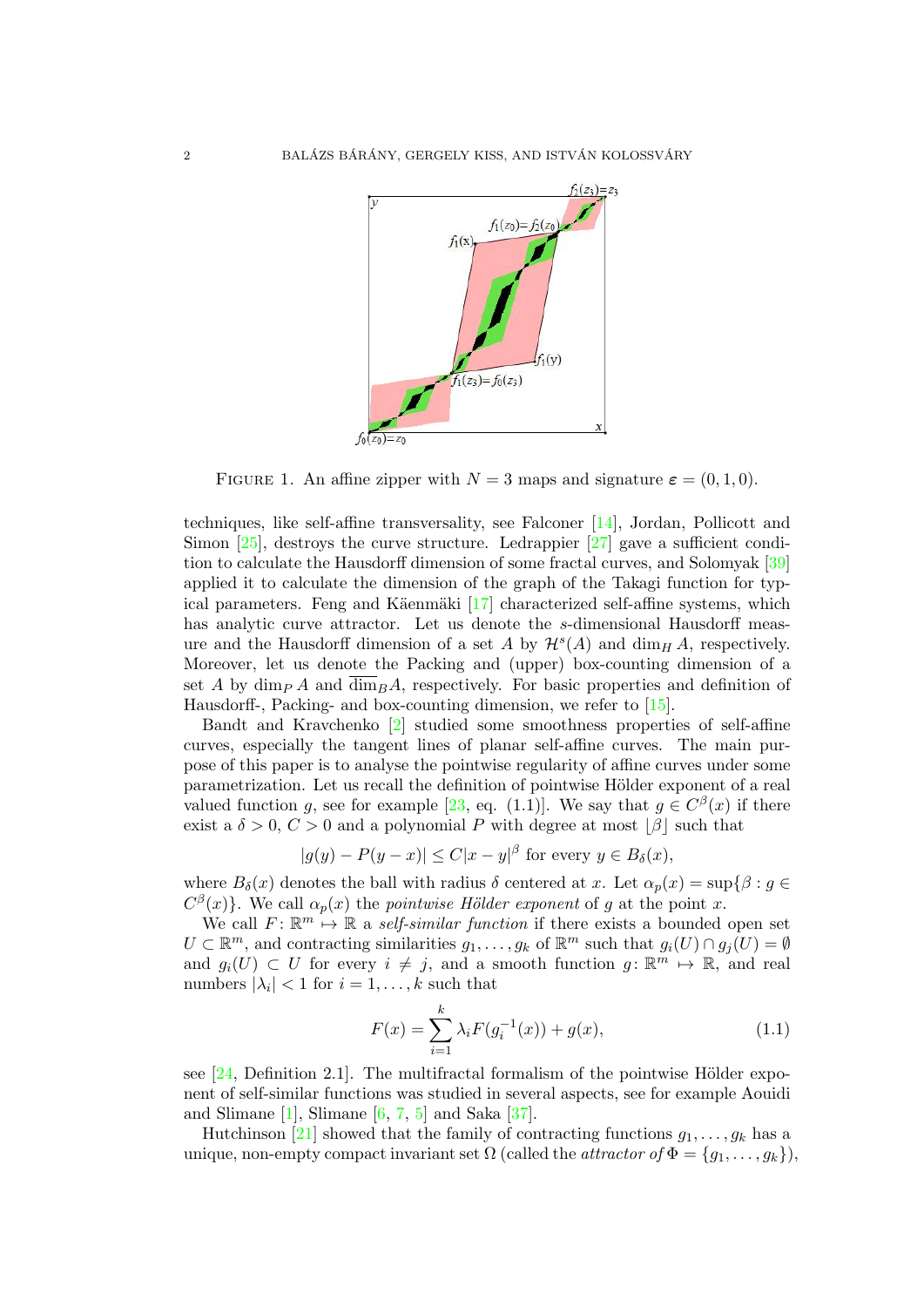i.e.  $\Omega = \bigcup_{i=1}^{k} g_i(\Omega)$ . We note that in the case of self-similar function, the graph of F (denoted by  $Graph(F)$ ) over the set  $\Omega$  can be written as the unique, non-empty, compact invariant set of the family of functions  $S_1, \ldots, S_k$  in  $\mathbb{R}^{m+1}$ , where

$$
S_i(x, y) = (g_i(x), \lambda_i y + g(g_i(x))).
$$

In this paper, we study the local regularity of a generalized version of selfsimilar functions. Namely, let  $\lambda = (\lambda_0, \ldots, \lambda_{N-1})$  be a probability vector. Let us subdivide the interval [0, 1] according to the probability vector  $\lambda$  and signature  $\varepsilon = (\varepsilon_0, \ldots, \varepsilon_{N-1}), \varepsilon_i \in \{0,1\}$  of the zipper S. Let  $g_i$  be the linear function mapping the unit interval  $[0,1]$  to the *i*th subinterval of the division which is orderpreserving or order-reversing according to the signature  $\varepsilon_i$ . That is, the interval  $[0, 1]$  is the attractor of the iterated function system

$$
\Phi = \{g_i : x \mapsto (-1)^{\varepsilon_i} \lambda_i x + \gamma_i\}_{i=0}^{N-1},
$$
\n(1.2)

where  $\gamma_i = \sum_{j=0}^{i-1} \lambda_j + \varepsilon_i \lambda_i$ . Let  $v : [0,1] \mapsto \Gamma \subset \mathbb{R}^d$  be the unique continuous function satisfying the functional equation

<span id="page-2-0"></span>
$$
v(x) = f_i\left(v(g_i^{-1}(x))\right) \text{ if } x \in g_i([0,1]). \tag{1.3}
$$

We note that  $g_i^{-1}(x) = \frac{x - \gamma_i}{(-1)^{\varepsilon_i} \lambda_i}$ , and  $g_i^{-1}(x) \in [0, 1]$  if and only if  $x \in g_i([0, 1])$ . Thus,  $Graph(v)$  is the attractor of the IFS

$$
S_i(x, y) = (g_i(x), A_iy + t_i).
$$

We call v as the *linear parametrization of* Γ. Such linear parameterizations occur in the study of Wavelet functions in a natural way, see for example Protasov [\[35\]](#page-26-2), Protasov and Guglielmi [\[36\]](#page-26-3), and Seuret [\[38\]](#page-26-4). A particular example for [\(1.3\)](#page-2-0) is the de Rham's curve, see Section  $5$  for details including an example of a graph of  $v$ generated by the de Rham's curve.

The main difference between the self-similar function  $F$  defined in [\(1.1\)](#page-1-1) and v defined in  $(1.3)$  is the contraction part. Namely, while F is a real valued function rescaled by only a real number, the function v is  $\mathbb{R}^d$  valued and a strict affine transformation is acting on it. This makes the study of such functions more difficult. As a slight abuse of the appellation of the pointwise Hölder exponent, we redefine the pointwise Hölder exponent  $\alpha(x)$  of the function v at a point  $x \in [0,1]$  as

<span id="page-2-1"></span>
$$
\alpha(x) = \liminf_{y \to x} \frac{\log \|v(x) - v(y)\|}{\log |x - y|}.
$$
\n(1.4)

We note that if  $\alpha_p(x) < 1$  or  $\alpha(x) < 1$  then  $\alpha_p(x) = \alpha(x)$ . Otherwise, we have only  $\alpha(x) \leq \alpha_n(x)$ .

When the lim inf in  $(1.4)$  exists as a limit, then we say that v has a regular pointwise Hölder exponent  $\alpha_r(x)$  at a point  $x \in [0,1]$ , i.e.

$$
\alpha_r(x) = \lim_{y \to x} \frac{\log \|v(x) - v(y)\|}{\log |x - y|}.
$$
\n(1.5)

Let us define the level sets of the (regular) pointwise Hölder exponent by

$$
E(\beta) = \{x \in [0, 1] : \alpha(x) = \beta\} \text{ and}
$$
  

$$
E_r(\beta) = \{x \in [0, 1] : \alpha_r(x) = \beta\}.
$$

Our goal is to perform multifractal analysis, i.e. to study the possible values, which occur as (regular) pointwise Hölder exponents, and determine the magnitude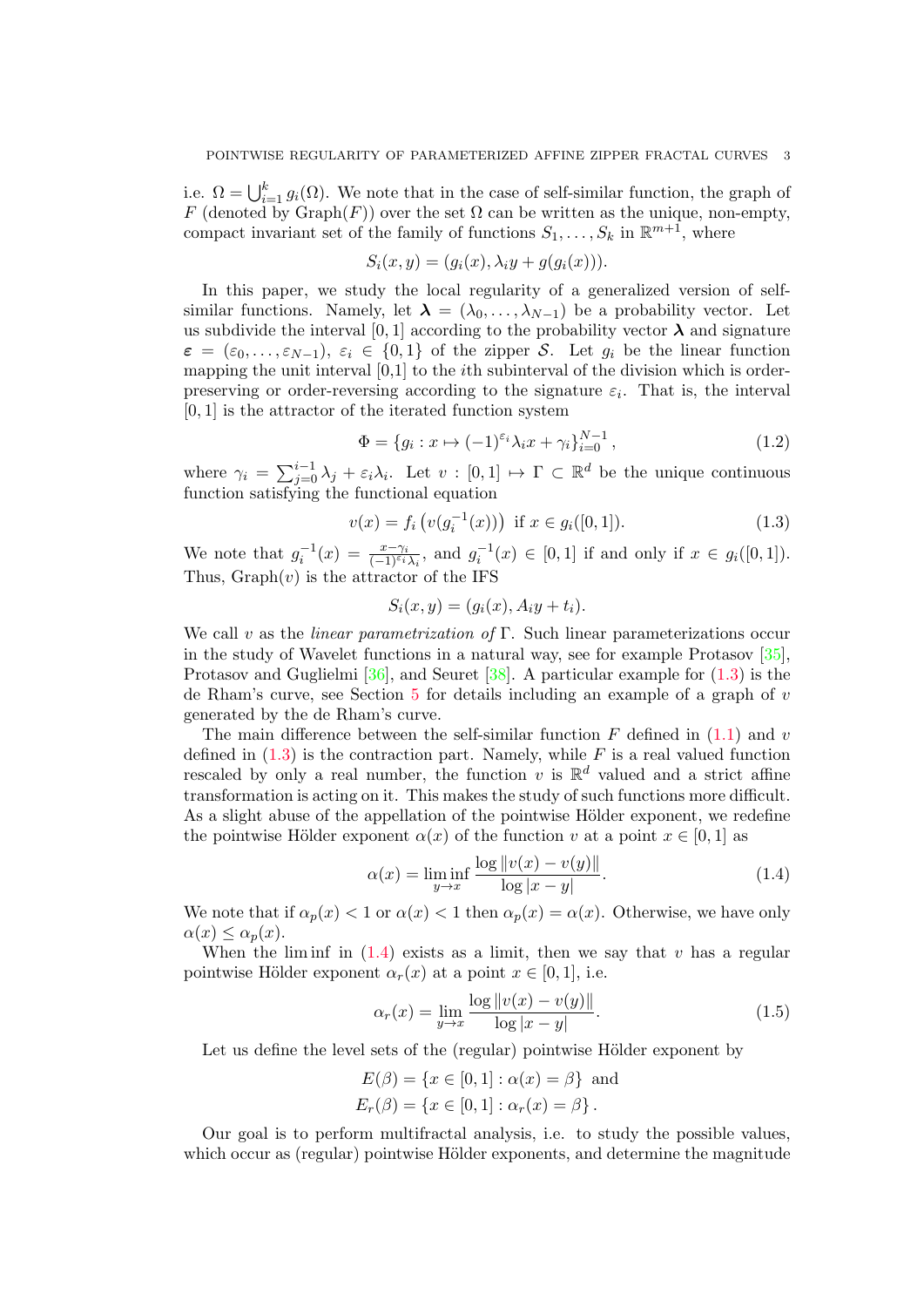of the sets, where it appears. This property was studied for several types of singular functions, for example for wavelets by Barral and Seuret  $[4]$ , Seuret  $[38]$ , for Weierstrass-type functions Otani [\[32\]](#page-26-5), for complex analogues of the Takagi function by Jaerisch and Sumi [\[22\]](#page-25-15) or for different functional equations by Coiffard, Melot and Willer  $[10]$ , by Okamura  $[31]$  and by Slimane  $[7]$  etc.

The main difficulty in our approach is to handle the distance  $||v(x) - v(y)||$ . In the previous examples, the function  $F$  defined with the equation  $(1.1)$  was scaled only by a constant. Roughly speaking

$$
||F(g_{i_1,\dots,i_n}(x)) - F(g_{i_1,\dots,i_n}(y))|| \approx |\lambda_{i_1} \cdots \lambda_{i_n}||F(x) - F(y)||.
$$

In the case of self-affine systems, this is not true anymore. That is,

$$
||v(g_{i_1,\ldots,i_n}(x)) - v(g_{i_1,\ldots,i_n}(y))|| \approx ||A_{i_1} \cdots A_{i_n}(v(x) - v(y))||.
$$

However, in general  $||A_{i_1} \cdots A_{i_n}(v(x) - v(y))|| \not\approx ||A_{i_1} \cdots A_{i_n}|| ||v(x) - v(y)||$ . In order to be able to compare the distance  $||v(g_{i_1,\ldots,i_n}(x)) - v(g_{i_1,\ldots,i_n}(y))||$  with the norm of the product of matrices, we need an extra assumption on the family of matrices.

Let us denote by  $M^o$  the interior and by  $\overline{M}$  the closure of a set  $M \subseteq \mathbb{PR}^{d-1}$ . For a point  $v \in \mathbb{R}^d$ , denote  $\langle v \rangle$  equivalence class of v in the projective space  $\mathbb{PR}^{d-1}$ . Every invertible matrix A defines a natural map on the projective space  $\mathbb{PR}^{d-1}$  by  $\langle v \rangle \mapsto \langle Av \rangle$ . As a slight abuse of notation, we denote this function by A too.

<span id="page-3-0"></span>**Definition 1.2.** We say that a family of matrices  $A = \{A_0, \ldots, A_{N-1}\}\$  have dominated splitting of index-1 if there exists a non-empty open subset  $M \subset \mathbb{PR}^{d-1}$  with a finite number of connected components with pairwise disjoint closure such that

$$
\bigcup_{i=0}^{N-1} A_i \overline{M} \subset M^o,
$$

and there is a  $d-1$  dimensional hyperplane that is transverse to all elements of M. We call the set M a multicone.

We adapted the definition of dominated splitting of index-1 from the paper of Bochi and Gourmelon  $[8]$ . They showed that the tuple of matrices A satisfies the property in Definition [1.2](#page-3-0) if and only if there exist constants  $C > 0$  and  $0 < \tau < 1$ such that

$$
\frac{\alpha_2(A_{i_1}\cdots A_{i_n})}{\alpha_1(A_{i_1}\cdots A_{i_n})}\leq C\tau^n
$$

for every  $n \geq 1$  and  $i_0, \ldots, i_{n-1} \in \{0, \ldots, N-1\}$ , where  $\alpha_i(A)$  denotes the *i*th largest singular value of the matrix  $A$ . That is, the weakest contracting direction and the stronger contracting directions are strongly separated away (splitted),  $\alpha_1$ dominates  $\alpha_2$ . This condition makes it easier to handle the growth rate of the norm of matrix products, which will be essential in our later studies.

We note that for example a tuple  $A$  formed by matrices with strictly positive elements, satisfies the dominated splitting of index-1 of  $M = \langle \{x \in \mathbb{R}^d : x_i > 0, i =$  $\{1, \ldots, d\}$ . Throughout the paper we work with affine zippers, where we assume that the matrices  $A_i$  have dominated splitting of index-1. For more details, see Section [2](#page-5-0) and  $[8]$ .

For a subset M of  $\mathbb{PR}^{d-1}$  and a point  $x \in \mathbb{R}^d$ , let

$$
M(x) = \{ y \in \mathbb{R}^d : \langle y - x \rangle \in M \}.
$$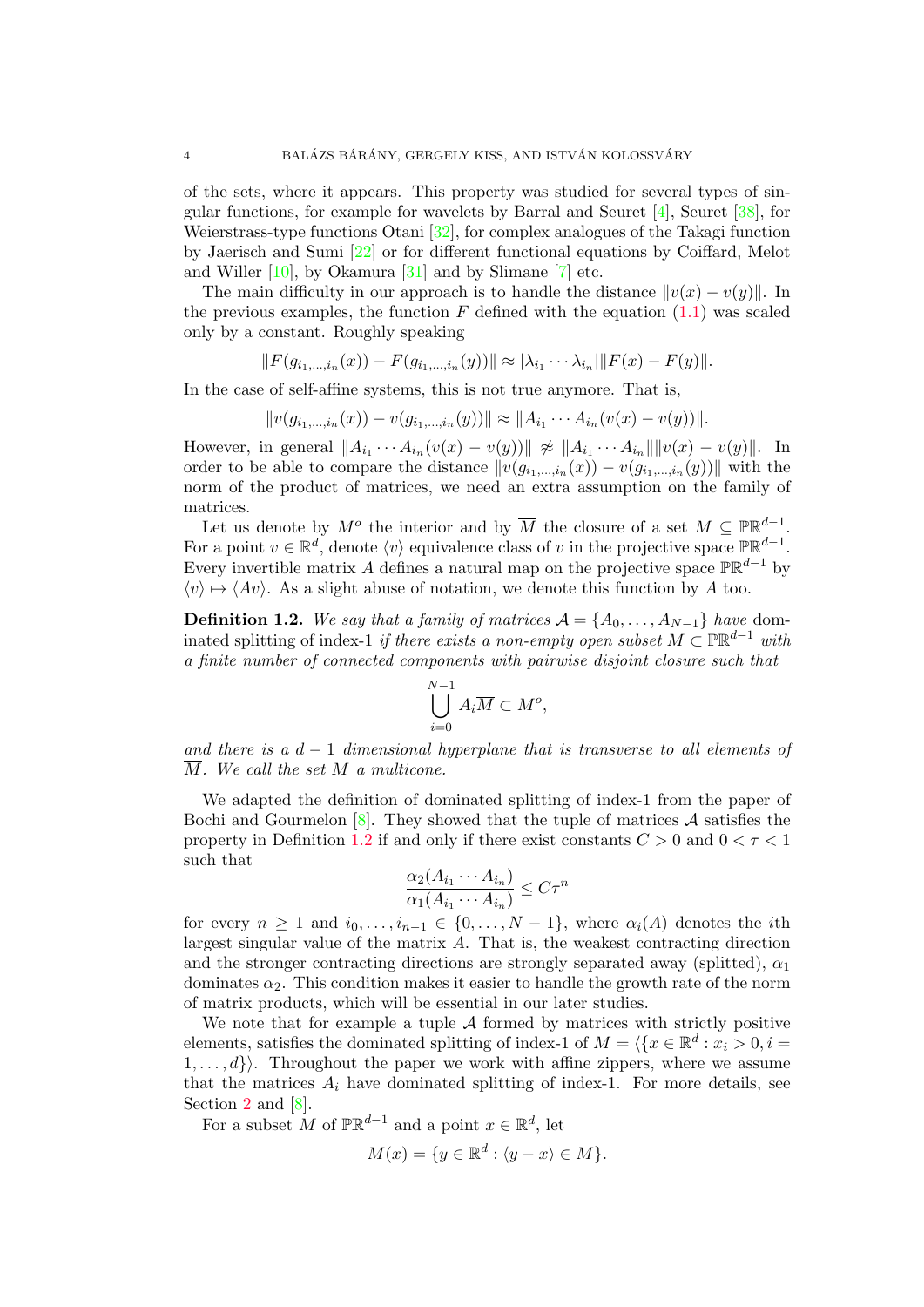We call the set  $M(x)$  a cone centered at x.

We say that S satisfies the *strong open set condition* (SOSC), if there exists an open bounded set U such that

$$
f_i(U) \cap f_j(U) = \emptyset
$$
 for every  $i \neq j$  and  $\Gamma \cap U \neq \emptyset$ .

We call S a non-degenerate system, if it satisfies the SOSC and  $\langle z_N - z_0 \rangle \notin$  $\bigcap_{k=0}^{\infty} \bigcap_{|\bar{\imath}|=k} A_{\bar{\imath}}^{-1}(M^c)$ , where for a finite length word  $\bar{\imath} = i_1 \dots i_k$ ,  $A_{\bar{\imath}}$  denotes the matrix product  $A_{i_1}A_{i_2}\ldots A_{i_k}$ . We note that the non-degenerate condition guarantees that the curve  $v: [0,1] \mapsto \mathbb{R}^d$  is not self-intersecting and it is not contained in a strict hyperplane of  $\mathbb{R}^d$ .

Denote by  $P(t)$  the pressure function which is defined as the unique root of the equation

<span id="page-4-3"></span>
$$
0 = \lim_{n \to \infty} \frac{1}{n} \log \sum_{i_1, \dots, i_n = 0}^{N-1} \|A_{i_1} \cdots A_{i_n}\|^{t} \left(\lambda_{i_1} \cdots \lambda_{i_n}\right)^{-P(t)}.
$$
 (1.6)

A considerable attention has been paid for pressures, which are defined by mat-rix norms, see for example Käenmäki [\[26\]](#page-25-18), Feng and Shmerkin [\[19\]](#page-25-19), and Morris [\[28,](#page-26-7) [29\]](#page-26-8). Feng [\[16\]](#page-25-20) and later Feng and Lau [\[18\]](#page-25-21) studied the properties of the pressure P for positive and non-negative matrices. In Section [2,](#page-5-0) we extend these results for the dominated splitting of index-1 case. Namely, we will show that the function  $P : \mathbb{R} \to \mathbb{R}$  is continuous, concave, monotone increasing, and continuously differentiable.

Unfortunately, even for positive matrices, the computation of the precise values of  $P(t)$  is hopeless. For a fast approximation algorithm, see Pollicott and Vytnova [\[33\]](#page-26-9).

Let  $d_0 > 0$  be the unique real number such that

<span id="page-4-4"></span>
$$
0 = \lim_{n \to \infty} \frac{1}{n} \log \sum_{|\bar{\imath}| = n} \|A_{\bar{\imath}}\|^{d_0}.
$$
 (1.7)

Observe that for every  $n \geq 1$ ,  $\{f_{\overline{i}}(U) : |\overline{i}| = n\}$  defines a cover of Γ. But since Γ is a curve and thus dim<sub>H</sub>  $\Gamma \geq 1$ , and since every  $f_{\bar{i}}(U)$  can be covered by a ball with radius  $||A_{\bar{i}}|||U|, d_0 \geq 1.$ 

Let

$$
\alpha_{\min} = \lim_{t \to +\infty} \frac{P(t)}{t}, \ \alpha_{\max} = \lim_{t \to -\infty} \frac{P(t)}{t} \text{ and } \widehat{\alpha} = P'(0).
$$

The values  $\alpha_{\min}$  and  $\alpha_{\max}$  correspond to the logarithm of the joint- and the lower-spectral radius defined by Protasov [\[35\]](#page-26-2).

We say that the function  $v : [0, 1] \mapsto \Gamma$  is symmetric if

<span id="page-4-0"></span>
$$
\lambda_0 = \lambda_{N-1}
$$
 and  $\lim_{k \to \infty} \frac{\|A_0^k\|}{\|A_{N-1}^k\|} = 1.$  (1.8)

Now, we state our main theorems on the pointwise Hölder exponents.

<span id="page-4-2"></span>**Theorem 1.3.** Let S be a non-degenerate system. Then there exists a constant  $\widehat{\alpha}$ such that for  $\mathcal{L}\text{-}a.e.$   $x \in [0,1], \alpha(x) = \widehat{\alpha} \ge 1/d_0.$  Moreover, there exists an  $\varepsilon > 0$ such that for every  $\beta \in [\widehat{\alpha}, \widehat{\alpha} + \varepsilon]$ 

<span id="page-4-1"></span>
$$
\dim_H \{ x \in [0,1] : \alpha(x) = \beta \} = \inf_{t \in \mathbb{R}} \{ t\beta - P(t) \}. \tag{1.9}
$$

If S satisfies [\(1.8\)](#page-4-0) then [\(1.9\)](#page-4-1) can be extended for every  $\beta \in [\alpha_{\min}, \hat{\alpha} + \varepsilon].$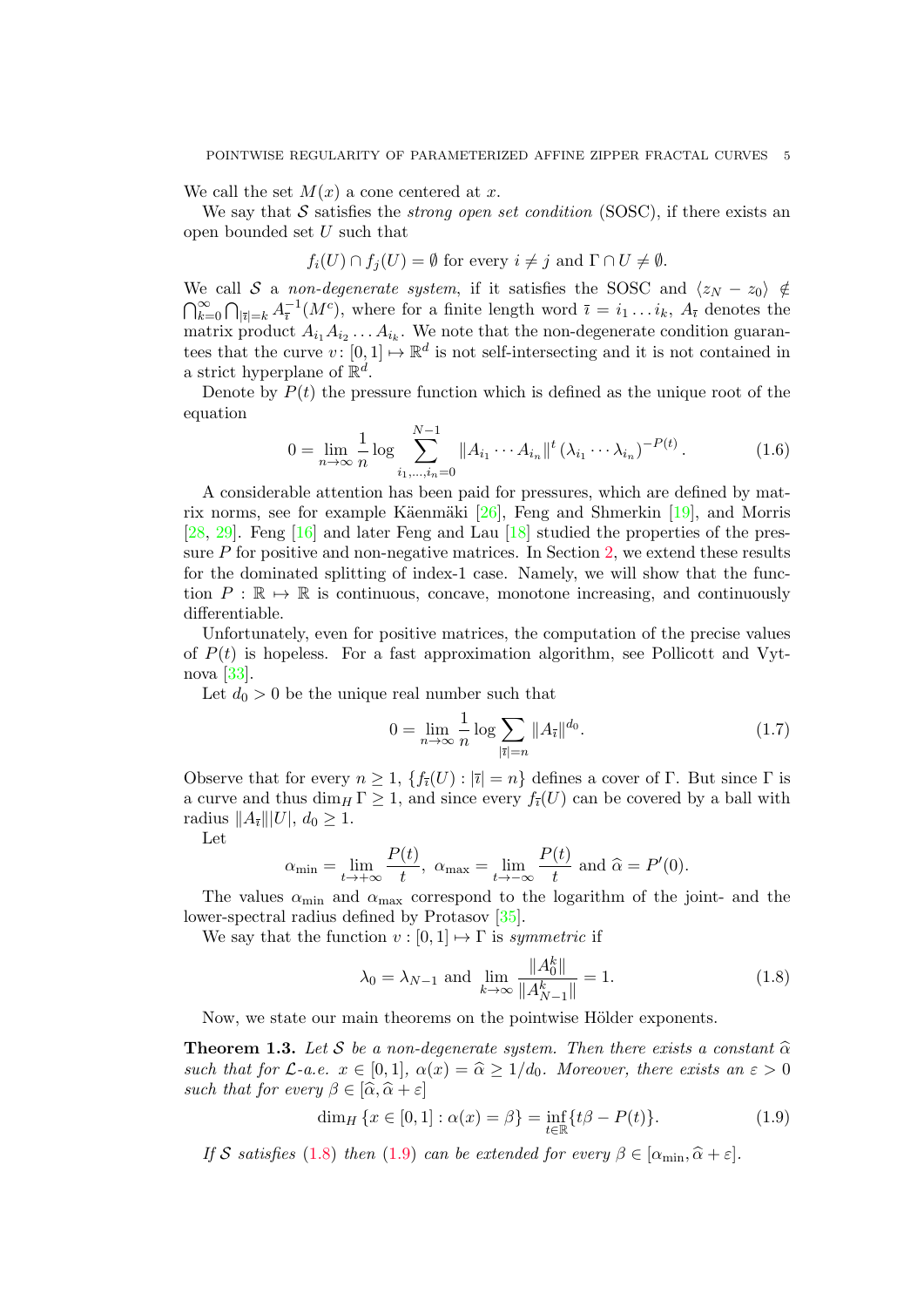Furthermore, the functions  $\beta \mapsto \dim_H E(\beta)$  and  $\beta \mapsto \dim_H E_r(\beta)$  are continuous and concave on their respective domains.

In the following, we give a sufficient condition to extend the previous result, where [\(1.9\)](#page-4-1) holds to the complete spectrum  $[\alpha_{\min}, \alpha_{\max}]$ . As a slight abuse of notation for every  $\theta \in \mathbb{PR}^{d-1}$ , we say that  $\underline{0} \neq v \in \theta$  if  $\langle v \rangle = \theta$ .

**Assumption A.** For a nondegenerate affine zipper  $S = \{f_i : x \mapsto A_i x + t_i\}_{i=0}^{N-1}$ **EXAMPLE 10.** For a nondegenerate diffuse zapper  $S = \{j_i : x \mapsto A_i x + \iota_i j_{i=0} \}$  with vertices  $\{z_0, \ldots, z_N\}$  assume that there exists a convex, simply connected closed cone  $C \subset \mathbb{PR}^{d-1}$  such that

- (1)  $\bigcup_{i=1}^{N} A_i C \subset C^o$  and for every  $\underline{0} \neq v \in \theta \in C$ ,  $\langle A_i v, v \rangle > 0$ ,
- (2)  $\langle z_N z_0 \rangle \in C^o$ .

Observe that if  $S$  satisfies Assumption A then it satisfies the strong open set condition with respect to the set U, which is the bounded component of  $C<sup>o</sup>(z<sub>0</sub>)$  $C<sup>o</sup>(z<sub>N</sub>)$ . We note that if all the matrices have strictly positive elements and the zipper has signature  $(0, \ldots, 0)$  then Assumption A holds.

<span id="page-5-2"></span>**Theorem 1.4.** Let S be an affine zipper satisfying Assumption A. Then for every  $\beta \in [\hat{\alpha}, \alpha_{\max}]$ 

<span id="page-5-1"></span>
$$
\dim_H \{ x \in [0,1] : \alpha(x) = \beta \} = \inf_{t \in \mathbb{R}} \{ t\beta - P(t) \},\tag{1.10}
$$

and for every  $\beta \in [\alpha_{\min}, \alpha_{\max}]$ 

$$
\dim_H \{ x \in [0,1] : \alpha_r(x) = \beta \} = \inf_{t \in \mathbb{R}} \{ t\beta - P(t) \}. \tag{1.11}
$$

Moreover, if S satisfies [\(1.8\)](#page-4-0) then [\(1.10\)](#page-5-1) can be extended for every  $\beta \in [\alpha_{\min}, \alpha_{\max}]$ . The functions  $\beta \mapsto \dim_H E(\beta)$  and  $\beta \mapsto \dim_H E_r(\beta)$  are continuous and concave on their respective domains.

Assumption A has another important role. In Theorem [1.4,](#page-5-2) we calculated the spectrum for the regular Hölder exponent, providing that it exists. We show that the existence of the regular Hölder exponent for Lebesgue typical points is equivalent to Assumption A.

<span id="page-5-3"></span>**Theorem 1.5.** Let S be a non degenerate system. Then the regular Hölder exponent exists for Lebesque almost every point if and only if  $S$  satisfies Assumption A. In particular,  $\alpha_r(x) = P'(0)$  for Lebesgue almost every  $x \in [0,1]$ .

Remark 1.6. In the sequel, to keep the notation tractable we assume the signature  $\varepsilon = (0, \ldots, 0)$ . The results carry over for general signatures, and the proofs can be easily modified for the general signature case, see Remark [5.3.](#page-24-0)

The organization of the paper is as follows. In Section [2](#page-5-0) we prove several properties of the pressure function  $P(t)$ , extending the works of [\[16,](#page-25-20) [18\]](#page-25-21) to the dominated splitting of index-1 case using  $[8]$ . We prove Theorem [1.3](#page-4-2) in Section [3.](#page-10-0) Section [4](#page-17-0) contains the proofs of Theorems [1.4](#page-5-2) and [1.5](#page-5-3) when the zipper satisfies Assumption A. Finally, as an application in Section [5,](#page-21-0) we show that our results can be applied to de Rham's curve, giving finer results than existing ones in the literature.

2. Pressure for matrices with dominated splitting of index-1

<span id="page-5-0"></span>In this section, we generalize the result of Feng  $[16]$ , and Feng and Lau  $[18]$ . In [\[18\]](#page-25-21) the authors studied the pressure function and multifractal properties of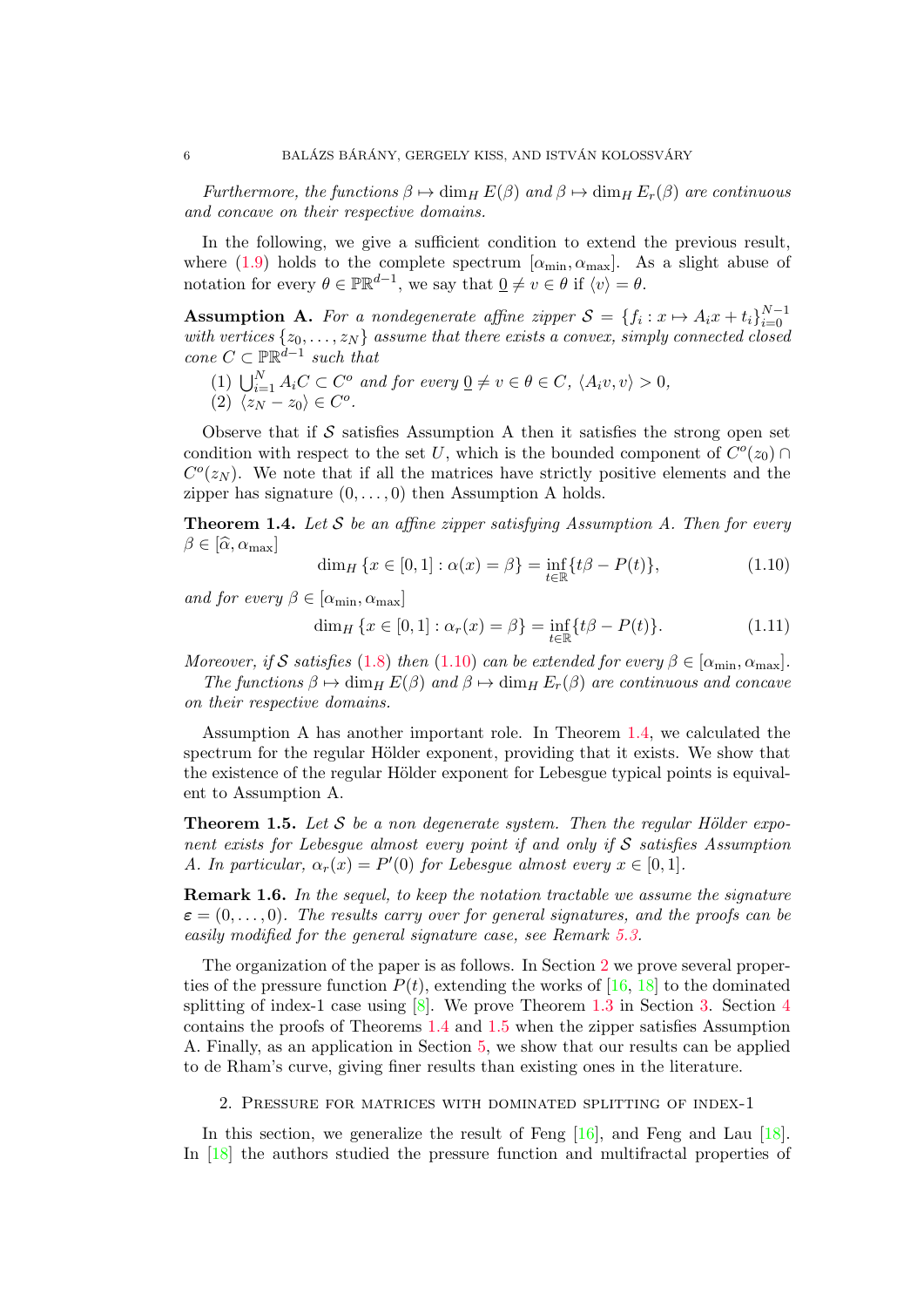Lyapunov exponents for products of positive matrices. Here, we extend their results for a more general class of matrices by using Bochi and Gourmelon [\[8\]](#page-25-17) for later usage.

Let  $\Sigma$  be the set of one side infinite length words of symbols  $\{0, \ldots, N-1\}$ , i.e.  $\Sigma = \{0, \ldots, N-1\}^{\mathbb{N}}$ . Let  $\sigma$  denote the left shift on  $\Sigma$ , its *n*-fold composition by  $\sigma^n$ **i** =  $(i_{n+1}, i_{n+2}, \ldots)$ . We use the standard notation **i**|n for  $i_1, \ldots, i_n$  and

$$
[\mathbf{i}|_n] := \{ \mathbf{j} \in \Sigma : j_1 = i_1, \dots, j_n = i_n \}.
$$

Let us denote the set of finite length words by  $\Sigma^* = \bigcup_{n=0}^{\infty} \{0, \ldots, N-1\}^n$ , and for an  $\bar{\imath} \in \Sigma^*$ , let us denote the length of  $\bar{\imath}$  by  $|\bar{\imath}|$ . For a finite word  $\bar{\imath} \in \Sigma^*$  and for a  $j \in \Sigma$ , denote  $\overline{i}j$  the concatenation of the finite word  $\overline{i}$  with j.

Denote  $i \wedge j$  the length of the longest common prefix of  $i, j \in \Sigma$ , i.e.  $i \wedge j =$  $\min\{n-1: i_n \neq j_n\}.$  Let  $\boldsymbol{\lambda} = (\lambda_0, \ldots, \lambda_{N-1})$  be a probability vector and let  $d(i, j)$ be the distance on  $\Sigma$  with respect to  $\lambda$ . Namely,

$$
d(\mathbf{i}, \mathbf{j}) = \prod_{n=1}^{\mathbf{i} \wedge \mathbf{j}} \lambda_{i_n} =: \lambda_{\mathbf{i} |_{\mathbf{i} \wedge \mathbf{j}}}.
$$

If  $\mathbf{i} \wedge \mathbf{j} = 0$  then by definition  $\mathbf{i}|_{\mathbf{i} \wedge \mathbf{i}} = \emptyset$  and  $\lambda_{\emptyset} = 1$ . For every  $r > 0$ , we define a partition  $\Xi_r$  of  $\Sigma$  by

$$
\Xi_r = \{ [i_1, \ldots, i_n] : \lambda_{i_1} \cdots \lambda_{i_n} \le r < \lambda_{i_1} \cdots \lambda_{i_{n-1}} \}.
$$
\n
$$
(2.1)
$$

For a matrix A and a subspace  $\theta$ , denote  $||A|\theta||$  the norm of A restricted to  $\theta$ , i.e.  $||A|\theta|| = \sup_{v \in \theta} ||Av||/||v||$ . In particular, if  $\theta$  has dimension one  $||A|\theta|| = ||Av||/||v||$ for any  $0 \neq v \in \theta$ . Denote  $G(d, k)$  the Grassmanian manifold of k dimensional subspaces of  $\mathbb{R}^d$ . We define the angle between a 1 dimensional subspace E and a  $d-1$  dimensional subspace F as usual, i.e.

$$
\triangleleft(E, F) = \arccos\left(\frac{\langle v, \text{proj}_F v \rangle}{\|\text{proj}_F v\| \|\text{vol}}\right),\right
$$

where  $\underline{0} \neq v \in E$  arbitrary and proj<sub>F</sub> denotes the orthogonal projection onto F.

The following theorem collects the most relevant properties of a family of matrices with dominated splitting of index-1.

<span id="page-6-0"></span>**Theorem 2.1.** [\[8,](#page-25-17) Theorem A, Theorem B, Claim on p. 228] Suppose that a finite set of matrices  $\{A_0, \ldots, A_{N-1}\}$  satisfies the dominated splitting of index-1 with multicone M. Then there exist Hölder continuous functions  $E: \Sigma \mapsto \mathbb{PR}^{d-1}$  and  $F: \Sigma \mapsto G(d, d-1)$  such that

- (1)  $E(\mathbf{i}) = A_{i_1} E(\sigma \mathbf{i})$  for every  $\mathbf{i} \in \Sigma$ ,
- <span id="page-6-2"></span>(2)  $F(\mathbf{i}) = A_{i_1}^{-1} F(\sigma \mathbf{i})$  for every  $\mathbf{i} \in \Sigma$ ,
- (3) there exists  $\beta > 0$  such that  $\triangleleft(E(i), F(j)) > \beta$  for every  $i, j \in \Sigma$ ,
- <span id="page-6-3"></span>(4) there exist constants  $C \geq 1$  and  $0 < \tau < 1$  such that

$$
\frac{\alpha_2(A_{\mathbf{i}|_n})}{\|A_{\mathbf{i}|_n}\|} \leq C\tau^n
$$

for every  $\mathbf{i} \in \Sigma$  and  $n \geq 1$ ,

- <span id="page-6-1"></span>(5) there exists a constant  $C > 0$  such that  $||A_{\mathbf{i}|_n} |E(\sigma^n \mathbf{i})|| \geq C ||A_{\mathbf{i}|_n}||$  for every  $i \in \Sigma$ ,
- <span id="page-6-4"></span>(6) there exists a constant  $C > 0$  such that  $||A_{\mathbf{i}|_n} | F(i_n \dots i_1 \mathbf{j}) || \leq C \alpha_2(A_{\mathbf{i}|_n})$  for every  $\mathbf{i}, \mathbf{j} \in \Sigma$ .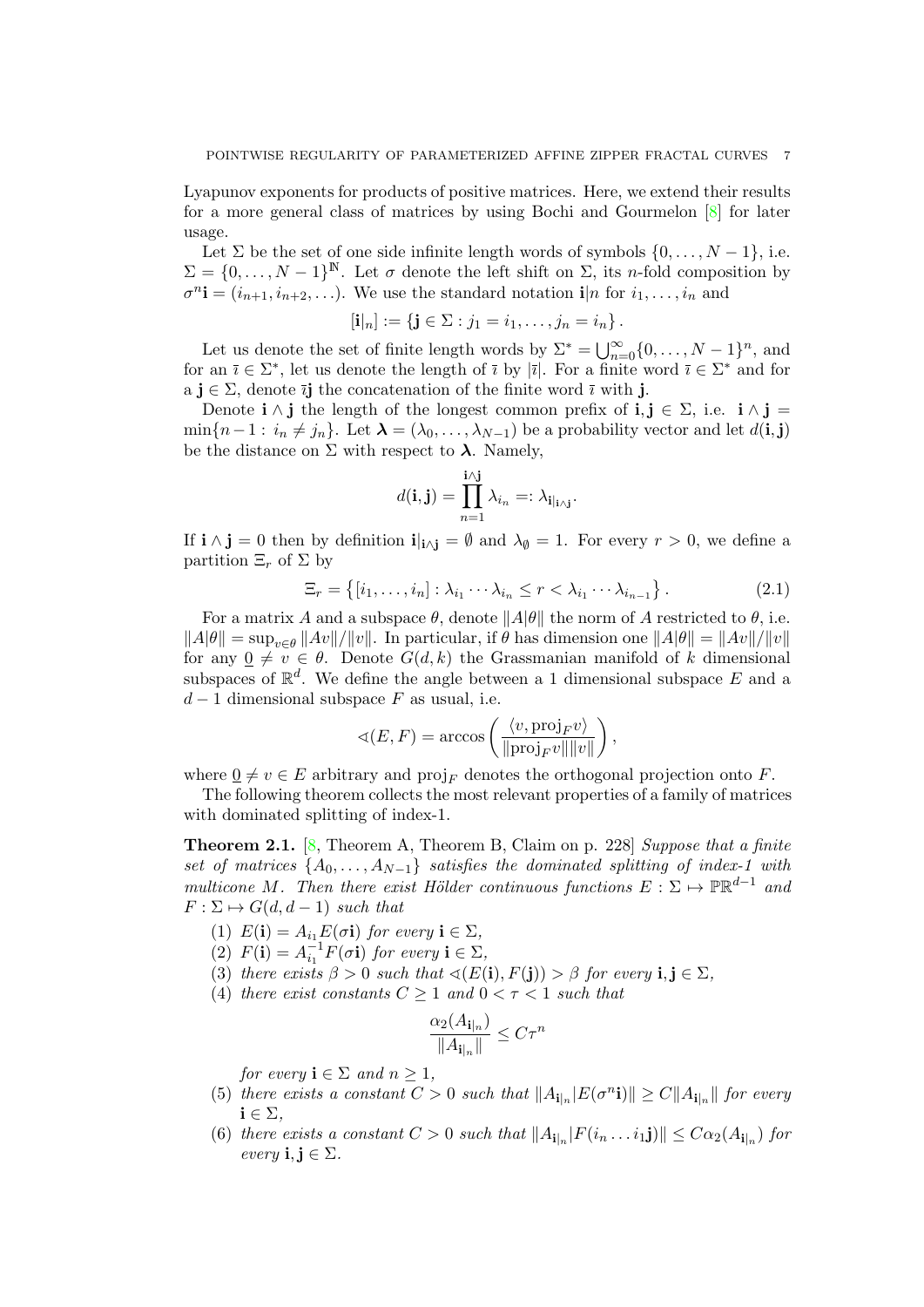In particular, if  $M$  is the multicone from Definition [1.2,](#page-3-0) then

$$
E(\mathbf{i}) = \bigcap_{n=1}^{\infty} A_{i_1} \cdots A_{i_n}(M),
$$

and for every  $V \in M$ ,  $A_{i_1} \cdots A_{i_n} V \to E(\mathbf{i})$  uniformly (independently of V). Hence, there exists a constant  $\tilde{C} > 0$  such that for every  $V \in M$  and every  $\bar{\imath} \in \Sigma^*$ ,

<span id="page-7-4"></span>
$$
||A_{\bar{\imath}}|V|| \ge C'||A_{\bar{\imath}}||. \tag{2.2}
$$

So, this gives us a strong control over the growth rate of matrix products on subspaces in M.

Another consequence of Theorem [2.1](#page-6-0) is that the function  $\psi(\mathbf{i}) = \log ||A_{i_1}| E(\sigma \mathbf{i})||$ is Hölder-continuous. That is, there exist  $C > 0$  and  $0 < \tau < 1$  such that

<span id="page-7-1"></span>
$$
|\psi(\mathbf{i}) - \psi(\mathbf{j})| \le C\tau^{\mathbf{i}\wedge \mathbf{j}}.\tag{2.3}
$$

Moreover, by the property  $E(i) = A_{i_1} E(\sigma i)$ , we have

<span id="page-7-5"></span>
$$
||A_{\mathbf{i}|_n} |E(\sigma^n \mathbf{i})|| = \prod_{k=1}^n ||A_{i_k}| E(\sigma^k \mathbf{i})||. \tag{2.4}
$$

Indeed, since  $E(i)$  is a one dimensional subspace, for every  $v \in E(\sigma^{n_i})$ 

$$
||A_{\mathbf{i}|_n}|E(\sigma^n \mathbf{i})|| = \frac{||A_{\mathbf{i}|_n}v||}{||v||} = \prod_{k=1}^n \frac{||A_{i_k...i_n}v||}{||A_{i_{k+1},...,i_n}v||} = \prod_{k=1}^n ||A_{i_k}|E(\sigma^k \mathbf{i})||.
$$

**Remark 2.2.** We note if the multicone M in Definition [1.2](#page-3-0) has only one connected component then it can be chosen to be simply connected and convex. Indeed, since  $\overline{M}$  is separated away from the strong stable subspaces F then  $\text{cv}(\overline{M})$  must be separated away from every  $d-1$  dimensional strong stable subspace, as well, where  $\text{cv}(\overline{M})$  denotes the convex hull of  $\overline{M}.$  Thus  $A_i(\text{cv}(\overline{M}))\subset \text{cv}(\overline{M})^o$  for every  $i.$ 

For every t, let  $\varphi_t : \Sigma \mapsto \mathbb{R}$  be the potential function defined by

<span id="page-7-2"></span>
$$
\varphi_t(\mathbf{i}) = \log \left( \|A_{i_1}| E(\sigma \mathbf{i})\|^t \lambda_{i_1}^{-P(t)} \right), \tag{2.5}
$$

where  $P(t)$  was defined in  $(1.6)$ .

Using Theorem [2.1,](#page-6-0) one can show that for every t,  $\varphi_t$  is a Hölder continuous function. Thus, by [\[9,](#page-25-22) Theorem 1.4], for every  $t \in \mathbb{R}$  there exists a unique  $\sigma$ invariant, ergodic probability measure  $\mu_t$  on  $\Sigma$  such that there exists a constant  $C(t) > 1$  such that for every  $\mathbf{i} \in \Sigma$  and every  $n \geq 1$ 

<span id="page-7-0"></span>
$$
C(t)^{-1} \le \frac{\mu_t([i|_n])}{\prod_{k=0}^{n-1} e^{\varphi_t(\sigma^k i)}} \le C(t). \tag{2.6}
$$

Observe that

$$
\prod_{k=0}^{n-1} e^{\varphi_t(\sigma^k \mathbf{i})} = \|A_{\mathbf{i}|_n} |E(\sigma^n \mathbf{i})|^{t} \cdot \lambda_{\mathbf{i}|_n}^{-P(t)}.
$$

Moreover,

<span id="page-7-3"></span>
$$
\dim_H \mu_t = \frac{h_{\mu_t}}{\chi_{\mu_t}},\tag{2.7}
$$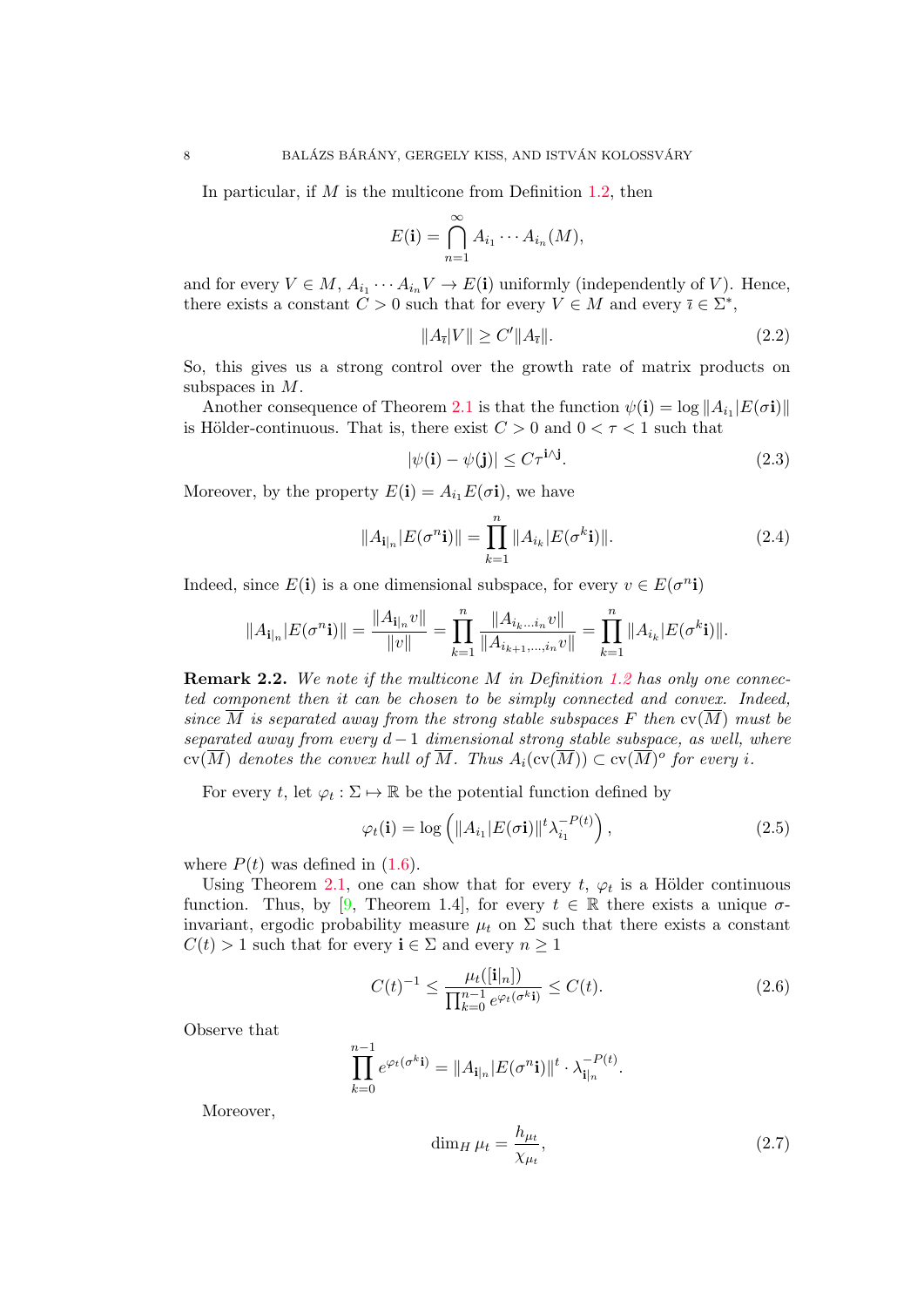where

<span id="page-8-1"></span>
$$
h_{\mu_t} = \lim_{n \to \infty} \frac{-1}{n} \sum_{|\overline{\imath}| = n} \mu_t([\overline{\imath}]) \log \mu_t([\overline{\imath}]) = -\int \varphi_t(\mathbf{i}) d\mu_t(\mathbf{i}), \tag{2.8}
$$

$$
\chi_{\mu_t} = \lim_{n \to \infty} \frac{-1}{n} \sum_{|\overline{\imath}| = n} \mu_t([\overline{\imath}]) \log \lambda_{\overline{\imath}} = - \int \log \lambda_{i_1} d\mu_t(\mathbf{i}). \tag{2.9}
$$

We call  $\chi_{\mu}$  the Lyapunov exponent of  $\mu_t$  and  $h_{\mu}$  the entropy of  $\mu_t$ .

<span id="page-8-0"></span>**Lemma 2.3.** The map  $t \mapsto P(t)$  is continuous, concave, monotone increasing on R.

*Proof.* Since  $\mu_t$  is a probability measure on  $\Sigma$  and  $\Xi_r$  is a partition we get

$$
0 = \frac{\log \sum_{\bar{\imath} \in \Xi_r} \mu_t([\bar{\imath}])}{\log r} \text{ for every } r > 0
$$

and by  $(2.6)$  and  $(1.6)$ 

<span id="page-8-2"></span>
$$
P(t) = \lim_{r \to 0+} \frac{\log \sum_{\bar{\imath} \in \Xi_r} ||A_{\bar{\imath}}||^t}{\log r}.
$$
\n(2.10)

Using this form it can be easily seen that  $t \mapsto P(t)$  is continuous, concave and monotone increasing.

By Lemma [2.3,](#page-8-0) the potential  $\varphi_t$  depends continuously on t. Moreover, by [\(2.3\)](#page-7-1),  $|\varphi(i) - \varphi(j)| \leq Ct\tau^{i\wedge j}$ . Thus, the Perron-Frobenius operator

$$
(T_t(g))(\mathbf{i}) = \sum_{i=0}^{N-1} e^{\varphi_t(i\mathbf{i})} g(i\mathbf{i})
$$

depends continuously on t. Hence, the unique eigenfunction  $h_t$  of  $T_t$  and the eigenmeasure of  $\nu_t$  of the dual operator  $T_t^*$  depends continuously on t. Since  $d\mu_t = h_t d\nu_t$ , see [\[9,](#page-25-22) Theorem 1.16], we got that  $t \mapsto \mu_t$  is continuous in weak\*-topology. Hence, by [\(2.8\)](#page-8-1) and [\(2.9\)](#page-8-1),  $t \mapsto h_{\mu_t}$  and  $t \mapsto \chi_{\mu_t}$  are continuous on R.

<span id="page-8-3"></span>**Proposition 2.4.** The map  $t \mapsto P(t)$  is continuously differentiable on R. Moreover, for every  $t \in \mathbb{R}$ 

$$
\dim_H \mu_t = tP'(t) - P(t),
$$

and

$$
\lim_{n \to \infty} \frac{\log ||A_{i_1} \cdots A_{i_n}||}{\log \lambda_{i_1} \cdots \lambda_{i_n}} = P'(t) \text{ for } \mu_t\text{-almost every } \mathbf{i} \in \Sigma.
$$

*Proof.* We recall [\[20,](#page-25-23) Theorem 2.1]. That is, since  $\mu_t$  is a Gibbs measure

$$
\tau_{\mu_t}(q) = \lim_{r \to 0+} \frac{\log \sum_{\bar{\imath} \in \Xi_r} \mu_t([\bar{\imath}])^q}{\log r}
$$

is differentiable at  $q = 1$  and  $\tau'_{\mu_t}(1) = \dim_H \mu_t$ . On the other hand, by [\(2.6\)](#page-7-0) and [\(2.10\)](#page-8-2)

$$
\tau_{\mu_t}(q) = P(tq) - P(t)q.
$$

Hence, by taking the derivative at  $q = 1$  we get that  $P(t)$  is differentiable for every  $t \in \mathbb{R}/\{0\}$  and

$$
\dim_H \mu_t = tP'(t) - P(t).
$$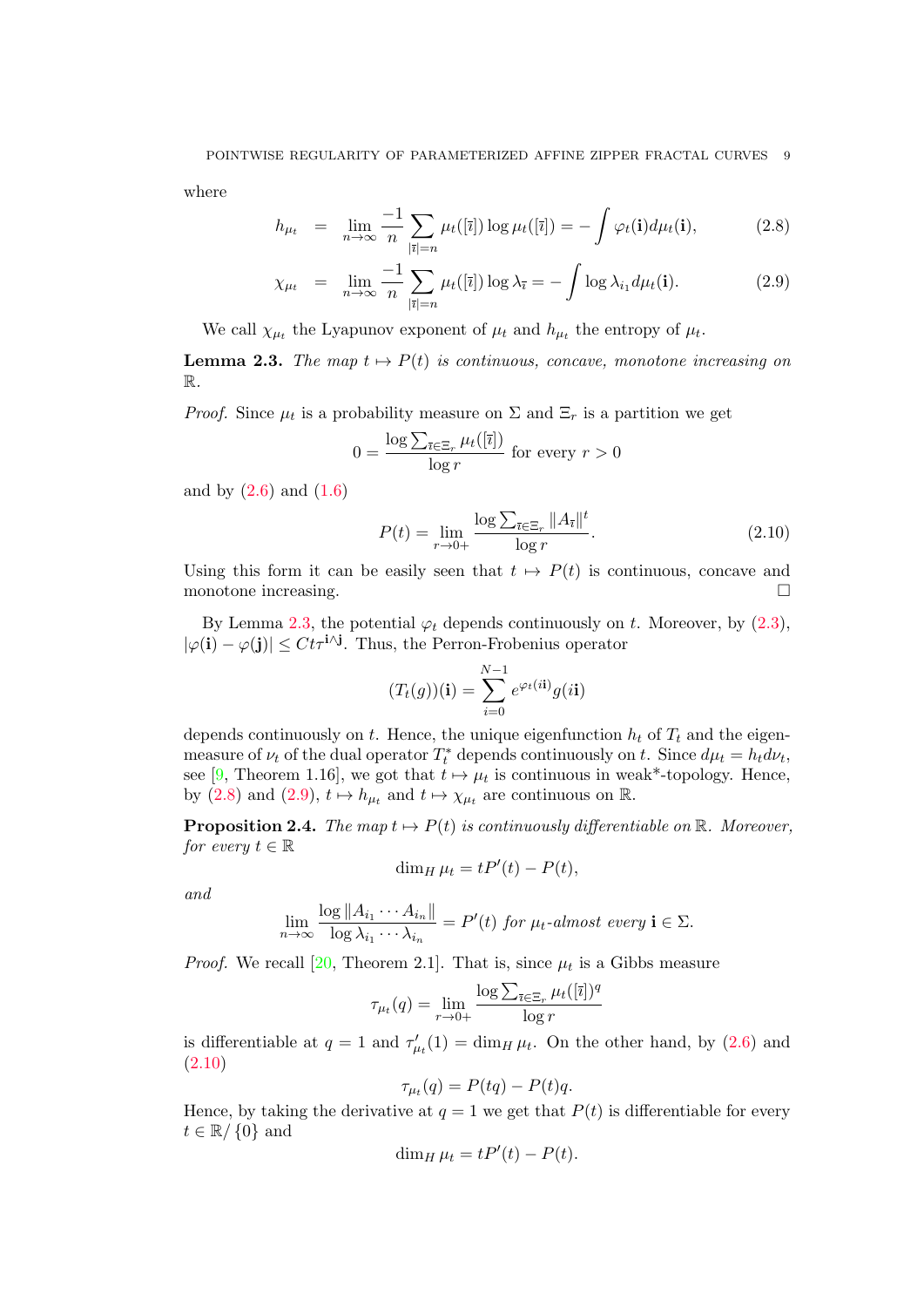Let us observe that by  $(2.5)$ ,  $(2.7)$  and  $(2.8)$ 

$$
\dim_H \mu_t = t \frac{-\int \log ||A_{i_1}| E(\sigma \mathbf{i})|| d\mu_t(\mathbf{i})}{-\int \log \lambda_{i_1} d\mu_t(\mathbf{i})} - P(t).
$$

Thus,

$$
P'(t) = \frac{-\int \log ||A_{i_1}| E(\sigma \mathbf{i})|| d\mu_t(\mathbf{i})}{-\int \log \lambda_{i_1} d\mu_t(\mathbf{i})} \text{ for every } t \neq 0.
$$

Since  $t \mapsto \mu_t$  is continuous in weak\*-topology we get that  $t \mapsto P'(t)$  is continuous on  $\mathbb{R}/\{0\}$ . On the other hand, the left and right hand side limits of  $P'(t)$  at  $t=0$ exist and are equal. Thus,  $t \mapsto P(t)$  is continuously differentiable on R.

By Theorem [2.1](#page-6-0) and ergodicity of  $\mu_t$  we get the last assertion of the proposition.  $\Box$ 

Let us observe that by the definition of pressure function  $(1.6)$ ,  $P(0) = -1$  and thus,  $\mu_0$  corresponds to the Bernoulli measure on  $\Sigma$  with probabilities  $(\lambda_0, \ldots, \lambda_{N-1})$ . That is,

$$
\mu_0([i_1,\ldots,i_n])=\lambda_{i_1}\cdots\lambda_{i_n}.
$$

<span id="page-9-2"></span>Lemma 2.5. For every finite set of matrices A with dominated splitting of index-1,  $P'(0) \ge 1/d_0$ ,  $P'(d_0) \le 1/d_0$ . Moreover,  $P'(0) > 1/d_0$  if and only if  $P'(d_0) < 1/d_0$ if and only if  $\mu_{d_0} \neq \mu_0$ .

*Proof.* By the definition of  $P(t)$ ,  $(1.6)$ ,  $P(d_0) = 0$ , where  $d_0$  is defined in [\(1.7\)](#page-4-4). Together with  $P(0) = -1$  and the concavity and differentiability of  $P(t)$  (by Lemma [2.3](#page-8-0) and Proposition [2.4\)](#page-8-3), we get  $P'(0) \ge 1/d_0$ ,  $P'(d_0) \le 1/d_0$ . Moreover,  $P'(0) >$  $1/d_0$  if and only if  $P'(d_0) < 1/d_0$ .

On the other hand, by Proposition [2.4](#page-8-3)

$$
\dim_H \mu_{d_0} = d_0 P'(d_0) = \lim_{n \to \infty} \frac{\log ||A_{\mathbf{i}|_n}||^{d_0}}{\log \lambda_{\mathbf{i}|_n}} = \frac{h_{\mu_{d_0}}}{\chi_{\mu_{d_0}}}
$$
 for  $\mu_{d_0}$ -a.e. **i**,

where in the last equation we used the definition of  $\mu_{d_0}$ , the entropy and the Lyapunov exponent. Since  $\dim_H \mu_0 = 1$ , if  $P'(d_0) < 1/d_0$  then  $\mu_0 \neq \mu_{d_0}$ . On the other hand, by [\[9,](#page-25-22) Theorem 1.22], for every  $\sigma$ -invariant, ergodic measure  $\nu$  on  $\Sigma$ ,

$$
\frac{h_{\nu}}{-\int \log \lambda_{i_0} d\nu(\mathbf{i})} \le 1 \text{ and } \frac{h_{\nu}}{-\int \log \lambda_{i_0} d\nu(\mathbf{i})} = 1 \text{ if and only if } \nu = \mu_0.
$$

Therefore, if  $P'(d_0) = 1/d_0$  then  $\frac{h_{\mu_{d_0}}}{\chi_{d_0}}$  $\frac{n_{\mu_{d_0}}}{\chi_{\mu_{d_0}}} = 1$  and so  $\mu_{d_0} = \mu_0$ .

<span id="page-9-3"></span>Lemma 2.6. For every  $\alpha \in [\alpha_{\min}, \alpha_{\max}]$ 

<span id="page-9-0"></span>
$$
\dim_H \left\{ \mathbf{i} \in \Sigma : \liminf_{m \to \infty} \frac{\log ||A_{\mathbf{i}|_m}||}{\log \lambda_{\mathbf{i}|_m}} \le \alpha \right\} \le \inf_{t \ge 0} \left\{ t\alpha - P(t) \right\} \tag{2.11}
$$

and

<span id="page-9-1"></span>
$$
\dim_H \left\{ \mathbf{i} \in \Sigma : \limsup_{m \to \infty} \frac{\log ||A_{\mathbf{i}|_m}||}{\log \lambda_{\mathbf{i}|_m}} \ge \alpha \right\} \le \inf_{t \le 0} \left\{ t\alpha - P(t) \right\} \tag{2.12}
$$

Proof. For simplicity, we use the notations

$$
\underline{G}_{\alpha} = \left\{ \mathbf{i} \in \Sigma : \liminf_{m \to \infty} \frac{\log ||A_{\mathbf{i}|_m}||}{\log \lambda_{\mathbf{i}|_m}} \le \alpha \right\} \text{ and } \overline{G}_{\alpha} = \left\{ \mathbf{i} \in \Sigma : \limsup_{m \to \infty} \frac{\log ||A_{\mathbf{i}|_m}||}{\log \lambda_{\mathbf{i}|_m}} \ge \alpha \right\}.
$$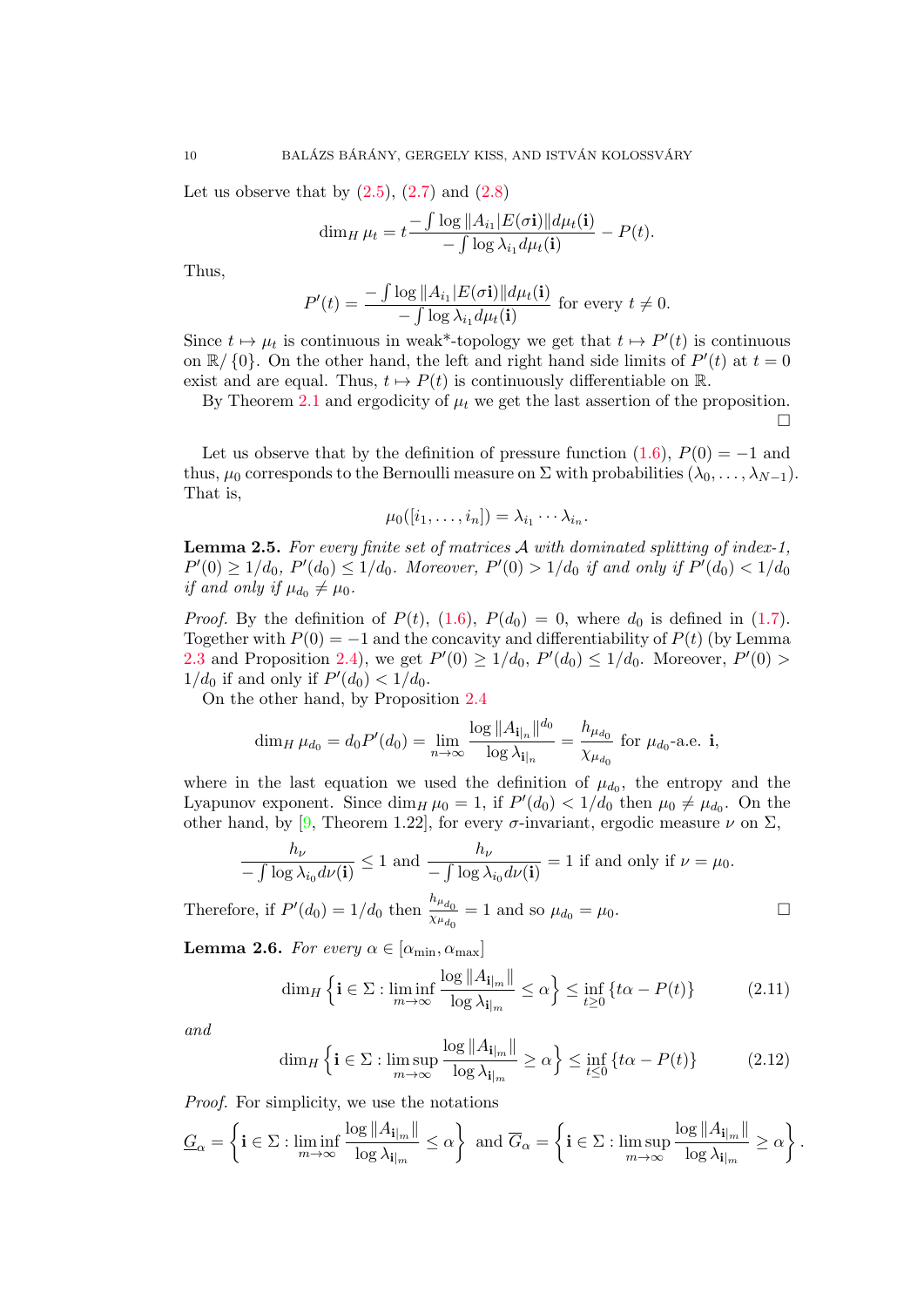Let  $\varepsilon > 0$  be arbitrary but fixed and let us define the following sets of cylinders:

$$
\underline{D}_r(\varepsilon) = \left\{ [\overline{\imath}] \in \Xi_\rho : 0 < \rho \le r \text{ and } \frac{\log ||A_{\overline{\imath}}||}{\log \lambda_{\overline{\imath}}} \le \alpha + \varepsilon \right\}
$$

and

$$
\overline{D}_r(\varepsilon) = \Big\{ [\overline{\imath}] \in \Xi_\rho : 0 < \rho \le r \text{ and } \frac{\log ||A_{\overline{\imath}}||}{\log \lambda_{\overline{\imath}}} \ge \alpha - \varepsilon \Big\}.
$$

By definition,  $\underline{D}_r(\varepsilon)$  is a cover of  $\underline{G}_{\alpha}$  and respectively,  $D_r(\varepsilon)$  is a cover of  $G_{\alpha}$ . Now let  $\underline{C}_r(\varepsilon)$  and  $C_r(\varepsilon)$  be a disjoint set of cylinders such that

$$
\bigcup_{[\overline{\imath}]\in \underline{D}_r(\varepsilon)} [\overline{\imath}] = \bigcup_{[\overline{\imath}]\in \underline{C}_r(\varepsilon)} [\overline{\imath}] \text{ and } \bigcup_{[\overline{\imath}]\in \overline{D}_r(\varepsilon)} [\overline{\imath}] = \bigcup_{[\overline{\imath}]\in \overline{C}_r(\varepsilon)} [\overline{\imath}].
$$

Then by [\(2.6\)](#page-7-0) and the definition of  $\underline{C}_r(\varepsilon)$ , for any  $t \geq 0$ 

$$
\mathcal{H}_r^{\alpha t - P(t) + (1+t)\varepsilon}(\underline{G}_{\alpha}) \leq \sum_{\substack{[\overline{i}] \in \underline{C}_r(\varepsilon) \\ [\overline{i}] \in \underline{C}_r(\varepsilon)}} \lambda_i^{(\alpha t - P(t) + (1+t)\varepsilon)} \\ \leq \lambda_{\min}^{-1} r^{\varepsilon} \sum_{\substack{[\overline{i}] \in \underline{C}_r(\varepsilon) \\ [\overline{i}] \in \underline{C}_r(\varepsilon)}} ||A_{\overline{i}}||^t \lambda_i^{-P(t)} \\ \leq C\lambda_{\min}^{-1} r^{\varepsilon} \sum_{\substack{[\overline{i}] \in \underline{C}_r(\varepsilon)}} \mu_t([\overline{i}]) \leq C\lambda_{\min}^{-1} r^{\varepsilon}.
$$

Hence,  $\mathcal{H}^{\alpha t-P(t)+(1+t)\varepsilon}(\underline{G}_{\alpha})=0$  for any  $t>0$  and any  $\varepsilon>0$ , so  $(2.11)$  follows. The proof of [\(2.12\)](#page-9-1) is similar by using the cover  $\overline{C}_r(\varepsilon)$  of  $\overline{G}_{\alpha}$ .

We note that by the concavity of P

$$
\inf_{t\in\mathbb{R}} \left\{ t\alpha - P(t) \right\} = \inf_{t\leq 0} \left\{ t\alpha - P(t) \right\},\,
$$

for every and  $\alpha \in [P'(0), \alpha_{\text{max}}],$ 

$$
\inf_{t \in \mathbb{R}} \left\{ t\alpha - P(t) \right\} = \inf_{t \ge 0} \left\{ t\alpha - P(t) \right\},\,
$$

for every  $\alpha \in [\alpha_{\min}, P'(0)].$ 

## 3. POINTWISE HÖLDER EXPONENT FOR NON-DEGENERATE CURVES

<span id="page-10-0"></span>First, let us define the natural projections  $\pi$  and  $\Pi$  from the symbolic space  $\Sigma$ to the unit interval  $[0, 1]$  and the curve Γ. We recall that we assumed that all the signatures of the affine zipper Definition [1.1](#page-0-0) is 0, and all the matrices are invertible. Therefore,

$$
\pi(\mathbf{i}) = \lim_{n \to \infty} g_{i_1} \circ \cdots \circ g_{i_n}(0) = \sum_{n=1}^{\infty} \lambda_{\mathbf{i}|_{n-1}} \gamma_{i_n}
$$
\n(3.1)

$$
\Pi(\mathbf{i}) = \lim_{n \to \infty} f_{i_1} \circ \cdots \circ f_{i_n}(\underline{0}) = \sum_{n=1}^{\infty} A_{\mathbf{i}|_{n-1}} t_{i_n}.
$$
\n(3.2)

Observe that by the definition of the linear parametrization v of  $\Gamma$ ,  $v(\pi(i)) = \Pi(i)$ .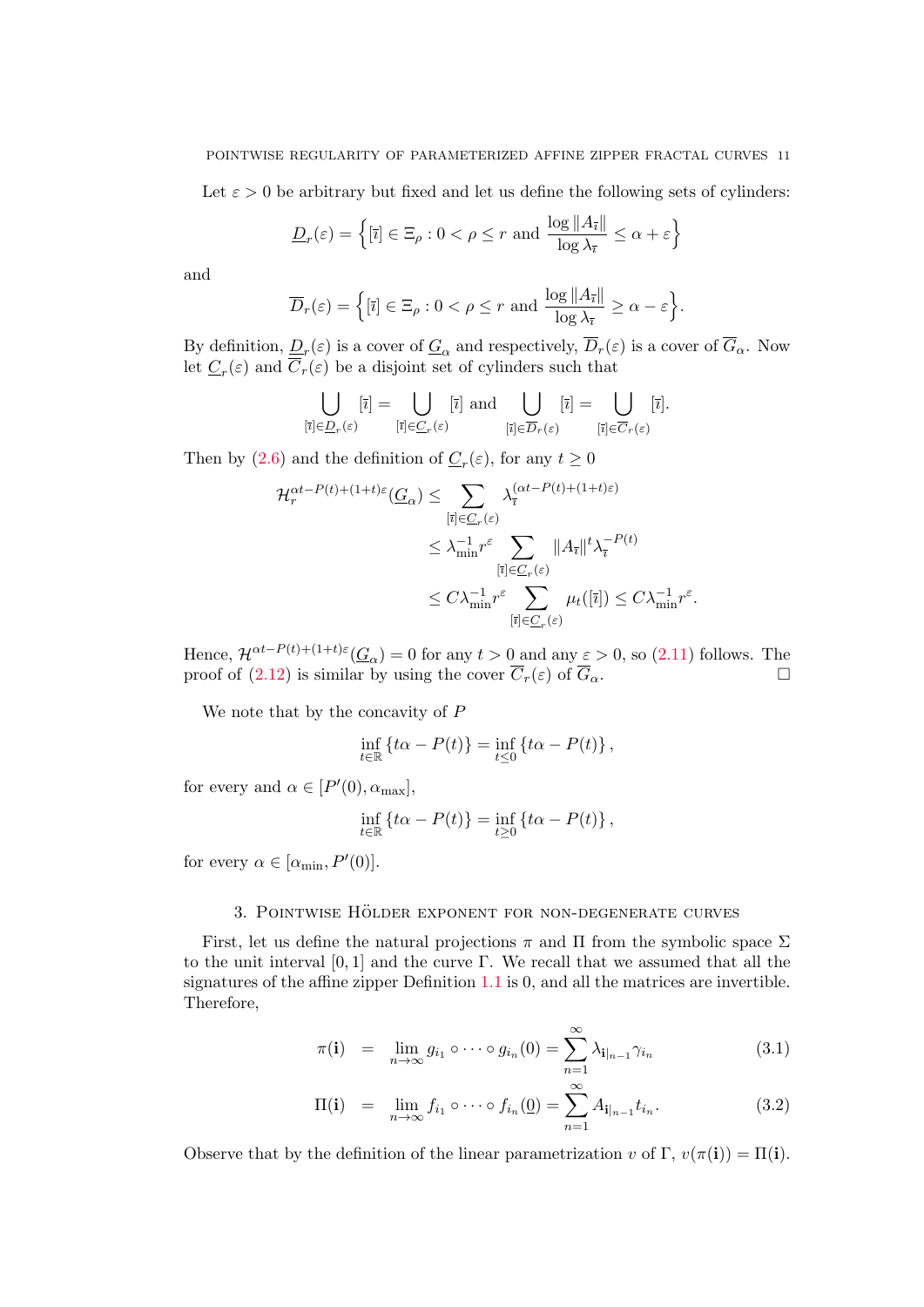In the analysis of the pointwise Hölder exponent  $\alpha$ , defined in [\(1.4\)](#page-2-1), the points play important role which are far away symbolically but close on the self-affine curve. To be able to handle such points we introduce the following notation

$$
\mathbf{i} \vee \mathbf{j} = \begin{cases} \min\{\sigma^{i \wedge j+1} \mathbf{i} \wedge \mathbf{N-1}, \sigma^{i \wedge j+1} \mathbf{j} \wedge \mathbf{0}\}, & \text{if } i_{i \wedge j+1} + 1 = j_{i \wedge j+1}, \\ \min\{\sigma^{i \wedge j+1} \mathbf{i} \wedge \mathbf{0}, \sigma^{i \wedge j+1} \mathbf{j} \wedge \mathbf{N-1}\}, & \text{if } j_{i \wedge j+1} + 1 = i_{i \wedge j+1}, \\ 0, & \text{otherwise}, \end{cases}
$$

where 0 denotes the  $(0, 0, \ldots)$  and  $N-1$  denotes the  $(N-1, N-1, \ldots)$  sequence. It is easy to see that there exists a constant  $K > 0$  such that

<span id="page-11-0"></span>
$$
K^{-1}(\lambda_{\mathbf{i}|_{i\wedge\mathbf{j}+i\vee\mathbf{j}}}+\lambda_{\mathbf{j}|_{i\wedge\mathbf{j}+i\vee\mathbf{j}}})\leq |\pi(\mathbf{i})-\pi(\mathbf{j})|\leq K(\lambda_{\mathbf{i}|_{i\wedge\mathbf{j}+i\vee\mathbf{j}}}+\lambda_{\mathbf{j}|_{i\wedge\mathbf{j}+i\vee\mathbf{j}}}).\tag{3.3}
$$

Hence, the distance on  $[0, 1]$  is not comparable with the distance on the symbolic space. More precisely, let  $T$  be the set of points on the symbolic space, which has tail 0 or  $N-1$ , i.e.  $\mathbf{i} \in T$  if and only if there exists a  $k \geq 0$  such that  $\sigma^k \mathbf{i} = \mathbf{0}$ or  $\sigma^k$ **i** = **N**-1. So if  $\pi(\sigma^k$ **i**) is too close to the set  $\pi(T)$  infinitely often then we lose the symbolic control over the distance  $|\pi(i) - \pi(i_n)|$ , where  $i_n$  is such that  $\pi(i_n) \to \pi(i)$  as  $n \to \infty$ .

On the other hand, the symbolic control of the set  $\|\Pi(i)-\Pi(i_n)\|\$  is also far nontrivial. In general,  $\|\Pi(i) - \Pi(j)\| = \|A_{i_{i} \mid i \wedge j} (\Pi(\sigma^{i} \wedge i j) - \Pi(\sigma^{i} \wedge j j))\|$  is not comparable to  $||A_{\mathbf{i}|_{i\wedge j}}||\cdot||\Pi(\sigma^{\mathbf{i}\wedge \mathbf{j}}\mathbf{i}) - \Pi(\sigma^{\mathbf{i}\wedge \mathbf{j}}\mathbf{j})||$ , unless  $\langle\Pi(\sigma^{\mathbf{i}\wedge \mathbf{j}}\mathbf{i}) - \Pi(\sigma^{\mathbf{i}\wedge \mathbf{j}}\mathbf{j})\rangle \in M$ , where M is the multicone satisfying the Definition [1.2.](#page-3-0) Thus, in order to handle

<span id="page-11-1"></span>
$$
\liminf_{n\to\infty}\frac{\log\|\Pi(\mathbf{i})-\Pi(\mathbf{i}_n)\|}{\log|\pi(\mathbf{i})-\pi(\mathbf{i}_n)|}
$$

we need that i is sufficiently far from the tail set T and also that the points  $\Pi(i_n)$ on  $\Gamma$  can be chosen such that  $\langle \Pi(\sigma^{i\wedge j}i) - \Pi(\sigma^{i\wedge i}i\eta) \rangle \in M$ . So we introduce a kind of exceptional set B, where both of these requirements fail. We define  $B \subseteq \Sigma$  such that

$$
B = \left\{ \mathbf{i} \in \Sigma : \forall' n \ge 1 \ \forall' l \ge 1 \ \forall' m \ge 1 \ \exists' K \ge 0 \ \forall' k \ge K
$$
  

$$
\left( M(\Pi(\sigma^k \mathbf{i})) \setminus B_{1/n}(\Pi(\sigma^k \mathbf{i})) \right) \cap \Gamma \setminus (\Gamma_{\sigma^k \mathbf{i}|_l} \cup \Gamma_{\sigma^k \mathbf{i}|_{l-1}(i_{k+l}-1)(N-1)^m} \cup \Gamma_{\sigma^k \mathbf{i}|_{l-1}(i_{k+l}+1)0^m} ) = \emptyset \right\},\tag{3.4}
$$

where  $\Gamma_{\bar{i}} = f_{\bar{i}}(\Gamma)$  for any finite length word  $\bar{i} \in \Sigma^*$  and  $M(\Pi(i))$  is the cone centered at  $\Pi(i)$ . We note that if  $i_l = 0$  (or  $i_l = N-1$ ) then we define  $\Gamma_{\sigma^{k}i|_{l-1}(i_l-1)(N-1)^m} = \emptyset$ (or  $\Gamma_{\sigma^{k}i|_{l-1}(i_{l}+1)0^{m}} = \emptyset$  respectively).

In particular, B contains those points i, for which locally the curve  $\Gamma$  will leave the cone  $M$  very rapidly. In other words, let

$$
B_{n,l,m} = \{ \mathbf{i} \in \Sigma : (M(\Pi(\mathbf{i})) \setminus B_{1/n}(\Pi(\mathbf{i})) \cap \Gamma \setminus (\Gamma_{\mathbf{i}|_l} \cup \Gamma_{\mathbf{i}|_{l-1}(i_l-1)(N-1)^m} \cup \Gamma_{\mathbf{i}|_{l-1}(i_l+1)0^m}) = \emptyset \}.
$$
  
and

 $\mathbf{a}$ 

$$
B_{n,m,l,K} = \bigcap_{k=K}^{\infty} \sigma^{-k} B_{n,l,m} \text{ and } B = \bigcap_{n=1}^{\infty} \bigcap_{l=0}^{\infty} \bigcap_{m=0}^{\infty} \bigcup_{K=0}^{\infty} B_{n,l,m,K}.
$$

For a visualisation of the local neighbourhood of a point in  $B_{n,l,m}$ , see Figure [2.](#page-12-0) In particular, we are able to handle the pointwise Hölder exponents at  $\pi(i)$  outside to the set  $B$  and we show that  $B$  is small in some sense.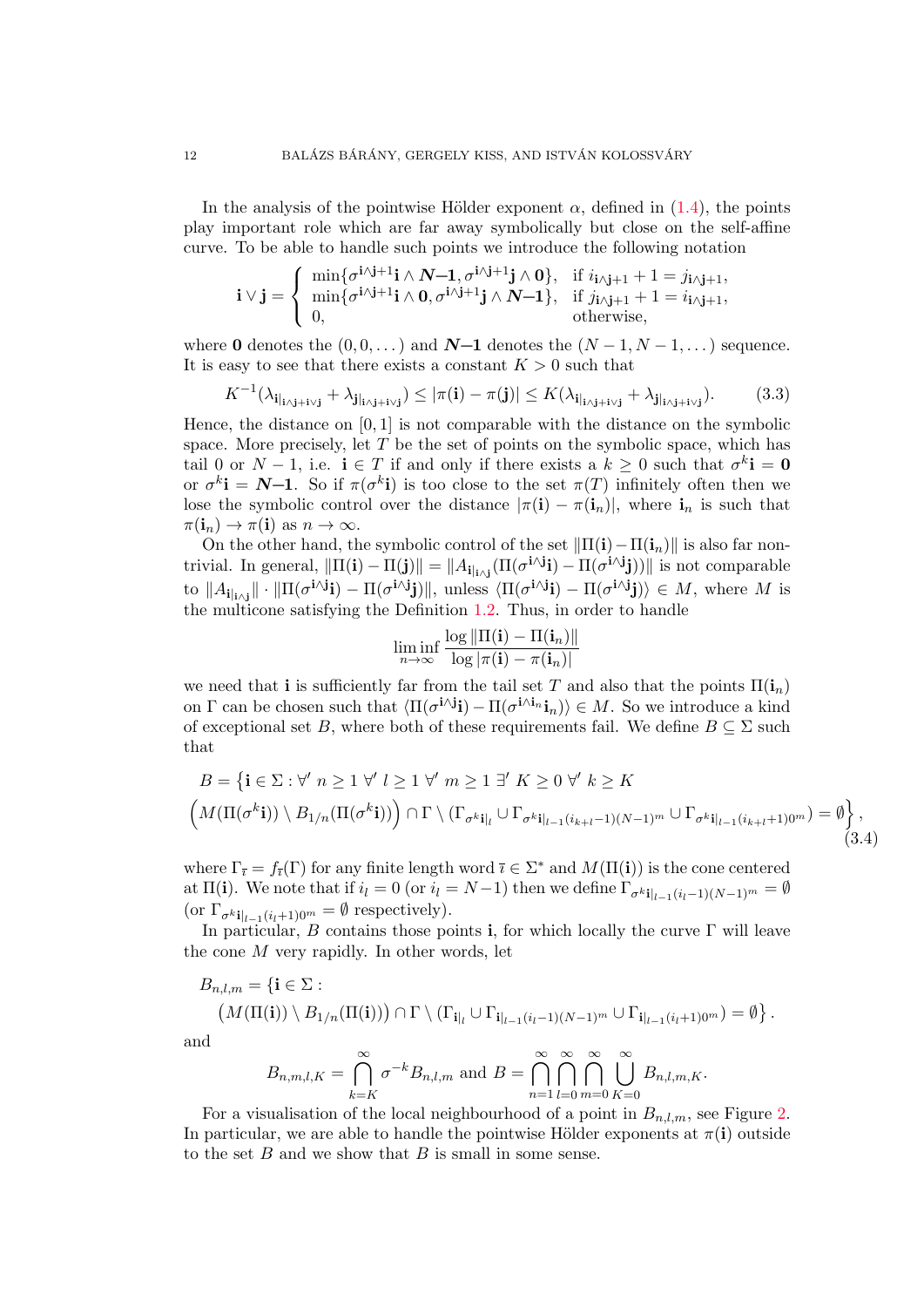

<span id="page-12-0"></span>FIGURE 2. Local neighbourhood of points in  $B_{n,l,m}$ .

<span id="page-12-1"></span>**Lemma 3.1.** Let us assume that S is non-degenerate. Then there exist  $n \geq 1$ ,  $l \geq 1$ ,  $m \geq 1$  and  $\overline{\jmath}$  finite length word with  $|\overline{\jmath}| = l$ , such that

$$
B_{n,l,m}\cap [\overline{\jmath}]=\emptyset.
$$

*Proof.* Our first claim is that there exists a finite sequence  $\bar{i}$  such that  $\langle A_{\bar{i}}(z_N - A_{\bar{i}}) A_{\bar{i}}(z_N - A_{\bar{i}}) A_{\bar{i}}(z_N - A_{\bar{i}}) A_{\bar{i}}(z_N - A_{\bar{i}}) A_{\bar{i}}(z_N - A_{\bar{i}}) A_{\bar{i}}(z_N - A_{\bar{i}}) A_{\bar{i}}(z_N - A_{\bar{i}}) A_{\bar{i}}(z_N - A_{\bar{i}}) A$  $|z_0\rangle \in M$ . Suppose that this is not the case. That is, for every finite length word  $\langle A_{\bar{i}}(z_N - z_0) \rangle \in M^c$ . Equivalently, for every finite length word  $\bar{i}$ ,  $\langle z_N - z_0 \rangle \in$  $A_{\bar{i}}^{-1}(M^c)$ . Thus,  $\langle z_N - z_0 \rangle \in \bigcap_{k=0}^{\infty} \bigcap_{|\bar{i}|=k} A_{\bar{i}}^{-1}(M^c)$ , which contradicts to our nondegeneracy assumption.

Let us fix an  $\bar{\imath}$  such that  $\langle A_{\bar{\imath}}(z_N - z_0) \rangle \in M$ . Then  $f_{\bar{\imath}}(z_N) \in M(f_{\bar{\imath}}(z_0))$ . By continuity, one can choose  $k \geq 1$  large enough such that for every  $\mathbf{i} \in [\bar{\imath}0^k],$ 

$$
f_{\bar{\imath}}(z_N) \in M(\Pi({\bf i}))
$$

and

$$
||f_{\bar{\imath}}(z_0) - \Pi(\mathbf{i})|| = ||A_{\bar{\imath}0^k}(z_0 - \Pi(\sigma^{|\bar{\imath}|+k}\mathbf{i}))|| \le ||A_{\bar{\imath}}|| ||A_0^k|| \operatorname{diam}(\Gamma) \le \frac{1}{2} ||A_{\bar{\imath}}(z_N - z_0)||,
$$
  
where we used the fact that  $f_0(z_0) = z_0$ . Then

$$
\|\Pi(\mathbf{i}) - f_{\bar{\imath}}(z_N)\| \ge \|A_{\bar{\imath}}(z_N - z_0)\| - \|f_{\bar{\imath}}(z_0) - \Pi(\mathbf{i})\| > \frac{1}{2} \|A_{\bar{\imath}}(z_N - z_0)\|.
$$

We get that for every  $\mathbf{i} \in [\overline{\imath}0^k]$ 

$$
f_{\overline{\imath}}(z_N) \in \left( M(\Pi(\mathbf{i})) \setminus B_{\frac{1}{2}||A_{\overline{\imath}}(z_N - z_0)||}(\Pi(\mathbf{i})) \right) \cap \Gamma \setminus (\Gamma_{\overline{\imath}0^k} \cup \Gamma_{\overline{\imath}0^{k-1}10} \cup \Gamma_{\overline{\imath}|_{|\overline{\imath}|-1}(\overline{\imath}|_{|\overline{\imath}|}-1)N}) \neq \emptyset.
$$
  
By fixing  $\overline{\jmath} := \overline{\imath}0^k$ ,  $l := |\overline{\jmath}|$ ,  $m := 1$  and  $n := \left\lceil \frac{2}{||A_{\overline{\imath}}(z_N - z_0)||} \right\rceil$ , we see that  $B_{n,l,m} \cap [\overline{\jmath}] = \emptyset$ .

<span id="page-12-2"></span>**Proposition 3.2.** Let us assume that S is non-degenerate. Then  $\dim_P \pi(B) < 1$ . Moreover, for any  $\nu$  fully supported ergodic measure on  $\Sigma$ ,  $\nu(B) = 0$ .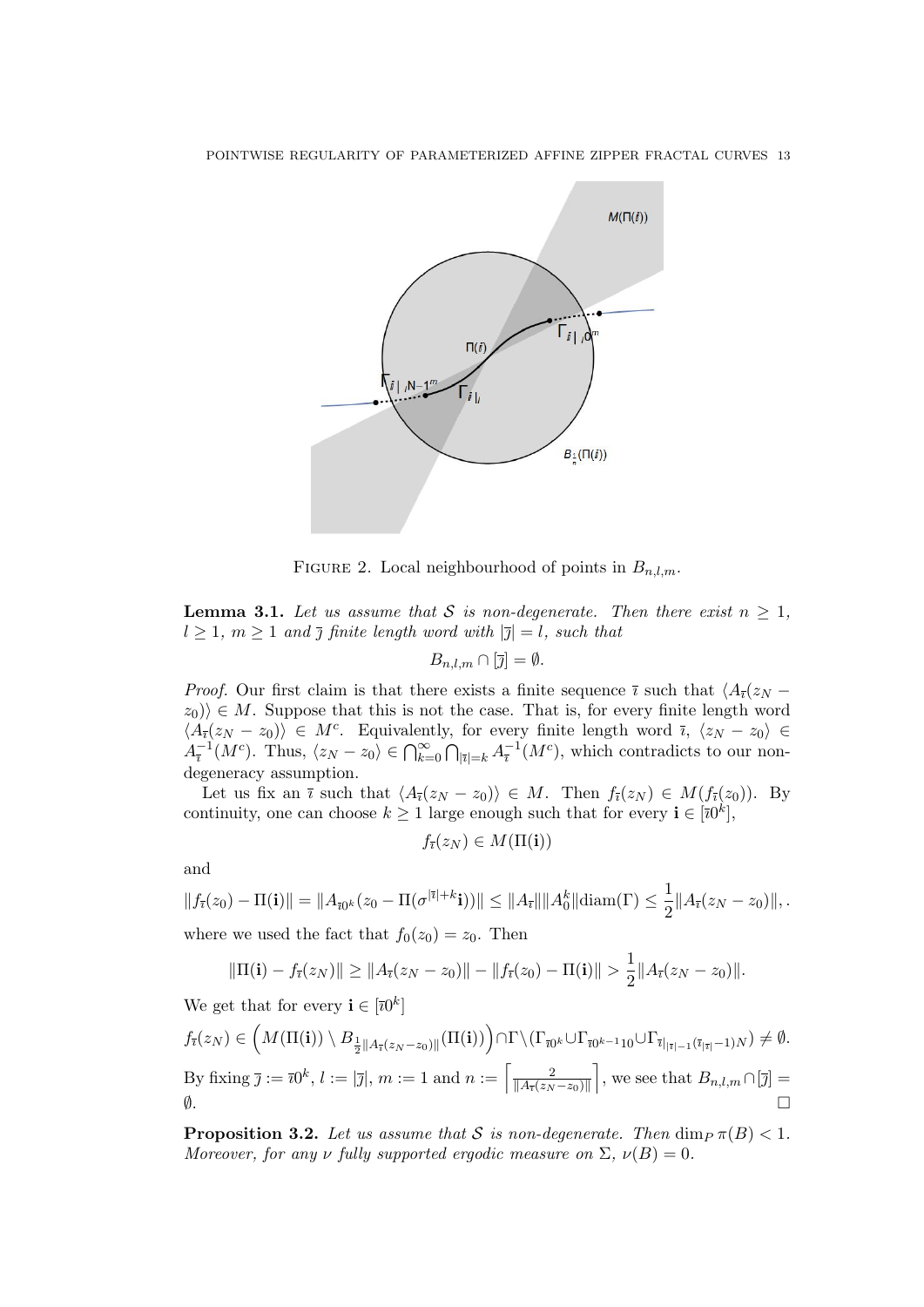*Proof.* By definition,  $B_{n,l,m} \supseteq B_{n+1,l,m}$ ,  $B_{n,l,m} \supseteq B_{n,l+1,m}$  and  $B_{n,l,m} \supseteq B_{n,l,m+1}$ . Moreover,  $B_{n,l,m,K} = \sigma^{-K} B_{n,l,m,0}$ . In particular,  $\sigma^{-1} B_{n,l,m,0} = B_{n,l,m,1} \supseteq B_{n,l,m,0}$ . Thus, for every  $n \geq 1$ 

<span id="page-13-0"></span>
$$
B_{n,l,m,0} \subseteq \bigcup_{|\overline{\imath}|=q} \varrho_{\overline{\imath}}(B_{n,l,m,0}),\tag{3.5}
$$

where  $\varrho_{\bar{i}}(i) = \bar{i}i$ . Let  $n_0 \geq 1, l_0 \geq 1, m_0 \geq 1$  be natural numbers and  $\bar{j}$  be the finite length word with  $|\bar{\jmath}| = l_0$  as in Lemma [3.1,](#page-12-1) then

$$
B_{n_0,l_0,m_0,0} \cap [\bar{\jmath}] = \bigcap_{k=0}^{\infty} \left( \sigma^{-k} B_{n_0,m_0,l_0} \cap [\bar{\jmath}] \right) \subseteq B_{n_0,m_0,l_0} \cap [\bar{\jmath}] = \emptyset.
$$

Thus,

<span id="page-13-1"></span>
$$
B_{n_0, l_0, m_0, 0} \subseteq \bigcup_{\substack{|\overline{\imath}| = l_0 \\ \overline{\imath} \neq \overline{\jmath}}} \varrho_{\overline{\imath}}(B_{n_0, l_0, m_0, 0}). \tag{3.6}
$$

Hence,  $\sigma^p$ **i**  $\notin$   $[\bar{\jmath}]$  for every  $\mathbf{i} \in B_{n_0,l_0,m_0,0}$  and for every  $p \geq 1$ . Indeed, if there exist  $\mathbf{i} \in B_{n_0,l_0,m_0,0}$  and  $p \geq 1$  such that  $\sigma^p \mathbf{i} \in [\bar{\jmath}]$  then there exist a finite length word  $\bar{\imath}$ with  $|\overline{\imath}| = p$  such that  $B \cap [\overline{\imath}\overline{\jmath}] \neq \emptyset$ . But by equations [\(3.5\)](#page-13-0) and [\(3.6\)](#page-13-1),

$$
B_{n_0, l_0, m_0, 0} \subseteq \bigcup_{|\overline{\imath}_1| = p} \varrho_{\overline{\imath}_1}(B_{n_0, l_0, m_0, 0}) \subseteq \bigcup_{|\overline{\imath}_1| = p} \bigcup_{\substack{|\overline{\imath}_2| = l_0 \\ \overline{\imath}_2 \neq \overline{j}}} \varrho_{\overline{\imath}_1}(\varrho_{\overline{\imath}_2}(B_{n_0, l_0, m_0, 0})) \subseteq \bigcup_{|\overline{\imath}_1| = p} \bigcup_{\substack{|\overline{\imath}_2| = l_0 \\ \overline{\imath}_2 \neq \overline{j}}} [\overline{\imath}_1 \overline{\imath}_2]
$$

which is a contradiction. But for any fully supported ergodic measure  $\nu, \nu([\bar{\eta}]) > 0$ and therefore  $\nu(B_{n_0,l_0,m_0,0})=0$ . The second statement of the lemma follows by

$$
\nu(B) \le \inf_{n,l,m} \nu(\bigcup_{K=0}^{\infty} B_{n,l,m,K}) \le \sum_{K=0}^{\infty} \nu(B_{n_0,l_0,m_0,K}) = \sum_{K=0}^{\infty} \nu(B_{n_0,l_0,m_0,0}) = 0.
$$

To prove the first assertion of the proposition, observe that by equation [\(3.6\)](#page-13-1)

$$
\pi(B_{n_0,l_0,m_0,0}) \subseteq \bigcup_{\substack{|\overline{\imath}| = l_0 \\ \overline{\imath} \neq \overline{\jmath}}} g_{\overline{\imath}}(\pi(B_{n_0,l_0,m_0,0})).
$$

Therefore,  $\pi(B_{n_0,l_0,m_0,0})$  is contained in the attractor  $\Lambda$  of the IFS  $\{g_{\bar{i}}\}_{\substack{|\bar{i}|=l_0 \ \bar{i}\neq\bar{j}}}$ , for which  $\dim_B \Lambda < 1$ . Hence,

$$
\dim_P \pi(B) \le \inf_{n,l,m} \overline{\dim}_B \pi(B_{n,l,m,0}) \le \overline{\dim}_B \pi(B_{n_0,l_0,m_0,0}) \le \dim_B \Lambda < 1.
$$

<span id="page-13-2"></span>**Lemma 3.3.** Let us assume that S is non-degenerate. Then for every  $\mathbf{i} \in \Sigma \setminus B$ 

$$
\alpha(\pi(\mathbf{i})) \le \limsup_{n \to +\infty} \frac{\log ||A_{\mathbf{i}|_n}||}{\log \lambda_{\mathbf{i}|_n}}.
$$

*Proof.* Let  $\mathbf{i} \in \Sigma \setminus B$ . Then there exist  $n \geq 1$ ,  $l \geq 1$ ,  $m \geq 1$  and a sequence  $\{k_p\}_{p=1}^{\infty}$  $p=1$ such that  $k_p \to \infty$  as  $p \to \infty$  and

$$
\left(M(\Pi(\sigma^{k_p}\mathbf{i}))\setminus B_{1/n}(\Pi(\sigma^{k_p}\mathbf{i}))\right)\cap \qquad \qquad \Gamma\setminus(\Gamma_{\sigma^{k_p}\mathbf{i}|_l}\cup\Gamma_{\sigma^{k_p}\mathbf{i}|_{l-1}(i_{k_p+l}-1)(N-1)^m}\cup\Gamma_{\sigma^{k_p}\mathbf{i}|_{l-1}(i_{k_p+l}+1)0^m})\neq\emptyset \quad (3.7)
$$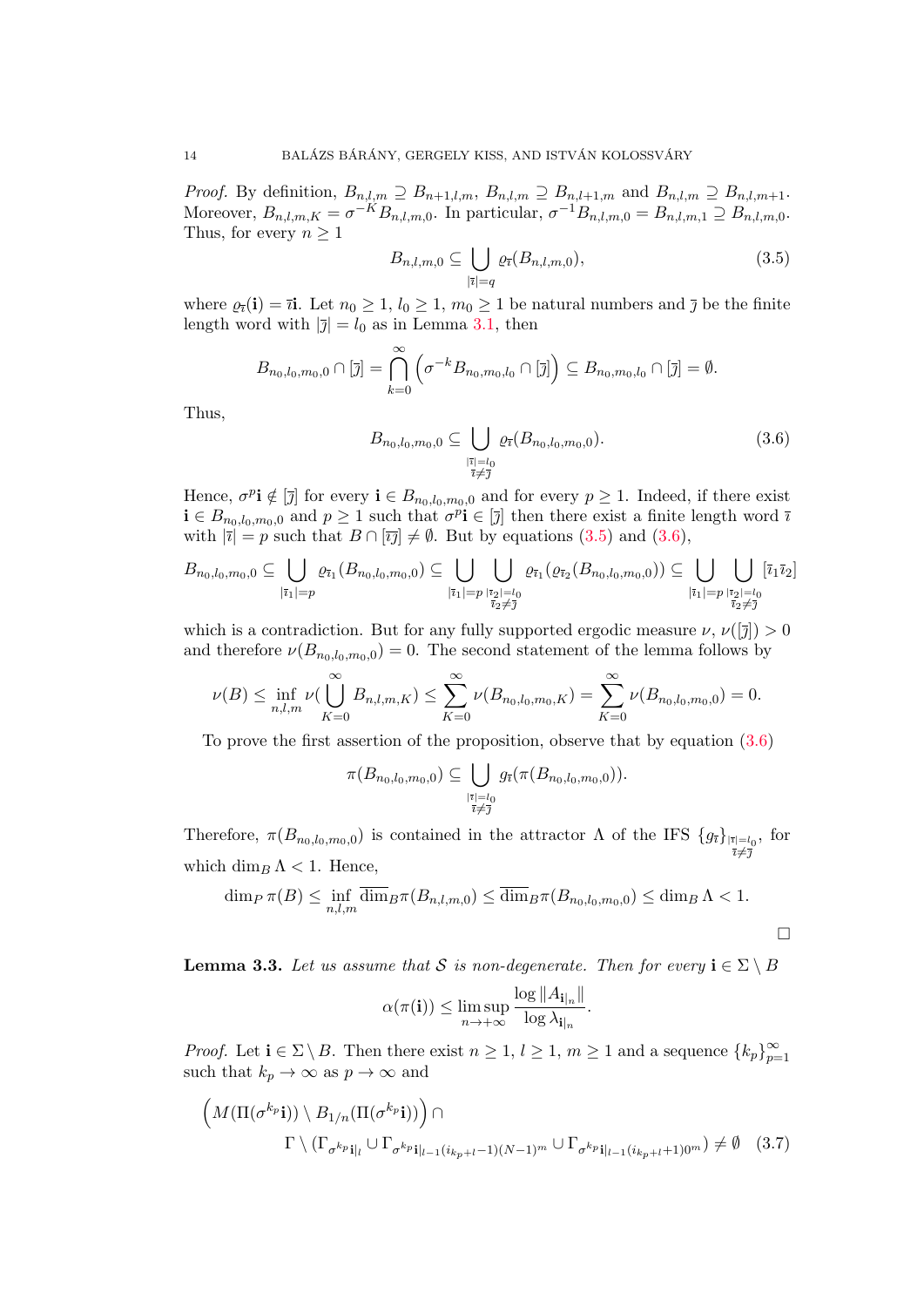Hence, there exists a sequence  $\mathbf{j}_p$  such that  $k_p \leq \mathbf{i} \wedge \mathbf{j}_p \leq k_p + l$ ,  $\mathbf{i} \vee \mathbf{j}_p \leq m$ ,

<span id="page-14-0"></span>
$$
\Pi(\sigma^{k_p} \mathbf{j}_p) \in M(\Pi(\sigma^{k_p} \mathbf{i})) \text{ and } \|\Pi(\sigma^{k_p} \mathbf{j}_p) - \Pi(\sigma^{k_p} \mathbf{i})\| > \frac{1}{n}.
$$
 (3.8)

Thus,

$$
\alpha(\pi(\mathbf{i})) = \liminf_{\pi(\mathbf{j}) \to \pi(\mathbf{i})} \frac{\log \|\Pi(\mathbf{i}) - \Pi(\mathbf{j})\|}{\log |\pi(\mathbf{i}) - \pi(\mathbf{j})|} \le \liminf_{p \to +\infty} \frac{\log \|\Pi(\mathbf{i}) - \Pi(\mathbf{j}_p)\|}{\log |\pi(\mathbf{i}) - \pi(\mathbf{j}_p)|} = \frac{\log \|A_{\mathbf{i}|_{k_p}}(\Pi(\sigma^{k_p}\mathbf{i}) - \Pi(\sigma^{k_p}\mathbf{j}_p))\|}{\log \|A_{\mathbf{i}|_{k_p}}(\Pi(\sigma^{k_p}\mathbf{i}) - \Pi(\sigma^{k_p}\mathbf{j}_p))\|} ,
$$

and by [\(2.2\)](#page-7-4), [\(3.8\)](#page-14-0),

$$
\liminf_{p \to +\infty} \frac{\log ||A_{\mathbf{i}|_{k_p}}(\Pi(\sigma^{k_p}\mathbf{i}) - \Pi(\sigma^{k_p}\mathbf{j}_p))||}{\log |\lambda_{\mathbf{i}|_{i\wedge j_p + i\vee j_p}}(\pi(\sigma^{i\wedge j_p + i\vee j_p}\mathbf{i}) - \pi(\sigma^{i\wedge j_p + i\vee j_p}\mathbf{j}_p))|} \le
$$
\n
$$
\liminf_{p \to +\infty} \frac{\log(C^{-1}/n) + \log ||A_{\mathbf{i}|_{k_p}}||}{\log \lambda_{\mathbf{i}|_{k_p}} + \log d'} \le \limsup_{p \to +\infty} \frac{\log ||A_{\mathbf{i}|_p}||}{\log \lambda_{\mathbf{i}|_p}},
$$
\nhere  $d' = (\max_i \lambda_i)^{m+l}$ .

where  $d' = (\max_i \lambda_i)$ 

<span id="page-14-1"></span>**Lemma 3.4.** Let us assume that S is non-degenerate. Then for every ergodic,  $\sigma$ invariant, fully supported measure  $\mu$  on  $\Sigma$  such that  $\sum_{k=0}^{\infty}(\mu[0^k]+\mu([N^k])$  is finite, then

$$
\alpha(\pi(\mathbf{i})) = \lim_{n \to +\infty} \frac{\log ||A_{\mathbf{i}|_n}||}{\log \lambda_{\mathbf{i}|_n}} \text{ for } \mu\text{-}a.e. \ \mathbf{i} \in \Sigma.
$$

*Proof.* By Proposition [3.2,](#page-12-2) we have that  $\mu(B) = 0$ . Thus, by Lemma [3.3,](#page-13-2) for  $\mu$ -a.e. i  $\mathbf{L}$  and  $\mathbf{L}$ 

$$
\alpha(\pi(\mathbf{i})) \leq \lim_{n \to +\infty} \frac{\log ||A_{\mathbf{i}|_n}||}{\log \lambda_{\mathbf{i}|_n}}.
$$

On the other hand, for every  $\mathbf{i} \in \Sigma$ ,

$$
\alpha(\pi(\mathbf{i})) = \liminf_{\pi(\mathbf{j}) \to \pi(\mathbf{i})} \frac{\log \|\Pi(\mathbf{i}) - \Pi(\mathbf{j})\|}{\log |\pi(\mathbf{i}) - \pi(\mathbf{j})|} \ge \liminf_{\mathbf{j} \to \mathbf{i}} \frac{\log \|A_{\mathbf{i}|_{\mathbf{i} \wedge \mathbf{j}}} \|}{\log \lambda_{\mathbf{i}|_{\mathbf{i} \wedge \mathbf{j} + \mathbf{i} \vee \mathbf{j}}} + \log \min_{i} \lambda_{i}}.
$$

Hence, to verify the statement of the lemma, it is enough to show that

$$
\lim_{\mathbf{j}\to\mathbf{i}}\frac{\log\lambda_{\mathbf{i}|_{\mathbf{i}\wedge\mathbf{j}}}}{\log\lambda_{\mathbf{i}|_{\mathbf{i}\wedge\mathbf{j}+\mathbf{i}\vee\mathbf{j}}}}=1\text{ for }\mu\text{-a.e. }\mathbf{i}.
$$

It is easy to see that from  $\lim_{j\to i} \frac{i\vee j}{i\wedge j} = 0$  follows the previous equation. Let

$$
R_n = \left\{ \mathbf{i} : \exists \mathbf{j}_k \text{ s. t. } \mathbf{j}_k \to \mathbf{i} \text{ as } k \to \infty \text{ and } \lim_{k \to \infty} \frac{\mathbf{i} \vee \mathbf{j}_k}{\mathbf{i} \wedge \mathbf{j}_k} > \frac{1}{n} \right\}
$$

In other words,

$$
R_n = \bigcap_{K=0}^{\infty} \bigcup_{k=K}^{\infty} \bigcup_{i_1,\dots,i_k=0}^{N} [i_1,\dots,i_k,\overbrace{0,\dots,0}^{[k/n]}] \cup [i_1,\dots,i_k,\overbrace{N,\dots,N}^{[k/n]}]
$$

Therefore, for any  $\mu$  ergodic  $\sigma$ -invariant measure and for every  $K \geq 0$ 

$$
\mu(R_n) \le \sum_{k=K}^{\infty} (\mu([0^{k/n}]) + \mu([N^{k/n}])).
$$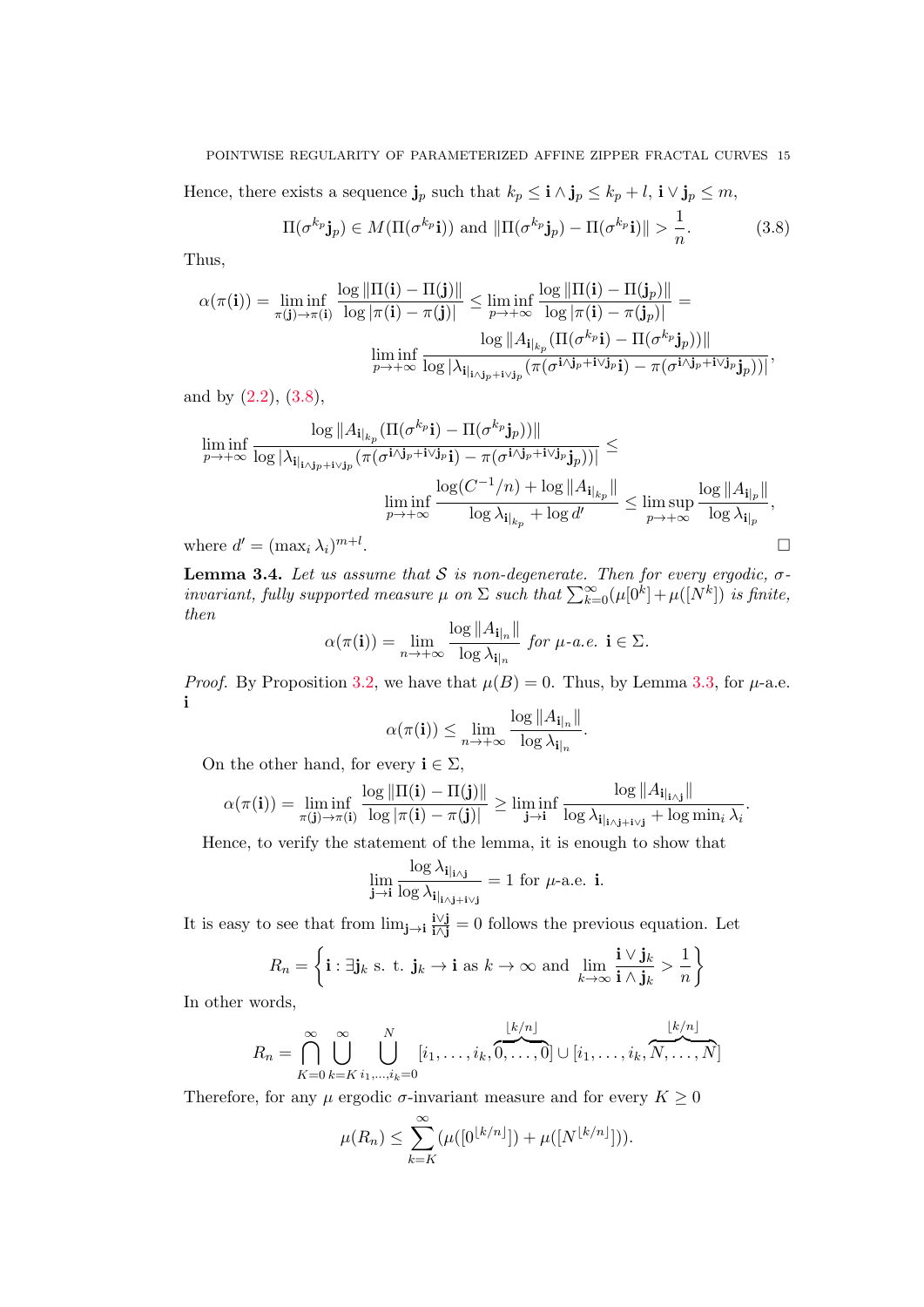Since by assumption the sum on the right hand side is summable, we get  $\mu(R_n) = 0$ for every  $n \geq 1$ .

Let us recall that we call the function  $v : [0,1] \mapsto \Gamma$   $symmetric$  if

$$
\lambda_0 = \lambda_{N-1}
$$
 and  $\lim_{k \to \infty} \frac{\|A_0^k\|}{\|A_{N-1}^k\|} = 1.$  (3.9)

<span id="page-15-1"></span>**Lemma 3.5.** Let us assume that  $S$  is non-degenerate and symmetric. Then for every  $\mathbf{i} \in \Sigma$ 

<span id="page-15-0"></span>
$$
\alpha(\pi(\mathbf{i})) \ge \liminf_{n \to +\infty} \frac{\log ||A_{\mathbf{i}|_n}||}{\log \lambda_{\mathbf{i}|_n}}.
$$

*Proof.* Let us observe that by the zipper property  $f_i(\Pi(0)) = f_{i-1}(N-1)$  for every  $1 \leq i \leq N-1$ . Moreover, for any **i**, **j** with  $i_{i \wedge j+1} = j_{i \wedge j+1} + 1$ ,

$$
\mathbf{i} \vee \mathbf{j} = \min \{ \sigma^{i \wedge j+1} \mathbf{i} \wedge \mathbf{N} - \mathbf{1}, \sigma^{i \wedge j+1} \mathbf{j} \wedge \mathbf{0} \}.
$$

Thus, if 
$$
i_{i \wedge j+1} = j_{i \wedge j+1} + 1
$$
  
\n
$$
||\Pi(i) - \Pi(j)|| = ||\Pi(i) - \Pi(i|_{i \wedge j} i_{i \wedge j+1} 0) + \Pi(j|_{i \wedge j} j_{i \wedge j+1} N - 1) - \Pi(j)||
$$
\n
$$
= ||A_{i|_{i \wedge j+i \vee j}} (\Pi(\sigma^{i \wedge j+i \vee j} i) - \Pi(0)) + A_{i|_{i \wedge j+i \vee j}} (\Pi(N-1) - \Pi(\sigma^{i \wedge j+i \vee j} j))||
$$
\n
$$
\leq (||A_{i|_{i \wedge j+i \vee j}}|| + ||A_{j|_{i \wedge j+i \vee j}}||) \text{diam}(\Gamma).
$$
\n(3.10)

The case  $i_{i \wedge j+1} = j_{i \wedge j+1} - 1$  is similar, and if  $|i_{i \wedge j+1} - j_{i \wedge j+1}| \neq 1$  then  $i \vee j = 0$ , so [\(3.10\)](#page-15-0) holds trivially. Moreover by [\(3.3\)](#page-11-0), there exist constants  $K_1, K_2 > 0$  such that for every  $\mathbf{i}, \mathbf{j} \in \Sigma$ 

$$
\frac{\log \|\Pi(\mathbf{i}) - \Pi(\mathbf{j})\|}{\log |\pi(\mathbf{i}) - \pi(\mathbf{j})|} \ge \frac{-\log K_1 + \log(\|A_{\mathbf{i}|_{\mathbf{i}\wedge\mathbf{j}+\mathbf{i}\vee\mathbf{j}}} \| + \|A_{\mathbf{j}|_{\mathbf{i}\wedge\mathbf{j}+\mathbf{i}\vee\mathbf{j}}} \|)}{\log(\lambda_{\mathbf{i}|_{\mathbf{i}\wedge\mathbf{j}+\mathbf{i}\vee\mathbf{j}}} + \lambda_{\mathbf{j}|_{\mathbf{i}\wedge\mathbf{j}+\mathbf{i}\vee\mathbf{j}}}) + \log K_2}.
$$
(3.11)

Therefore,

$$
\alpha(\pi(\mathbf{i})) = \liminf_{\pi(\mathbf{j}) \to \pi(\mathbf{i})} \frac{\log ||\Pi(\mathbf{i}) - \Pi(\mathbf{j})||}{\log |\pi(\mathbf{i}) - \pi(\mathbf{j})|} \ge
$$
\n
$$
\liminf_{\mathbf{j} \to \mathbf{i}} \frac{-\log K_1 + \log(||A_{\mathbf{i}|_{i \wedge \mathbf{j} + \mathbf{i} \vee \mathbf{j}}}|| + ||A_{\mathbf{j}|_{i \wedge \mathbf{j} + \mathbf{i} \vee \mathbf{j}}}||)}{\log (\lambda_{\mathbf{i}|_{i \wedge \mathbf{j} + \mathbf{i} \vee \mathbf{j}}} + \lambda_{\mathbf{j}|_{i \wedge \mathbf{j} + \mathbf{i} \vee \mathbf{j}}} ) + \log K_2} =
$$
\n
$$
\log ||A_{\mathbf{i}|_{i \wedge \mathbf{j} + \mathbf{i} \vee \mathbf{j}}}|| \left( -\frac{\log K_1}{\log ||A_{\mathbf{i}|_{i \wedge \mathbf{j} + \mathbf{i} \vee \mathbf{j}}} + 1 + \frac{\log \left( 1 + \frac{||A_{\mathbf{j}|_{i \wedge \mathbf{j} + \mathbf{i} \vee \mathbf{j}}}||}{\log ||A_{\mathbf{i}|_{i \wedge \mathbf{j} + \mathbf{i} \vee \mathbf{j}}}||} \right)}{\log \lambda_{\mathbf{i}|_{i \wedge \mathbf{j} + \mathbf{i} \vee \mathbf{j}}} \left( 1 + \frac{\log 2K_2}{\log \lambda_{\mathbf{i}|_{i \wedge \mathbf{j} + \mathbf{i} \vee \mathbf{j}}}} \right)}.
$$

So, to verify the statement of the lemma, it is enough to show that there exists a constant  $C > 0$  such that for every,  $\mathbf{i}, \mathbf{j} \in \Sigma$ 

$$
C^{-1} \le \frac{\|A_{\mathbf{j}\|_{\mathbf{i}\wedge \mathbf{j}+\mathbf{i}\vee \mathbf{j}}}\|}{\|A_{\mathbf{i}\|_{\mathbf{i}\wedge \mathbf{j}+\mathbf{i}\vee \mathbf{j}}}\|} \le C.
$$

By Theorem [2.1](#page-6-0)[\(5\)](#page-6-1) and [\(2.4\)](#page-7-5), there exist  $C' > 0$  such that

$$
||A_{\mathbf{i}|_{i\wedge\mathbf{j}+i\vee\mathbf{j}}}\| \ge ||A_{\mathbf{i}|_{i\wedge\mathbf{j}+i\vee\mathbf{j}}}|E(\mathbf{i}')|| = ||A_{\mathbf{i}|_{i\wedge\mathbf{j}}}|E(\sigma^{\mathbf{i}\wedge\mathbf{j}}\mathbf{i}|_{i\vee\mathbf{j}}\mathbf{i}'')|| ||A_{\sigma^{\mathbf{i}\wedge\mathbf{j}}\mathbf{i}|_{i\vee\mathbf{j}}}|E(\mathbf{i}')||
$$
  
\n
$$
\ge C'||A_{\mathbf{i}|_{i\wedge\mathbf{j}}}\| ||A_{\sigma^{\mathbf{i}\wedge\mathbf{j}}\mathbf{j}|_{i\vee\mathbf{j}}}\|
$$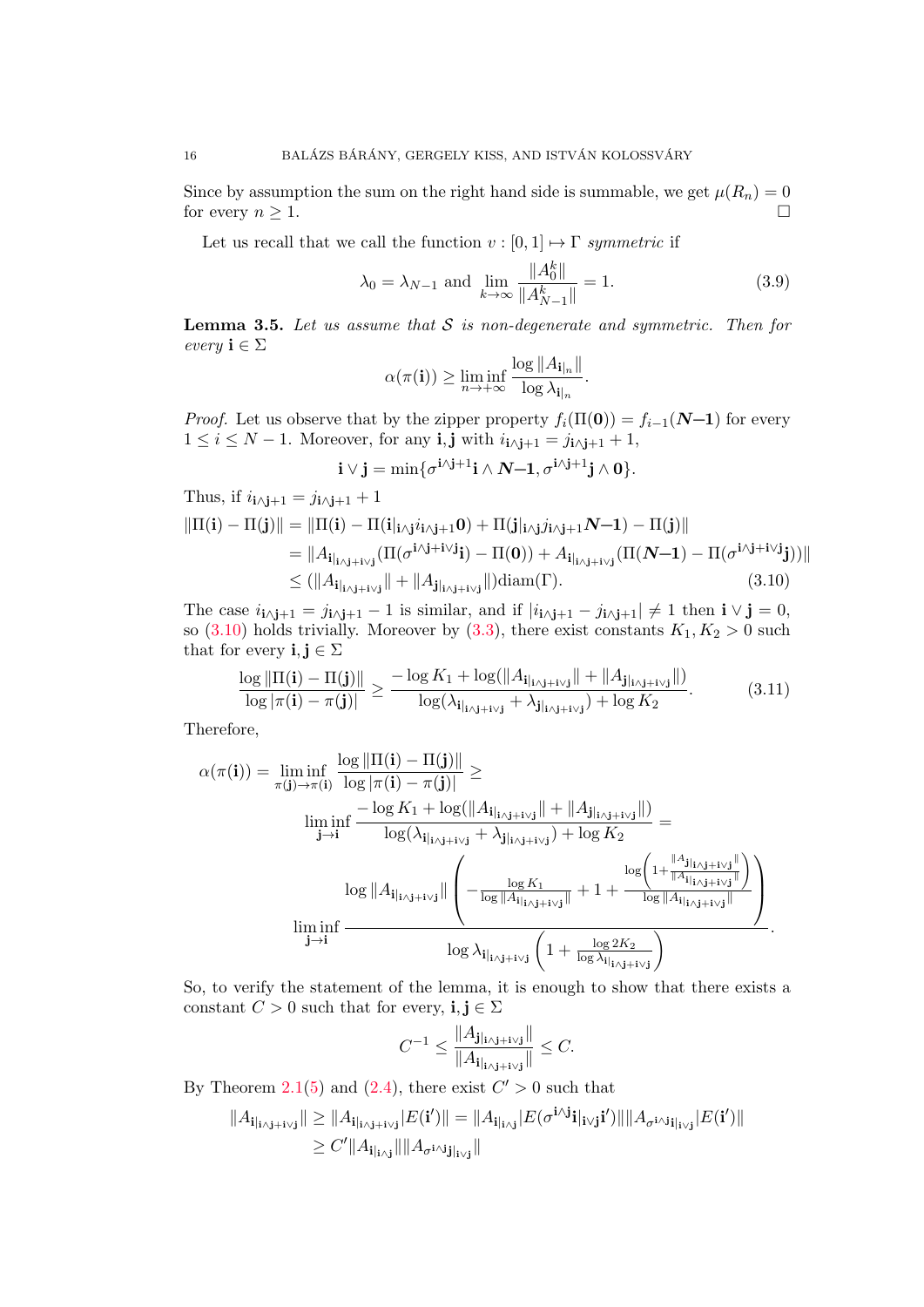and

$$
||A_{\mathbf{j}|_{\mathbf{i}\wedge\mathbf{j}+\mathbf{i}\vee\mathbf{j}}}\| \leq ||A_{\mathbf{j}|_{\mathbf{i}\wedge\mathbf{j}}}\| ||A_{\sigma^{\mathbf{i}\wedge\mathbf{j}}\mathbf{j}|_{\mathbf{i}\vee\mathbf{j}}}\|
$$

clearly. The other bounds are similar. But if  $i_{i \wedge j+1} = j_{i \wedge j+1} + 1$  then  $||A_{\sigma^{i \wedge j} j}|_{i \vee j}|| =$  $||A_0^{\mathbf{i}\vee \mathbf{j}}$  $_0^{i \vee j}$  || and  $||A_{\sigma^{i \wedge j}i}||_{i \vee j}|| = ||A_{N}^{i \vee j}||$  $\|N-1\|$ . Thus, by  $(1.8)$ ,

$$
\alpha(\pi(\mathbf{i})) \ge \liminf_{\mathbf{j}\to\mathbf{i}}\frac{\log||A_{\mathbf{i}|_{\mathbf{i}\wedge\mathbf{j}+\mathbf{i}\vee\mathbf{j}}||}}{\log\lambda_{\mathbf{i}|_{\mathbf{i}\wedge\mathbf{j}+\mathbf{i}\vee\mathbf{j}}}} \ge \liminf_{n\to+\infty}\frac{\log||A_{\mathbf{i}|_n}||}{\log\lambda_{\mathbf{i}|_n}}.
$$

*Proof of Theorem [1.3.](#page-4-2)* First, we show that for  $\mathcal{L}$ -a.e. x, the local Hölder exponent is a constant. Since  $\mu_0 = {\lambda_1, \ldots, \lambda_N}^{\mathbb{N}},$  it is easy to see that  $\pi_*\mu_0 = \mathcal{L}|_{[0,1]}$ . Thus, it is enough to show that for  $\mu_0$ -a.e.  $\mathbf{i} \in \Sigma$ ,  $\alpha(\pi(\mathbf{i}))$  is a constant.

But by Proposition [2.4,](#page-8-3) there exists  $\hat{\alpha}$  such that for  $\mu_0$ -a.e. i

$$
\widehat{\alpha} = \lim_{n \to +\infty} \frac{\log ||A_{\mathbf{i}|_n}||}{\log \lambda_{\mathbf{i}|_n}}.
$$

By definition of Bernoulli measure,  $\sum_{k=0}^{\infty} \mu_0([0^k]) + \mu_0([N^k]) = \frac{1}{1-\lambda_1} + \frac{1}{1-\lambda_N}$ . Thus, by Lemma [3.4,](#page-14-1)  $\alpha(\pi(i)) = \hat{\alpha}$  for  $\mu_0$ -a.e. i, and by Lemma [2.5,](#page-9-2) we have  $\hat{\alpha} \ge 1/d_0$ .

We show now the lower bound for [\(1.9\)](#page-4-1). By Lemma [2.3,](#page-8-0) the map  $t \mapsto P'(t)$  is continuous and monotone increasing on R. Hence, for every  $\beta \in (\alpha_{\min}, \alpha_{\max})$  there exists a  $t_0 \in \mathbb{R}$  such that  $P'(t_0) = \beta$ . By Proposition [2.4,](#page-8-3) there exists a  $\mu_{t_0}$  Gibbs measure on  $\Sigma$  such that for

$$
\lim_{n \to +\infty} \frac{\log ||A_{\mathbf{i}|_n}||}{\log \lambda_{\mathbf{i}|_n}} = \beta \text{ for } \mu_{t_0}\text{-a.e. } \mathbf{i} \in \Sigma.
$$

It is easy to see that for any **i** and  $n \geq 1$ ,  $\mu_{t_0}([\mathbf{i}|_n]) > 0$ . Thus, by Lemma [3.4,](#page-14-1)

$$
\alpha(\pi(\mathbf{i})) = \beta
$$
 for  $\mu_{t_0}$ -a.e.  $\mathbf{i} \in \Sigma$ .

Therefore, by Proposition [2.4](#page-8-3)

$$
\dim_H \{x \in [0,1] : \alpha(x) = \beta\} \ge \dim_H \mu_{t_0} \circ \pi^{-1} = t_0 P'(t_0) - P(t_0) =
$$
  

$$
t_0 \beta - P(t_0) \ge \inf_{t \in \mathbb{R}} \{t\beta - P(t)\}.
$$

On the other hand, by Lemma [3.3](#page-13-2)

$$
\dim_H \{x \in [0,1] : \alpha(x) = \beta\}
$$
\n
$$
\leq \max \{ \dim_H \pi(B), \dim_H \{i \in \Sigma \setminus B : \alpha(\pi(i)) = \beta\} \}
$$
\n
$$
\leq \max \{ \dim_H \pi(B), \dim_H \{i \in \Sigma : \limsup_{n \to +\infty} \frac{\log ||A_{i|_n}||}{\log \lambda_{i|_n}} \geq \beta \} \}
$$
\n
$$
\leq \max \{ \dim_H \pi(B), \inf_{t \leq 0} \{t\beta - P(t)\} \},
$$

where in the last inequality we used Lemma [2.6.](#page-9-3)

By Proposition [2.4,](#page-8-3) the function  $t \mapsto tP'(t) - P(t)$  is continuous and  $P(0) = -1$ . By Proposition [3.2,](#page-12-2)  $\dim_H \pi(B) < 1$ , thus, there exists an open neighbourhood of  $t = 0$  such that for every  $t \in (-\rho, \rho), tP'(t) - P(t) > \dim_P \pi(B)$ . In other words, there exists a  $\varepsilon > 0$  such that  $P'(t) \in (\hat{\alpha} - \varepsilon, \hat{\alpha} + \varepsilon)$  for every  $t \in (-\rho, \rho)$ .<br>Hence for every  $\beta \in [\hat{\alpha}, \hat{\alpha} + \varepsilon]$  there exists a  $t_0 \leq 0$  such that  $P'(t_0) = \beta$  and Hence, for every  $\beta \in [\hat{\alpha}, \hat{\alpha} + \varepsilon]$  there exists a  $t_0 \leq 0$  such that  $P'(t_0) = \beta$  and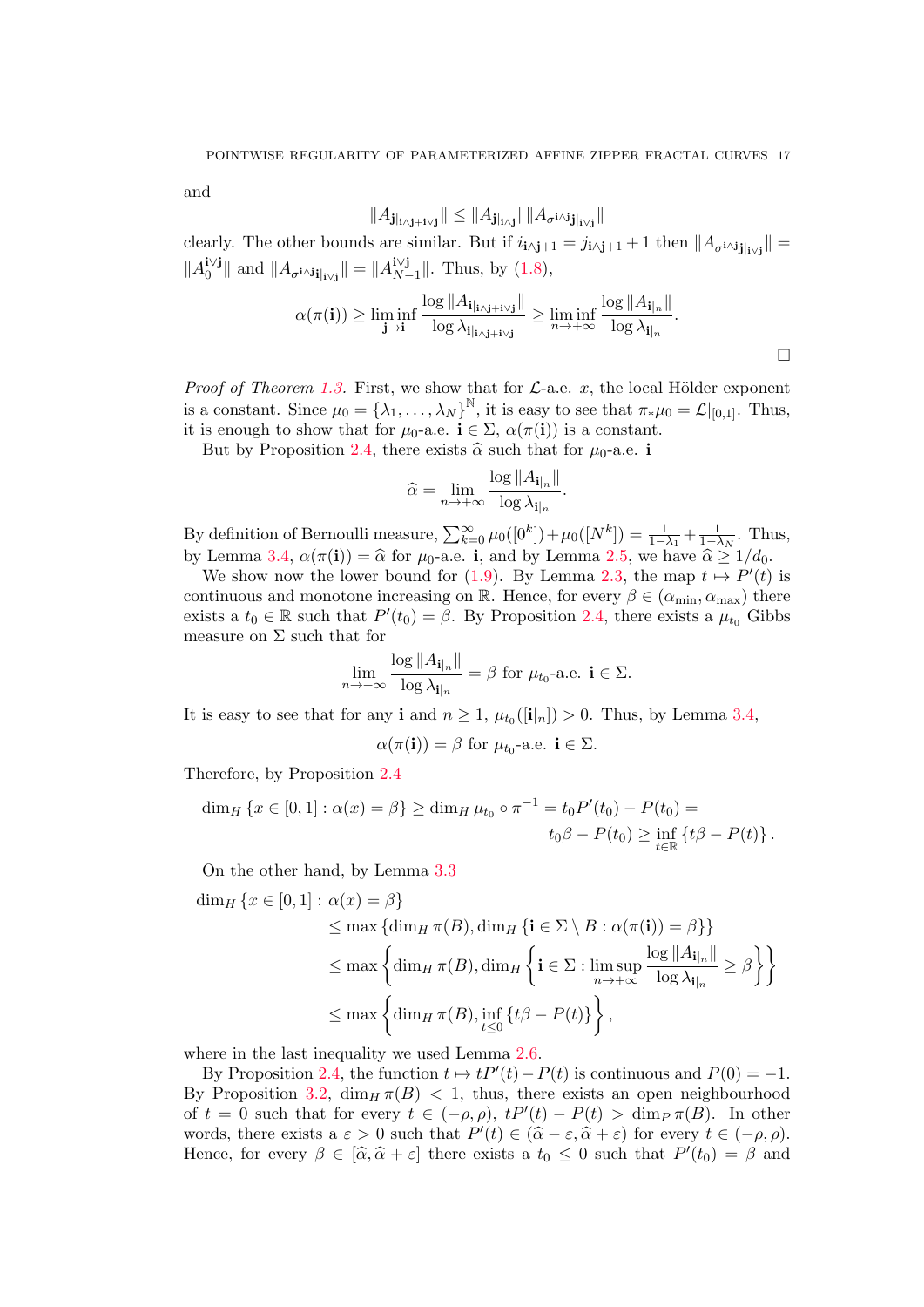$\inf_{t\leq 0} \{t\beta - P(t)\} = t_0 P'(t_0) - P(t_0) > \dim_H \pi(B)$  which completes the proof of  $(1.9).$  $(1.9).$ 

Finally, if [\(1.8\)](#page-4-0) holds then by Lemma [3.5](#page-15-1) and Lemma [2.6](#page-9-3)

$$
\dim_H \{x \in [0,1] : \alpha(x) = \beta\} \le
$$
\n
$$
\dim_H \left\{ \mathbf{i} \in \Sigma : \liminf_{n \to +\infty} \frac{\log ||A_{\mathbf{i}|_n}||}{\log \lambda_{\mathbf{i}|_n}} \le \beta \right\} \le \inf_{t \ge 0} \{t\beta - P(t)\},
$$
\nwhich completes the proof.

<span id="page-17-0"></span>

### 4. Zippers with Assumption A

Now, we turn to the case when our affine zipper satisfies the Assumption A. We will show that in fact in this case the exceptional set  $B$ , introduced in  $(3.4)$  is empty. That is, there are no points, in which local neighbourhood, the curve leaves the cone rapidly. First, let us introduce a natural ordering on  $\Sigma^*$ . For any  $\overline{i}, \overline{j} \in \Sigma^*$ with  $\bar{\imath} \wedge \bar{\jmath} = m$ , let

$$
\bar{i} < \bar{j} \Leftrightarrow i_{m+1} < j_{m+1}.
$$

Moreover, let  $Z_1 := \{z_0, \ldots, z_N\}$  the endpoints of the curves  $f_i(\Gamma)$  and let  $Z_n :=$  ${f_{\bar{i}}(z_k), |\bar{i}| = n, k = 0, \ldots, N-1}.$ 

For simplicity, let us denote  $f_{\bar{i}}(z_0)$  by  $z_{\bar{i}}$ . Observe that by the Zipper property  $f_{\bar{i}}(z_N) = z_{\bar{i}|_{|\bar{i}|-1}(i_{|\bar{i}|}-1)}.$ 

<span id="page-17-3"></span>**Proposition 4.1.** Let us assume that  $S$  is non-degenerate and satisfies the Assumption A. Then  $B = \emptyset$ , where the set B is defined in [\(3.4\)](#page-11-1).

*Proof.* It is enough to show that for every  $\mathbf{i} \in \Sigma$ 

<span id="page-17-1"></span>
$$
C(\Pi(\mathbf{i})) \cap \Gamma = \Gamma,\tag{4.1}
$$

which is equivalent to show that for every  $\mathbf{i}, \mathbf{j} \in \Sigma$ ,  $\langle \Pi(\mathbf{i}) - \Pi(\mathbf{j}) \rangle \in C$ .

Since  $\langle z_0 - z_N \rangle \in C$  and C is invariant w.r.t all of the matrices then for every  $\bar{i} \in \Sigma^*, \ \langle z_{\bar{i}} - z_{\bar{i}|_{|\bar{i}|-1}(i_{|\bar{i}|}-1)} \rangle = \langle f_{\bar{i}}(z_0) - f_{\bar{i}}(z_N) \rangle = \langle A_{\bar{i}}(z_0 - z_N) \rangle \in C.$ 

Observe by convexity of C, for any three vectors  $x, y, w \in \mathbb{R}^d$ , if  $\langle x - y \rangle \in C$  and  $\langle y - w \rangle \in C$  then  $\langle x - w \rangle \in C$ . Thus, by Assumption A and the convexity of the cone, for every  $n \geq 1$ , and for every  $\overline{i} < \overline{j} \in \Sigma$  with  $|\overline{i}| = |\overline{j}| = n, \langle z_{\overline{i}} - z_{\overline{j}} \rangle \in C$ .

Thus, for every  $\mathbf{i} \neq \mathbf{j} \in \Sigma$  and for every  $n \geq 1$ ,  $\langle f_{\mathbf{i}|_n}(z_0) - f_{\mathbf{j}|_n}(z_0) \rangle = \langle z_{\mathbf{i}|_n} - z_{\mathbf{j}|_n} \rangle \in$ C. Since C is closed, by taking n tends to infinity, we get that  $\langle \Pi(i)-\Pi(j)\rangle \in C$ .  $\Box$ 

<span id="page-17-2"></span>**Lemma 4.2.** Let us assume that  $S$  is non-degenerate and satisfies the Assumption A. Then for any  $\mu$  fully supported, ergodic,  $\sigma$ -invariant measure on  $\Sigma$ 

$$
\limsup_{\pi(j)\to\pi(i)}\frac{\log\|\Pi(\mathbf{i})-\Pi(\mathbf{j})\|}{\log|\pi(\mathbf{i})-\pi(\mathbf{j})|}\leq \lim_{n\to+\infty}\frac{\log\|A_{\mathbf{i}|_n}\|}{\log\lambda_{\mathbf{i}|_n}}\ \text{for $\mu$-a.e. $i$.}
$$

Proof. Observe that

$$
\begin{aligned} &\limsup_{\pi(j)\to\pi(i)}\frac{\log\|\Pi(\mathbf{i})-\Pi(\mathbf{j})\|}{\log|\pi(\mathbf{i})-\pi(\mathbf{j})|}=&\\ &\limsup_{\pi(j)\to\pi(i)}\frac{\log\|A_{\mathbf{i}|_{i\wedge\mathbf{j}+i\vee\mathbf{j}}}\left(\Pi(\sigma^{\mathbf{i}\wedge\mathbf{j}+\mathbf{i}\vee\mathbf{j}}\mathbf{i})-\Pi(\mathbf{0})\right)+A_{\mathbf{j}|_{i\wedge\mathbf{j}+\mathbf{i}\vee\mathbf{j}}}\left(\Pi(\boldsymbol{\mathit{N}}\!\!-\!\!1)-\Pi(\sigma^{\mathbf{i}\wedge\mathbf{j}+\mathbf{i}\vee\mathbf{j}}\mathbf{j})\right)\|}{|\lambda_{\mathbf{i}|_{i\wedge\mathbf{j}}}\left(\lambda_{\mathbf{i}|_{i\vee\mathbf{j}}}(\pi(\sigma^{\mathbf{i}\wedge\mathbf{j}+\mathbf{i}\vee\mathbf{j}}\mathbf{j})-\mathbf{0})+\lambda_{\mathbf{j}|_{i\vee\mathbf{j}}}(1-\pi(\sigma^{\mathbf{i}\wedge\mathbf{j}+\mathbf{i}\vee\mathbf{j}}\mathbf{j}))\right)|}.\end{aligned}
$$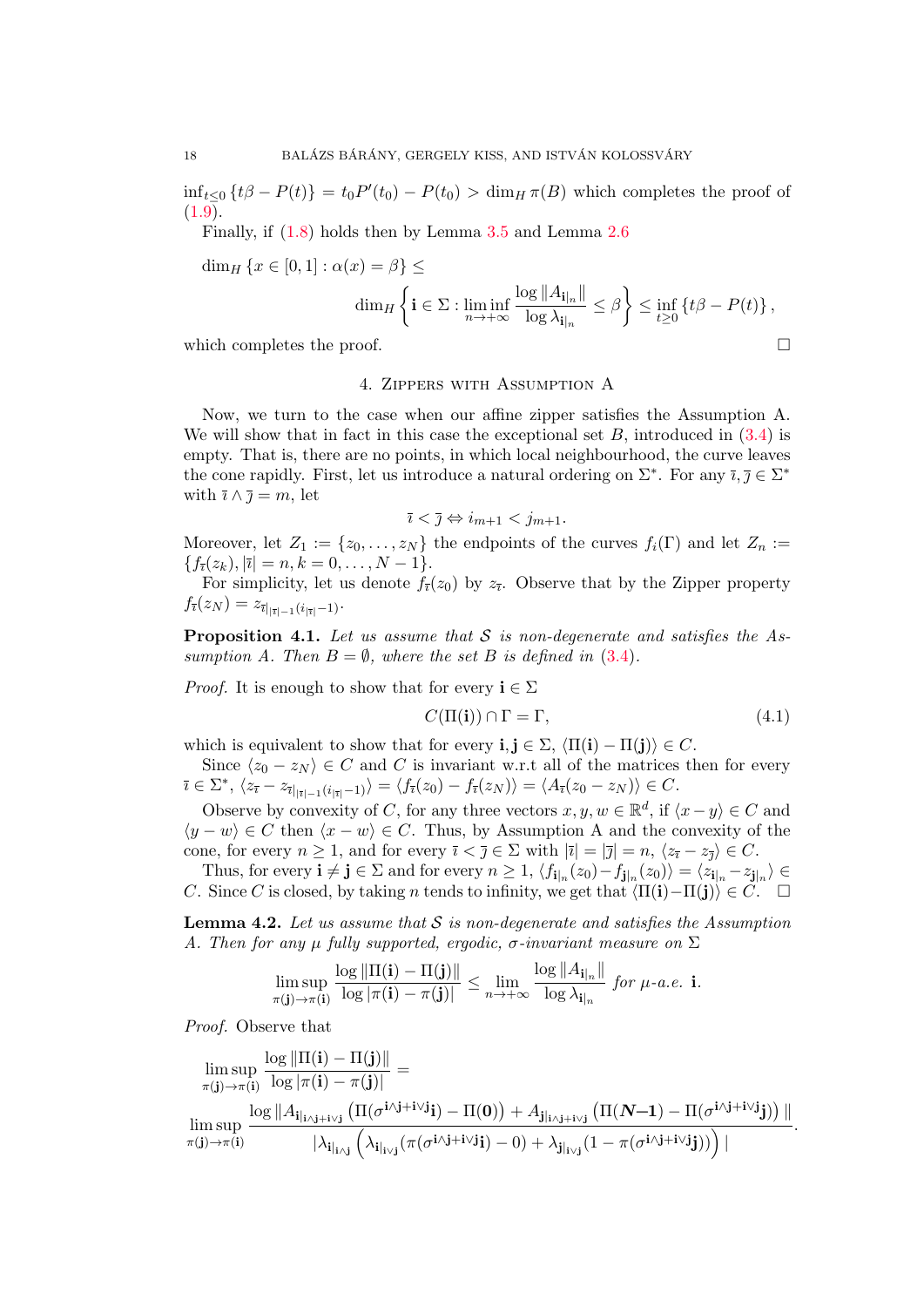By (4.1), 
$$
\langle \Pi(\sigma^{i\wedge j+i\vee j}i) - \Pi(0) \rangle
$$
,  $\langle \Pi(\mathbf{N-1}) - \Pi(\sigma^{i\wedge j+i\vee j}j) \rangle \in C$ , therefore by (2.2)  
\n
$$
\limsup_{\pi(j) \to \pi(i)} \frac{\log \|\Pi(i) - \Pi(j)\|}{\log |\pi(i) - \pi(j)|} \le \limsup_{j \to i} \frac{\log \|A_{i_{j+1} \vee j}\| + \log \left(1 + \frac{\|A_0^{i\vee j}\|}{\|A_{N-1}^{i\vee j}\|}\right)}{\log \lambda_{i_{j+1}}}.
$$

It is easy to see that for any fully supported, ergodic,  $\sigma$ -invariant measure  $\mu$ ,  $\limsup_{j\to i}\frac{i\vee j}{i\wedge j+i\vee j}=0$  for  $\mu$ -a.e. i. Hence, by the previous inequality, the statement follows similarly as in Lemma  $3.4$ .

*Proof of Theorem [1.4.](#page-5-2)* By Lemma [3.4](#page-14-1) and Lemma [4.2,](#page-17-2) for every  $t \in \mathbb{R}$ 

$$
\alpha_r(\pi(\mathbf{i})) = \lim_{n \to +\infty} \frac{\log ||A_{\mathbf{i}|_n}||}{\log \lambda_{\mathbf{i}|_n}} \text{ for } \mu_t\text{-a.e. } \mathbf{i} \in \Sigma.
$$

Thus, similarly to the proof of Theorem [1.3](#page-4-2)

$$
\dim_H \{x \in [0,1] : \alpha_r(x) = \beta\} \ge \dim_H \mu_{t_0} \circ \pi^{-1} = t_0 P'(t_0) - P(t_0) =
$$
  

$$
t_0 \beta - P(t_0) \ge \inf_{t \in \mathbb{R}} \{t\beta - P(t)\},
$$

where  $t_0$  is defined such that  $P'(t_0) = \beta$ . On the other hand,

$$
\dim_H \{x \in [0,1] : \alpha_r(x) = \beta\} \le \dim_H \{x \in [0,1] : \alpha(x) = \beta\}.
$$

By Proposition [4.1,](#page-17-3)  $B = \emptyset$ , and similarly to the proof of Theorem [1.3,](#page-4-2)

$$
\dim_H \{ x \in [0,1] : \alpha(x) = \beta \} \leq \inf_{t \leq 0} \{ t\beta - P(t) \},
$$

for every  $\beta \in [\hat{\alpha}, \alpha_{\text{max}}]$ . If  $\Gamma$  is symmetric then by Lemma [3.5](#page-15-1) and Lemma [2.6](#page-9-3) dim<sub>H</sub> { $x \in [0,1] : \alpha(x) = \beta$ }  $\leq \inf_{t \geq 0} {t\beta - P(t)}$ ,

which completes the proof.  $\Box$ 

Now, we turn to the equivalence of the existence of pointwise regular Hölder exponents and the Assumption A. Before that, we introduce another property and we show that in fact all of them are equivalent. Denote  $c\nu(a, b)$  open line segment in  $\mathbb{R}^d$  connecting two points a, b. Moreover, let us denote the orthogonal projection to a subspace  $\theta$  by  $\text{proj}_{\theta}$  and for a subspace  $\theta$  let  $\theta^{\perp}$  be the orthogonal complement of  $\theta$ . For a point x and a subspace  $\theta$ , let  $\theta(x) = \{y \in \mathbb{R}^d : x - y \in \theta\}.$ 

**Definition 4.3.** We say that  $Z_n$  is well ordered on  $l \in G(d, d-1)$  if for any  $\overline{i}_1 < \overline{i}_2 < \overline{i}_3$ 

$$
\text{proj}_{l^{\perp}}(z_{\bar{i}_2}) \in \text{cv}(\text{proj}_{l^{\perp}}(z_{\bar{i}_1}), \text{proj}_{l^{\perp}}(z_{\bar{i}_3})).\tag{4.2}
$$

We say that  $Z_n$  is well ordered if there exists a  $\delta > 0$  such that  $Z_n$  is well ordered for all  $l \in B_\delta(F(\Sigma))$ .

Let us recall that  $F : \Sigma \mapsto G(d, d-1)$  is the Hölder-continuous function defined in Theorem [2.1.](#page-6-0) So  $B_{\delta}(F(\Sigma))$  is the  $\delta > 0$  neighbourhood of all the possible subspaces on which the growth rate of the matrices is at most the second singular value. For a visualisation of the well ordered property, see Figure [3.](#page-19-0) Roughly speaking, the well ordered property on  $l \in G(d, d-1)$  means that the curve is parallel to  $l^{\perp}$ . The next lemma indeed verifies that the curve cannot turn back along  $l^{\perp}$ .

<span id="page-18-0"></span>**Lemma 4.4.**  $Z_n$  is well ordered if and only if  $\exists \delta > 0, \forall x \in \mathbb{R}^d, \forall l \in B_\delta(F(\Sigma))$ either  $\text{cv}(z_{\bar{i}_1}, z_{\bar{i}_2}) \cap l(x) = \emptyset$  or  $\text{cv}(z_{\bar{i}_2}, z_{\bar{i}_3}) \cap l(x) = \emptyset$ , for every  $\bar{i}_1 < \bar{i}_2 < \bar{i}_3$ .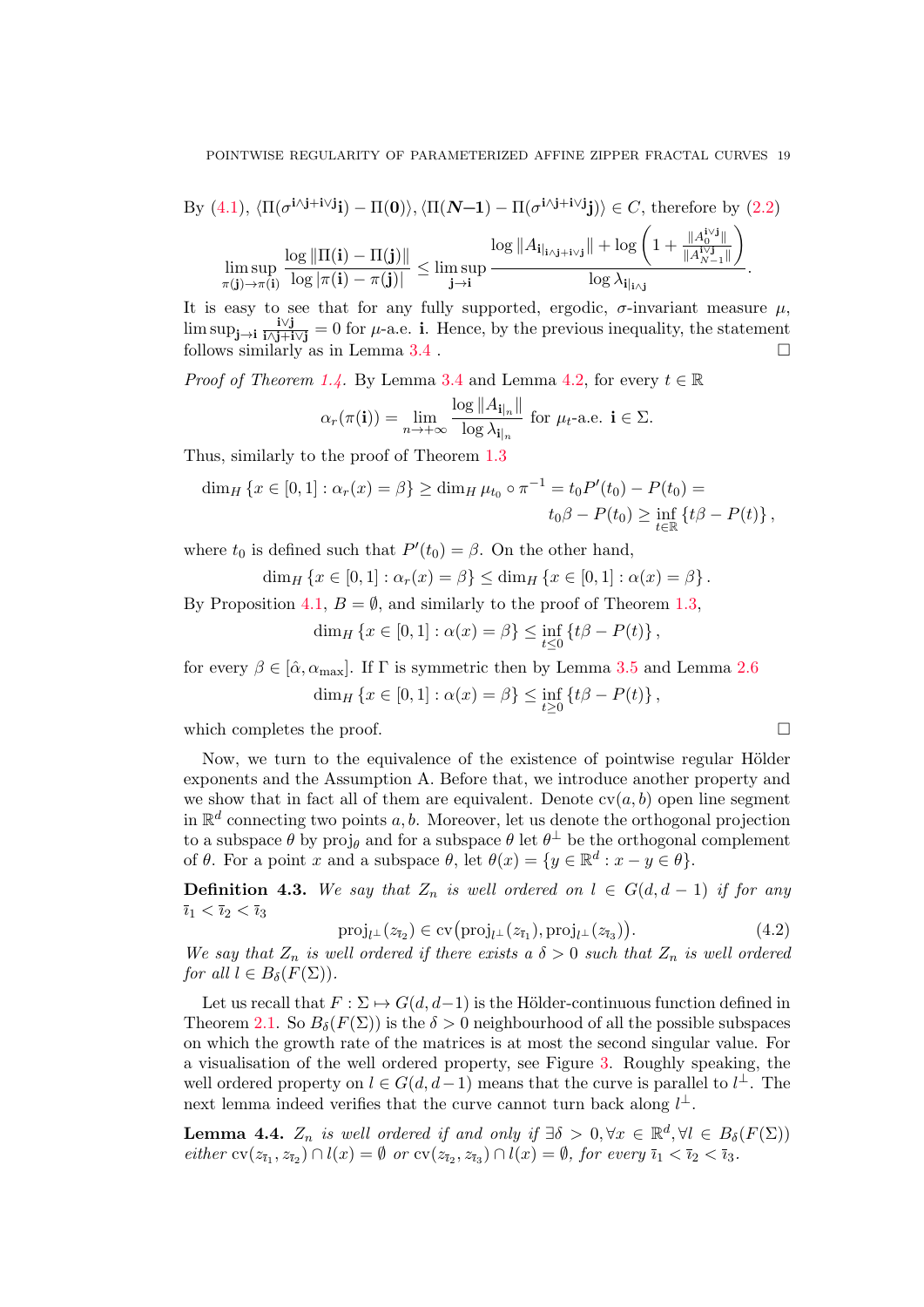

<span id="page-19-0"></span>FIGURE 3. Well ordered property of  $Z_n$  on  $l \in G(d, d-1)$ .

*Proof.* Fix  $\bar{i}_1 < \bar{i}_2 < \bar{i}_3 \in \{0, \ldots, N-1\}^n$ . Suppose that  $Z_n$  is well ordered but for all  $\delta > 0$  there exists  $l \in B_{\delta}(F(\Sigma))$  and  $x \in \mathbb{R}^d$  such that  $\text{cv}(z_{\bar{i}_1}, z_{\bar{i}_2}) \cap l(x) \neq \emptyset$  and  $cv(z_{\bar{i}_2}, z_{\bar{i}_3}) \cap l(x) \neq \emptyset$ . Thus,

 $\mathrm{proj}_{l^{\perp}}(x) \in \text{cv} \big( \mathrm{proj}_{l^{\perp}}(z_{\bar{\imath}_2}), \mathrm{proj}_{l^{\perp}}(z_{\bar{\imath}_1}) \big) \cap \text{cv} \big( \mathrm{proj}_{l^{\perp}}(z_{\bar{\imath}_2}), \mathrm{proj}_{l^{\perp}}(z_{\bar{\imath}_3}) \big)$ 

Since the right hand side is open, and non-empty line segment, therefore

$$
\mathrm{proj}_{l^{\perp}}(z_{\bar{\imath}_2}) \notin \mathrm{cv}(\mathrm{proj}_{l^{\perp}}(z_{\bar{\imath}_1}), \mathrm{proj}_{l^{\perp}}(z_{\bar{\imath}_3})\big),
$$

which is a contradiction.

On the other hand, suppose that  $Z_n$  satisfy the assumption of the lemma but not well ordered. Then for every  $\delta > 0$  there exists an  $l \in B_{\delta}(F(\Sigma))$  such that  $proj_{l^{\perp}}(z_{\bar{i}_2}) \notin \text{cv}(\text{proj}_{l^{\perp}}(z_{\bar{i}_1}), \text{proj}_{l^{\perp}}(z_{\bar{i}_3}))$ . Since  $B_{\delta}(F(\Sigma))$  is open, there exists an  $l' \in B_{\delta}(F(\Sigma))$  for which

 $dist(proj_{l'}(z_{\bar{i}_2}), cv(proj_{l'}(z_{\bar{i}_1}), proj_{l'}(z_{\bar{i}_3}))) > 0.$ 

Thus, there exists  $x \in \mathbb{R}^d$  that  $\text{cv}(z_{\bar{i}_1}, z_{\bar{i}_2}) \cap l'(x) \neq \emptyset$  and  $\text{cv}(z_{\bar{i}_3}, z_{\bar{i}_2}) \cap l'(x) \neq \emptyset$ , which is again a contradiction.

The next lemma gives us a method to check the well ordered property.

<span id="page-19-1"></span>**Lemma 4.5.**  $Z_0$  is well ordered if and only if for every  $n \geq 0$   $Z_n$  is well ordered. Proof. The if part is trivial.

By definition,  $Z_n = \bigcup_{k=0}^{N-1} f_k(Z_{n-1})$ . By Lemma [4.4,](#page-18-0) if  $Z_{n-1}$  is well ordered then there exists  $\delta > 0$  such that for every  $l \in B_{\delta}(F(\Sigma))$  and for every  $x \in \mathbb{R}^d$ either  $cv(z_{\bar{i}_1}, z_{\bar{i}_2}) \cap l(x) = \emptyset$  or  $cv(z_{\bar{i}_2}, z_{\bar{i}_3}) \cap l(x) = \emptyset$ . Thus, in particular for every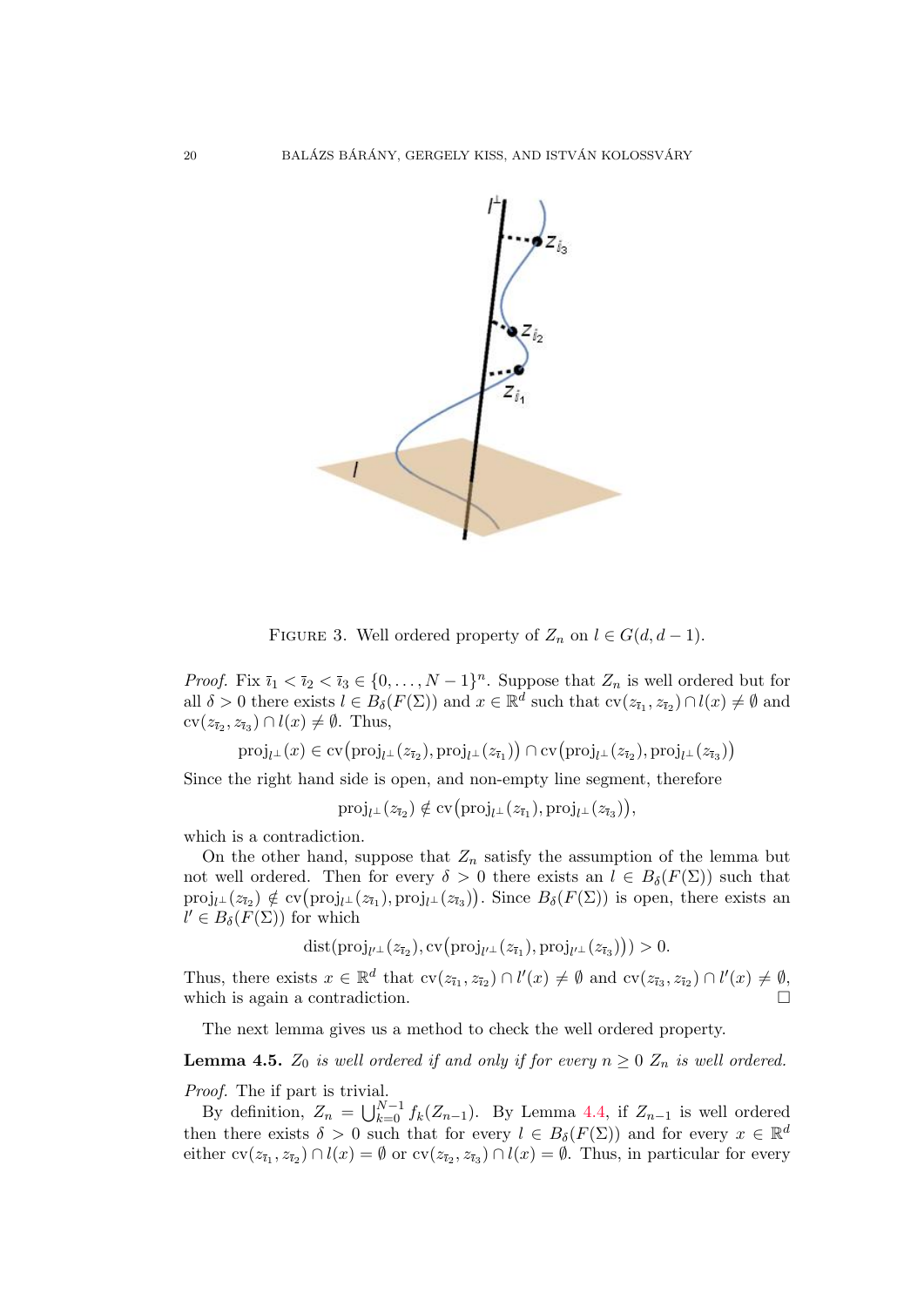$l \in B_{\delta}(F([k]))$ . By Theorem [2.1\(](#page-6-0)[2\)](#page-6-2), there exists  $\delta' > 0$  such that  $A_k B_{\delta}(F([k])) \supseteq$  $B_{\delta'}(F(\Sigma))$ . Thus, for every  $l \in B_{\delta'}(F(\Sigma))$  and for every  $x \in \mathbb{R}^d$ ,

<span id="page-20-0"></span>either 
$$
\text{cv}(f_k(z_{\bar{i}_1}), f_k(z_{\bar{i}_2})) \cap l(x) = \emptyset \text{ or } \text{cv}(f_k(z_{\bar{i}_2}), f_k(z_{\bar{i}_3})) \cap l(x) = \emptyset
$$
 (4.3)

for every  $z_{\bar{i}_1}, z_{\bar{i}_2}, z_{\bar{i}_3} \in Z_{n-1}$  with  $\bar{i}_1 < \bar{i}_2 < \bar{i}_3$ .

Let us suppose that  $Z_n$  is not well ordered for some n. Hence, there exists a minimal n such that  $Z_{n-1}$  is well ordered but  $Z_n$  is not. By Lemma [4.4,](#page-18-0) for every  $\delta' > \delta > 0$  there exist  $\bar{\jmath}_1 < \bar{\jmath}_2 < \bar{\jmath}_3 \in \{0, \ldots, N-1\}^{n+1}, l' \in B_{\delta}(F(\Sigma))$  and  $x \in \mathbb{R}^d$ 

$$
\text{cv}(z_{\bar{j}_1}, z_{\bar{j}_2}) \cap l'(x) \neq \emptyset \text{ and } \text{cv}(z_{\bar{j}_2}, z_{\bar{j}_3}) \cap l'(x) \neq \emptyset.
$$

Since [\(4.3\)](#page-20-0) holds for every  $k = 0, ..., N - 1$ , there are  $k < m$  such that  $z_{\bar{j}_1} \in$  $f_k(Z_{n-1})$  and  $z_{\bar{j}_3} \in f_m(Z_{n-1})$ . On the other hand by  $(4.3)$ , one of the endpoints of  $f_k(Z_{n-1})$  (and  $f_m(Z_{n-1})$ ) must be on the same side of  $l'(x)$ , where  $z_{\bar{j}_1}$  (and  $z_{\bar{\jmath}_3}$  respectively) is. Denote these endpoints by  $z_{a'}$  and  $z_{b'}$ . Observe that  $z_{a'} \neq$  $z_{b'}$ . Indeed, if  $z_{a'} = z_{b'}$  then  $k = m - 1$ , and thus either  $z_{\bar{j}_2} \in f_k(Z_{n-1})$  or  $z_{\bar{\jmath}_2} \in f_m(Z_{n-1})$ . Hence, but  $z_{\bar{\jmath}_2}$  is separated from  $z_{\bar{\jmath}_1}, z_{\bar{\jmath}_3}, z_{a'}, z_{b'}$  by the plane  $l'(x)$ , which cannot happen by  $(4.3)$ .

Moreover, by [\(4.3\)](#page-20-0), one of the endpoints of  $f_{(\bar{\jmath}_2)0}(Z_{n-1})$  is on the same side of  $l'(x)$  with  $z_{\bar{j}_2}$ , denote it by  $z_{c'}$ . But the endpoints of  $f_p(Z_{n-1})$  are the elements of  $Z_0$ , moreover,  $a' < c' < b'$ , which contradicts to the well ordered property of  $Z_0$ .

<span id="page-20-1"></span>**Theorem 4.6.** Let S be a non-degenerate system. Then the following three statements are equivalent

- <span id="page-20-2"></span>(1) S satisfies Assumption A,
- <span id="page-20-3"></span>(2) for  $\mathcal{L}\text{-}a.e.$  x,  $\alpha_r(x)$  exists,
- <span id="page-20-4"></span>(3)  $Z_0$  satisfies the well-ordered property.

*Proof of Theorem [4.6](#page-20-1)*[\(1\)](#page-20-2)⇒Theorem 4.6[\(2\)](#page-20-3). Follows directly by the combination of Lemma [3.4](#page-14-1) and Lemma [4.2.](#page-17-2)

*Proof of Theorem [4.6](#page-20-1)*[\(2\)](#page-20-3) $\Rightarrow$  Theorem 4.6[\(3\)](#page-20-4). Let us argue by contradiction. Assume that  $\alpha_r(x)$  exists for L-a.e. x but there exists  $Z_n$ ,  $n \geq 0$ , which does not satisfy the well-ordered property. By Lemma  $4.5, Z_0$  $4.5, Z_0$  does not satisfy the well ordered property. By Lemma [4.4,](#page-18-0) let  $l \in F(\Sigma)$ ,  $x \in \mathbb{R}^d$  and  $z_{i-1}, z_i, z_{i+1} \in Z_0$  be such that  $\text{cv}(z_{i-1}, z_i) \cap l(x) \neq \emptyset$  and  $\text{cv}(z_i, z_{i+1}) \cap l(x) \neq \emptyset$ . By continuity of the curve  $\Gamma$ , there exist  $\mathbf{i}, \mathbf{j} \in \Sigma$  such that  $i_1 = i - 1 \neq i = j_1, j_2 \neq 0$  and  $\Pi(\mathbf{i}) - \Pi(\mathbf{j}) \in l(x')$  with some  $x' \in \mathbb{R}^d$ . Hence,  $\langle \Pi(i) - \Pi(j) \rangle \subset l$ . By definition, there exists a  $\mathbf{k} \in \Sigma$  such that  $F(\mathbf{k}) = l$ . By using the continuity of  $F: \Sigma \mapsto G(d, d-1)$ ,  $\Gamma$  and  $\Pi: \Sigma \mapsto \Gamma$ , one can choose  $n, m$  sufficiently large, such that for every  $\mathbf{i}' \in [\mathbf{i}|_n]$  and  $\mathbf{k}' \in [\mathbf{k}|_m]$ ,

<span id="page-20-5"></span>
$$
F(\mathbf{k}')(\Pi(\mathbf{i}')) \cap \Gamma_{j_1 j_2} \neq \emptyset. \tag{4.4}
$$

By ergodicity, for  $\mu_0$ -a.e. **i**,  $\sigma^p$ **i**  $\in [k_m, \ldots, k_1, i_1, \ldots, i_n]$  for infinitely many  $p \geq 0$ , where  $\mathbf{k}|_m = k_1, \ldots, k_m$ . Let us denote this subsequence by  $p_k$ . Let  $\mathbf{k}_k$  be the sequence such that  $\mathbf{k}_k \in [k_1, \ldots, k_m, i_{p_k}, \ldots, i_1].$ 

By [\(4.4\)](#page-20-5), there exists a sequence  $\{\mathbf{j}_k\}$  such that  $\mathbf{j}_k \wedge \mathbf{i} = p_k + m$ ,  $\sigma^{p_k+m} \mathbf{j}_k \in [j_1 j_2]$ , and  $\Pi(\sigma^{p_k+m} \mathbf{j}_k) - \Pi(\sigma^{p_k+m} \mathbf{i}) \in F(\mathbf{k}_k)$ . By construction,  $\sigma^{p_k+m} \mathbf{j}_k \wedge \sigma^{p_k+m} \mathbf{i} = 0$ and  $\sigma^{p_k+m}$ **j**<sub>k</sub>  $\vee \sigma^{p_k+m}$ **i** = 0, and hence there exists a constant  $c > 0$  such that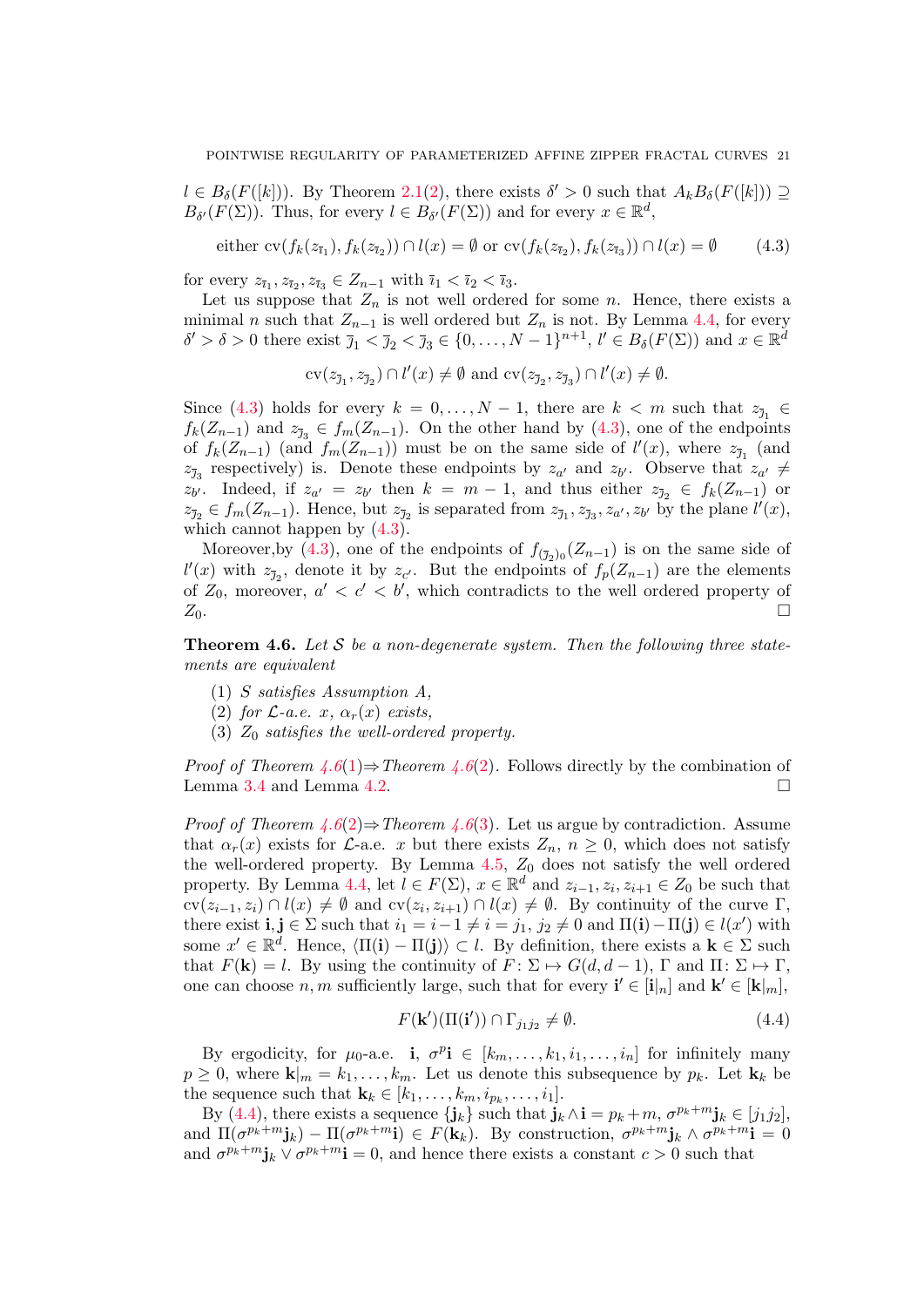$\|\Pi(\sigma^{p_k+m}\mathbf{j}_k)-\Pi(\sigma^{p_k+m}\mathbf{i})\|>c.$  Therefore for  $\mu_0$ -a.e. i

$$
\alpha_r(\pi(\mathbf{i})) = \lim_{\pi(\mathbf{j}) \to \pi(\mathbf{i})} \frac{\log \|\Pi(\mathbf{i}) - \Pi(\mathbf{j})\|}{\log |\pi(\mathbf{i}) - \pi(\mathbf{j})|} = \lim_{k \to +\infty} \frac{\log \|\Pi(\mathbf{i}) - \Pi(\mathbf{j}_k)\|}{\log |\pi(\mathbf{i}) - \pi(\mathbf{j}_k)|}
$$
  
\n
$$
= \lim_{k \to +\infty} \frac{\log \|A_{\mathbf{i}|_{p_k+m}} (\Pi(\sigma^{p_k+m}\mathbf{i}) - \Pi(\sigma^{p_k+m}\mathbf{j}_k))\|}{\log |\lambda_{\mathbf{i}|_{p_k+m}} (\pi(\sigma^{p_k+m}\mathbf{i}) - \pi(\sigma^{p_k+m}\mathbf{j}_k))|}
$$
  
\n
$$
\geq \lim_{k \to +\infty} \frac{\log \|A_{\mathbf{i}|_{p_k+m}} |F(\mathbf{k}_k)\|}{\log \lambda_{\mathbf{i}|_{p_k+m}}} \geq \lim_{k \to +\infty} \frac{\log \alpha_2(A_{\mathbf{i}|_{p_k+m}})}{\log \lambda_{\mathbf{i}|_{p_k+m}}}
$$
  
\n
$$
\geq \frac{\log \tau}{-\chi_{\mu_0}} + \lim_{k \to +\infty} \frac{\log \|A_{\mathbf{i}|_{p_k+m}}\|}{\log \lambda_{\mathbf{i}|_{p_k+m}}} = \frac{\log \tau}{-\chi_{\mu_0}} + \alpha(\pi(\mathbf{i})),
$$

[\(2.9\)](#page-8-1) where Theorem [2.1](#page-6-0)[\(4\)](#page-6-3), Theorem [2.1\(](#page-6-0)[6\)](#page-6-4) and Lemma [3.4.](#page-14-1) But  $-\log \tau / \chi_{\mu_0} > 0$ , which is a contradiction.  $\Box$ 

Let us recall that for any  $\underline{0} \neq x \in \mathbb{R}^d$ ,  $\langle v \rangle$  denotes the unique 1-dimensional subspace in  $\mathbb{PR}^{d-1}$  such that  $v \in \langle v \rangle$ . Also, any  $V \in G(d, d-1)$  can be identified with a  $d-2$  dimensional, closed submanifold  $\tilde{V}$  of  $\mathbb{PR}^{d-1}$  such that  $\tilde{V} = \{ \theta \in$  $\mathbb{PR}^{d-1} : \theta \subset V$ . Also, for a subset  $B \subset G(d, d-1)$  we can identify it with a subset  $\tilde{B}$  of  $\mathbb{PR}^{d-1}$  such that  $\tilde{B} = \{ \theta \in \mathbb{PR}^{d-1} : \theta \subset V \in B \}.$ 

*Proof of Theorem [4.6](#page-20-1)*[\(3\)](#page-20-4) $\Rightarrow$  Theorem 4.6[\(1\)](#page-20-2). Suppose that  $Z_0$  satisfies the well ordered property. By Lemma [4.5,](#page-19-1)  $Z_n$  satisfies the well-ordered property for every  $n \geq 0$ and thus, we may assume that  $\langle z_{\overline{i}} - z_{\overline{j}} \rangle \notin \widetilde{F(\Sigma)}$  for every  $z_{\overline{i}}, z_{\overline{j}} \in Z_n$ . Indeed, if  $\langle z_{\bar{i}} - z_{\bar{j}} \rangle \in F(\mathbf{i})$  for some  $\mathbf{i} \in \Sigma$  then one could find  $z_{\bar{i}'_1}, z_{\bar{i}'_2}, z_{\bar{i}'_3} \in Z_{n+1}$  such that  $\bar{i}'_1 < \bar{i}'_2 < \bar{i}'_3$ ,  $z_{\bar{i}'_1} = z_{\bar{i}},$   $z_{\bar{i}'_3} = z_{\bar{j}}$  and

$$
\text{proj}_{F(\mathbf{i})^{\perp}}(z_{\bar{\imath}_2'}) \notin \text{cv}(\text{proj}_{F(\mathbf{i})^{\perp}}(z_{\bar{\imath}_1'}), \text{proj}_{F(\mathbf{i})^{\perp}}(z_{\bar{\imath}_3'})).
$$

So, for every  $\overline{i}, \overline{j} \in \Sigma^*$  there exists open, connected component  $C_{\overline{i}, \overline{j}}$  of  $\mathbb{PR}^{d-1} \setminus$  $\widetilde{F(\Sigma)}$  such that  $\langle z_{\overline{i}} - z_{\overline{j}} \rangle \in C_{\overline{i}, \overline{j}}$ .

Then for any  $\bar{i}_1 < \bar{i}_2 < \bar{i}_3$ ,  $C_{\bar{i}_1,\bar{i}_2} = C_{\bar{i}_1,\bar{i}_3} = C_{\bar{i}_2,\bar{i}_3}$ . Indeed, if  $C_{\bar{i}_1,\bar{i}_2} \neq C_{\bar{i}_1,\bar{i}_3}$ then there exists  $F(i)$ , which separates  $\langle z_{\bar{i}_2} - z_{\bar{i}_1} \rangle$  and  $\langle z_{\bar{i}_3} - z_{\bar{i}_1} \rangle$ . But then, for  $F(\mathbf{i})^{\perp}$ , proj $_{F(\mathbf{i})^{\perp}}(z_{\bar{i}_2}) \notin \text{cv}(\text{proj}_{F(\mathbf{i})^{\perp}}(z_{\bar{i}_1}), \text{proj}_{F(\mathbf{i})^{\perp}}(z_{\bar{i}_3})),$  which cannot happen by definition of well ordered property.

Therefore, there exists a unique open,connected component C such that  $\langle z_{\bar{i}} \langle z_{\overline{j}} \rangle \in C$  for every  $\overline{i}, \overline{j} \in \Sigma^*$ . But, for any  $\mathbf{i} \in \Sigma$ , since  $\langle z_N - z_0 \rangle \notin \widetilde{F(\Sigma)}$ 

$$
\lim_{n \to +\infty} \langle A_{\mathbf{i}|_n} (z_N - z_0) \rangle = E(\mathbf{i}),
$$

hence,  $E(\Sigma) \subset C$ . Thus, for any multicone M, for which the dominated splitting condition of index-1 holds, the cone  $M \cap C$  is invariant, i.e.  $A_i(M \cap C) \subset M^o \cap C$ .

On the other hand, by  $\langle z_N - z_0 \rangle \in C$ , one can extend  $M \cap C$  such that  $\langle z_N - z_0 \rangle \in C$  $M \cap C$  and  $M \cap C$  remains invariant.

### 5. An example, de Rham's curve

<span id="page-21-0"></span>In this last section of the paper, we show an application for our main theorems. The well-known de Rham's curve in  $\mathbb{R}^2$  is the attractor of the affine zipper, formed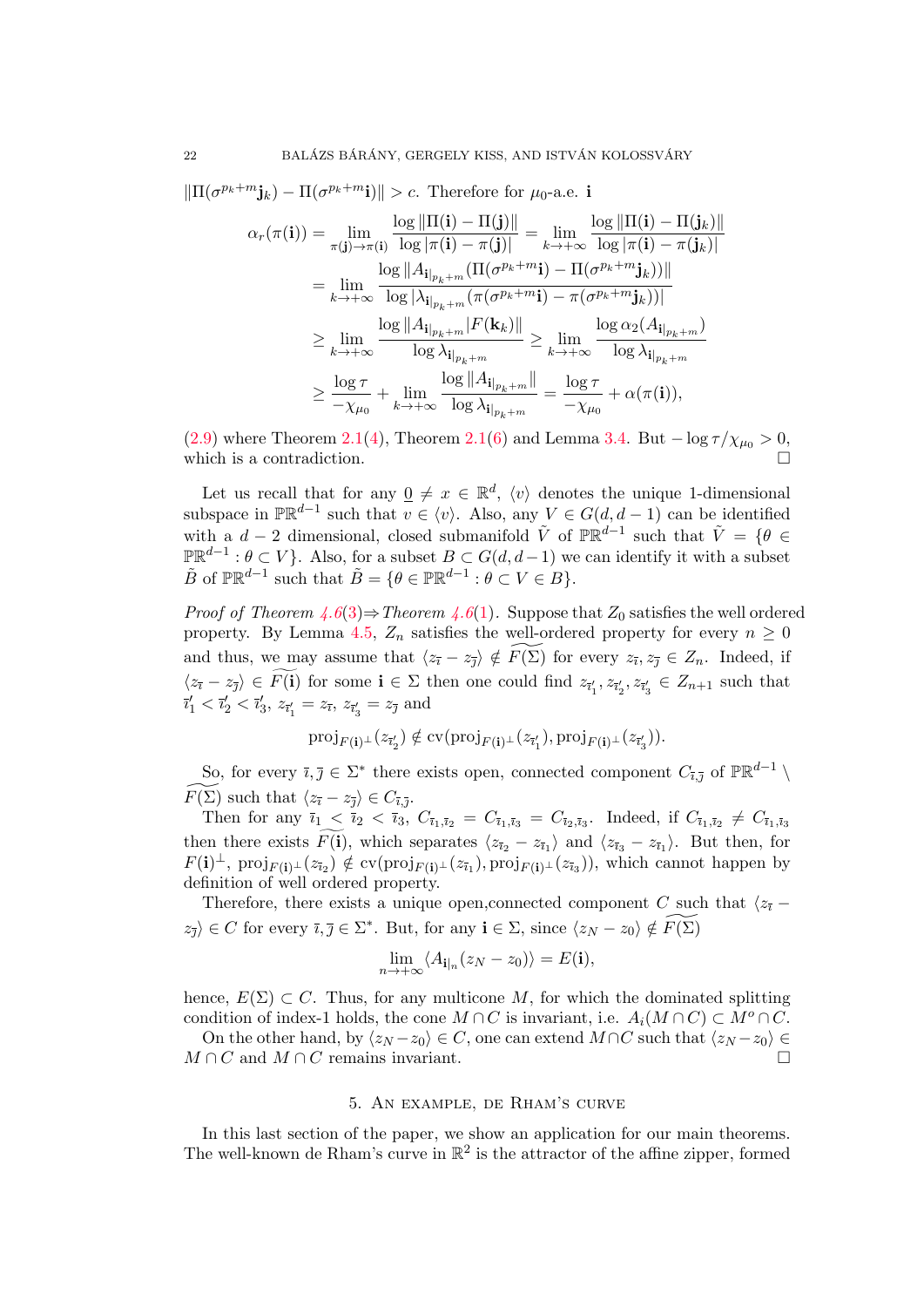by the functions

<span id="page-22-0"></span>
$$
f_0(x) = \begin{bmatrix} \omega & 0 \\ \omega & 1 - 2\omega \end{bmatrix} x - \begin{bmatrix} 0 \\ 2\omega \end{bmatrix} \text{ and } f_1(x) = \begin{bmatrix} 1 - 2\omega & \omega \\ 0 & \omega \end{bmatrix} x + \begin{bmatrix} 2\omega \\ 0 \end{bmatrix}, \quad (5.1)
$$

where  $\omega \in (0, 1/2)$  is a parameter.

Originally, the curve was introduced and studied by de Rham  $[11, 12, 13]$  $[11, 12, 13]$  $[11, 12, 13]$  $[11, 12, 13]$  with a geometric construction. Starting from a square, it can be obtained by trisecting each side with ratios  $\omega$  :  $(1-2\omega)$  :  $\omega$  and "cutting the corners" by connecting each adjacent partitioning point to get an octagon. Again, each side is divided into three parts with the same ratio and adjacent partitioning points are connected, and so on. The de Rham curve is the limit curve of this procedure. More precisely, the curve defined by the zipper in [\(5.1\)](#page-22-0) gives the segment between two midpoints of the original square.

Let us define the following linear parametrisation of the curve. Let  $v: [0,1] \mapsto \mathbb{R}^2$ the function of the form

<span id="page-22-2"></span>
$$
v(x) = f_i(v(2x - i)), \text{ for } x \in \left[\frac{i}{2}, \frac{i+1}{2}\right), i = 0, 1.
$$
 (5.2)

For a visualisation of a linearly parametrized de Rham curve, see Figure [4.](#page-22-1)



<span id="page-22-1"></span>Figure 4. Linearly parametrized de Rham curve with parameter  $\omega = 1/10$ . Left: The image of the unit cube w.r.t the IFS generating the graph of the de Rham curve. Middle: The second iteration. Right: The curve itself.

Protasov [\[34,](#page-26-10) [35\]](#page-26-2) proved in a more general context that the set of points  $x \in [0,1]$ for which  $\alpha(x) = \beta$  has full measure only if  $\beta = \hat{\alpha}$ , otherwise it has zero measure. Just recently, Okamura [\[31\]](#page-26-6) bounds  $\alpha(x)$  for Lebesgue typical points allowing in the definition [\(5.2\)](#page-22-2) more than two functions and also non-linear functions under some conditions.

We show that with a suitable coordinate transform the matrices  $A_0$  and  $A_1$ satisfy Assumption A and hence, our results are applicable.

<span id="page-22-3"></span>**Lemma 5.1.** For every  $\omega \in (0,1/3) \cup (1/3,1/2)$  there exists a coordinate transform  $D(\omega)$  such that  $D(\omega)^{-1}A_iD(\omega)$  has strictly positive entries for  $i = 1, 2$ .

*Proof.* For  $\varepsilon > 0$  and  $0 < \delta < 1$  define the coordinate transform matrices

$$
\widetilde{D}_{\varepsilon} = \begin{bmatrix} 1 & \varepsilon \\ \varepsilon & 1 \end{bmatrix} \text{ and } \widehat{D}_{\delta} = \begin{bmatrix} 1 & -\delta \\ -\delta & 1 \end{bmatrix}.
$$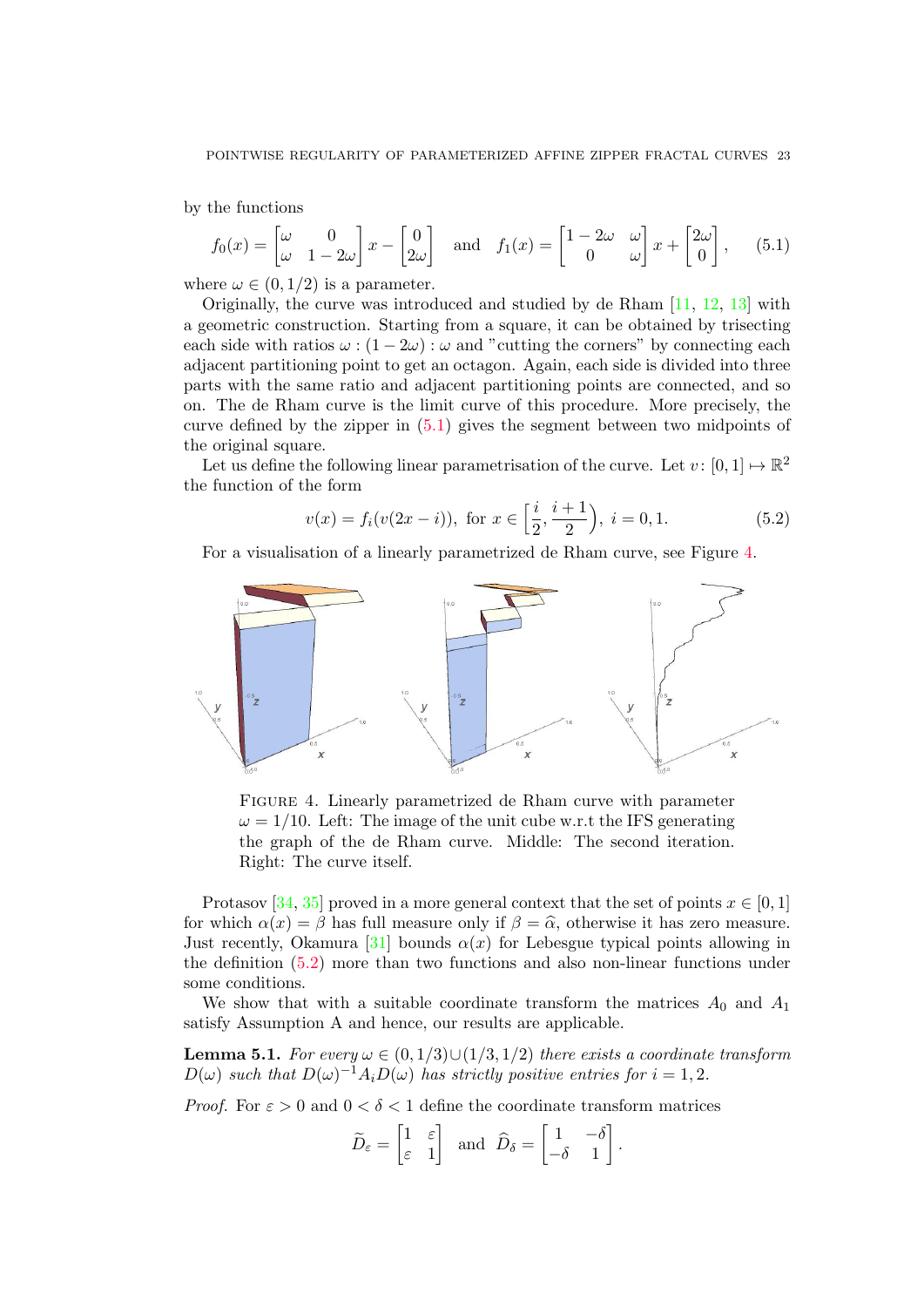Elementary calculations show that the matrices  $\widetilde{A}_0 = \widetilde{D}_{\varepsilon}^{-1} A_0 \widetilde{D}_{\varepsilon}$  and  $\widetilde{A}_1 = \widetilde{D}_{\varepsilon}^{-1} A_1 \widetilde{D}_{\varepsilon}$ have strictly positive entries whenever

$$
\frac{1}{3-\varepsilon}<\omega<\frac{1}{2-\varepsilon-\varepsilon^2}.
$$

The largest possible interval  $(1/3, 1/2)$  is attained when  $\varepsilon$  is arbitrarily small. Very similar calculations show that the entries of  $\hat{A}_0 = \hat{D}_\delta^{-1} A_0 \hat{D}_\delta$  and  $\hat{A}_1 = \hat{D}_\delta^{-1} A_1 \hat{D}_\delta$ are strictly positive whenever

$$
\frac{\delta}{1+3\delta}<\omega<\frac{1}{3+\delta},
$$

which gives the open interval  $(0, 1/3)$ . Also trivial calculations show that  $\|\widetilde{A}_i\|_1 = \|A_i\|_1 = \|\widehat{A}_i\|_1$   $i = 0, 1$  $||A_i||_1 = ||\widehat{A}_i||_1, i = 0, 1.$ 

Let us recall that in this case  $P(t)$  has the form

$$
P(t) = \lim_{n \to +\infty} \frac{-1}{n \log 2} \log \sum_{|\overline{\imath}| = n} ||A_{\overline{\imath}}||^t,
$$

and

$$
\alpha_{\min} = \lim_{t \to +\infty} \frac{P(t)}{t}
$$
 and  $\alpha_{\max} = \lim_{t \to -\infty} \frac{P(t)}{t}$ 

.

**Proposition 5.2.** For every  $\omega \in (0, 1/4) \cup (1/4, 1/3) \cup (1/3, 1/2)$  the de Rham function  $v : [0,1] \mapsto \mathbb{R}^2$ , defined in [\(5.2\)](#page-22-2), the following are true

- <span id="page-23-2"></span>(1) v is differentiable for Lebesque-almost every  $x \in [0,1]$  with derivative vector equal to zero,
- <span id="page-23-1"></span>(2) Let N be the set of [0,1] such that v is not differentiable. Then  $\dim_H \mathcal{N} =$  $\tau - P(\tau) > 0$ , where  $\tau \in \mathbb{R}$  is chosen such that  $P'(\tau) = 1$ ,
- <span id="page-23-3"></span>(3) dim<sub>H</sub>  $\Pi_* \mu_0 < 1$ , where  $\mu_0 = \{\frac{1}{2}, \frac{1}{2}\}$  $\frac{1}{2}$ <sup>N</sup> equidistributed measure on  $\Sigma$  =  ${0,1}^{\mathbb{N}}$  and  $\Pi$  is the natural projection from  $\Sigma$  to  $v([0,1])$ .

<span id="page-23-0"></span>(4) for every 
$$
\beta \in [\alpha_{\min}, \alpha_{\max}]
$$

$$
\dim_H \{ x \in [0,1] : \alpha(x) = \beta \} = \dim_H \{ x \in [0,1] : \alpha_r(x) = \beta \}
$$

$$
= \inf_{t \in \mathbb{R}} \{ t\beta - P(t) \}.
$$

For  $\omega = 1/4$  the de Rham curve is a smooth curve, namely a parabola arc. For  $\omega = 1/3$ , the matrices does not satisfy the dominated splitting condition. For this case, we refer to the work of Nikitin [\[30\]](#page-26-11).

Proof. By Lemma [5.1,](#page-22-3) we are able to apply Theorem [1.4](#page-5-2) and Theorem [1.5](#page-5-3) for  $\omega \neq 1/3$ . It is easy to see that [\(5.1\)](#page-22-0) is symmetric. Thus, by Theorem [1.4,](#page-5-2) the statement [\(4\)](#page-23-0) of the proposition follows.

On the other hand, let  $\mathcal N$  be the set, where v is not differentiable. Then

$$
\{x \in [0,1] : \alpha(x) < 1\} \subseteq \mathcal{N} \subseteq \{x \in [0,1] : \alpha(x) \le 1\}.
$$

Thus,  $\dim_H \mathcal{N} = \inf_{t \in \mathbb{R}} \{t - P(t)\}.$ 

Now, we prove that there exists  $\tau \in \mathbb{R}$  such that  $P'(\tau) = 1$ . Observe that  $M = A_0 + A_1$  is a stochastic matrix with left and right eigenvectors  $p = (p_1, p_2)^T$ and  $e = (1, 1)^T$ , respectively, corresponding to eigenvalue 1 and  $p_i > 0$ ,  $p_1 + p_2 = 1$ . There exists a constant  $c > 0$  such that for every  $\overline{i} \in \Sigma^*$ 

$$
c^{-1}p^T A_{\bar{\imath}} e \le ||A_{\bar{\imath}}|| \le c p^T A_{\bar{\imath}} e,
$$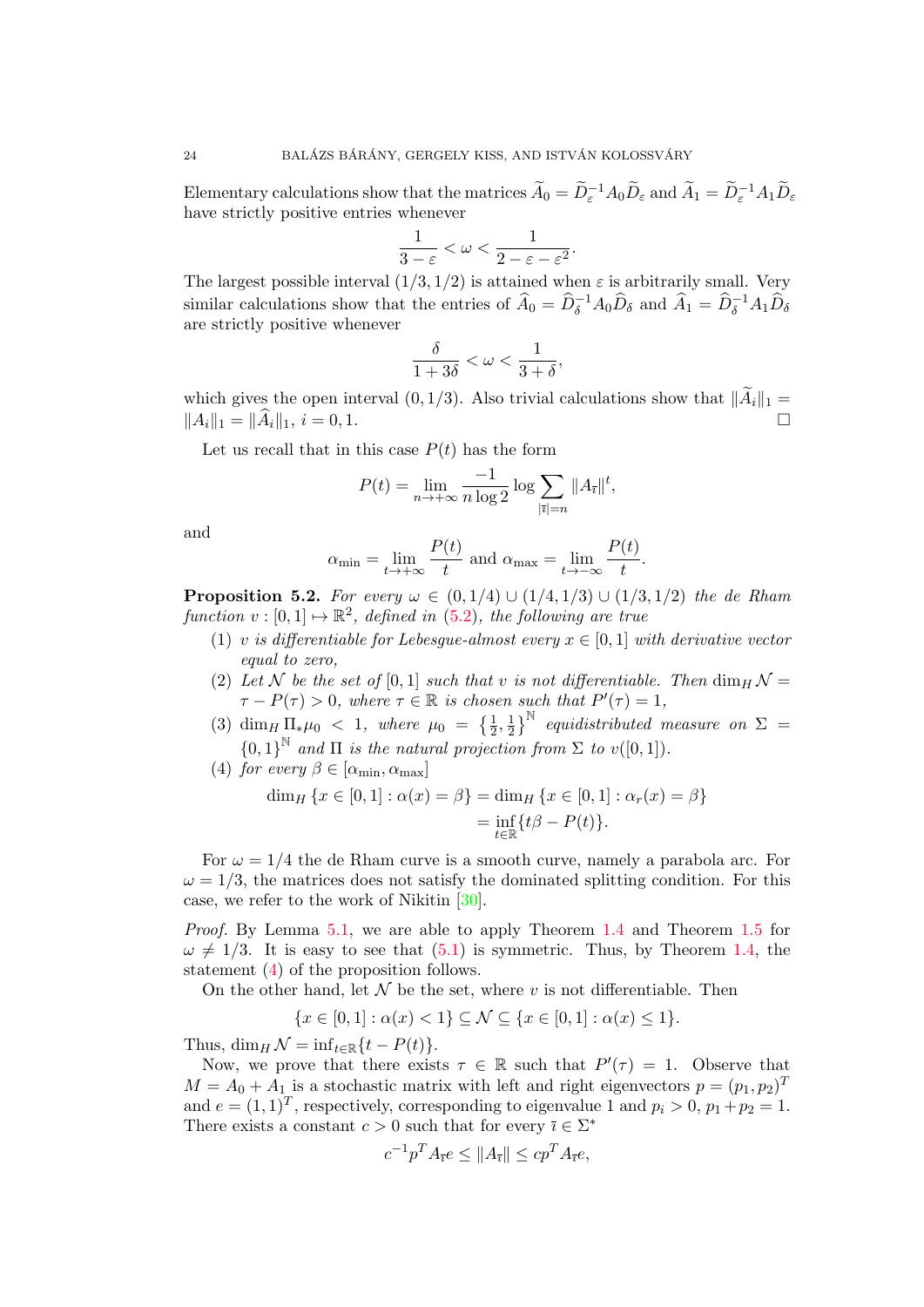and therefore

$$
\sum_{|\bar{\imath}|=n} p^T A_{\bar{\imath}} e = p^T (A_0 + A_1)^n e.
$$

Thus  $P(1) = 0$ , and

$$
\mu_1([\mathbf{i}|_n]) = p^T A_{\mathbf{i}|_n} e = p^T A_{i_1} \dots A_{i_n} e \text{ and}
$$

$$
\mu_0([\mathbf{i}|_n]) = \frac{1}{2^n} \text{ for every } \mathbf{i} \in \Sigma.
$$

Simple calculations show that,

$$
\mu_1([00]) = (\frac{1}{2}, \frac{1}{2})A_0 A_0 (1, 1)^T = \omega^2 + \frac{(1 - 2\omega)\omega}{2} + \frac{(1 - 2\omega)^2}{2},
$$

which is not equal to  $1/4$  if  $\omega \neq 1/4$  or  $\omega \neq 1/2$ . Thus, for  $\omega \neq 1/4$  and  $\omega \neq 1/2$ ,  $\mu_0 \neq \mu_1$ , and by Lemma [2.5,](#page-9-2)  $P'(1) < 1 < P'(0)$ . Since  $t \mapsto P'(t)$  is continuous, there exists  $\tau$  such that  $P'(\tau) = 1$  and therefore  $\dim_H \mathcal{N} = \tau - P(\tau) > 0$ , which completes [\(2\)](#page-23-1).

On the other hand, by Theorem [1.5,](#page-5-3)  $\alpha_r(x) = P'(0) > 1$  for Lebesgue almost every  $x \in [0, 1]$  and therefore v is differentiable with derivative vector 0. This implies [\(1\)](#page-23-2).

Finally, we show statement [\(3\)](#page-23-3) of the proposition. By using the classical result of Young

$$
\dim_H \Pi_* \mu_0 = \liminf_{r \to 0+} \frac{\log \Pi_* \mu_0(B_r(x))}{\log r} \text{ for } \pi_* \mu_0 \text{-a.e. } x \in \Gamma = v([0, 1]).
$$

For an  $\mathbf{i} \in \Sigma$  and  $r \in \mathbb{R}$  let  $n \geq 1$  be such that  $||A_{\mathbf{i}|_n}|| \leq r < ||A_{\mathbf{i}|_{n-1}}||$ . Hence,  $\Pi([\mathbf{i}|_n]) \subseteq B_r(\Pi(\mathbf{i}))$  and

$$
\liminf_{r \to 0+} \frac{\log \Pi_* \mu_0(B_r(\Pi(\mathbf{i})))}{\log r} \leq \liminf_{n \to \infty} \frac{\log \mathbb{P}([\mathbf{i}|_n])}{\log ||A_{\mathbf{i}|_n}||}
$$

Since  $\mu_0([\mathbf{i}|n]) = 1/2^n$ , by Proposition [2.4](#page-8-3)

$$
\liminf_{n\to\infty}\frac{\log\mathbb{P}([\mathbf{i}|_n])}{\log\|A_{\mathbf{i}|_n}\|}=\frac{1}{P'(0)}<1.
$$

<span id="page-24-0"></span>**Remark 5.3.** Finally, we remark that in case of general signature vector, one may modify the definition of  $\mathbf{i} \vee \mathbf{j}$  to

$$
\mathbf{i}\vee\mathbf{j} = \begin{cases}\n\min\{\sigma^{i\wedge j+1}\mathbf{i} \wedge \mathbf{N-1}, \sigma^{i\wedge j+1}\mathbf{j} \wedge \mathbf{0}\}, & i_{i\wedge j+1} + 1 = j_{i\wedge j+1} \& \varepsilon_{i_{i\wedge j+1}} = 0 \& \varepsilon_{j_{i\wedge j+1}} = 0, \\
\min\{\sigma^{i\wedge j+1}\mathbf{i} \wedge \mathbf{0}, \sigma^{i\wedge j+1}\mathbf{j} \wedge \mathbf{N-1}\}, & i_{i\wedge j+1} + 1 = j_{i\wedge j+1} \& \varepsilon_{i_{i\wedge j+1}} = 1 \& \varepsilon_{j_{i\wedge j+1}} = 0, \\
\min\{\sigma^{i\wedge j+1}\mathbf{i} \wedge \mathbf{N-1}, \sigma^{i\wedge j+1}\mathbf{j} \wedge \mathbf{N-1}\}, & i_{i\wedge j+1} + 1 = j_{i\wedge j+1} \& \varepsilon_{i_{i\wedge j+1}} = 1 \& \varepsilon_{j_{i\wedge j+1}} = 1, \\
\min\{\sigma^{i\wedge j+1}\mathbf{j} \wedge \mathbf{N-1}, \sigma^{i\wedge j+1}\mathbf{i} \wedge \mathbf{0}\}, & j_{i\wedge j+1} + 1 = i_{i\wedge j+1} \& \varepsilon_{j_{i\wedge j+1}} = 0 \& \varepsilon_{j_{i\wedge j+1}} = 0, \\
\min\{\sigma^{i\wedge j+1}\mathbf{j} \wedge \mathbf{0}, \sigma^{i\wedge j+1}\mathbf{i} \wedge \mathbf{0}\}, & j_{i\wedge j+1} + 1 = i_{i\wedge j+1} \& \varepsilon_{j_{i\wedge j+1}} = 1 \& \varepsilon_{i_{i\wedge j+1}} = 0, \\
\min\{\sigma^{i\wedge j+1}\mathbf{j} \wedge \mathbf{0}, \sigma^{i\wedge j+1}\mathbf{i} \wedge \mathbf{N-1}\}, & j_{i\wedge j+1} + 1 = i_{i\wedge j+1} \& \varepsilon_{j_{i\wedge j+1}} = 1 \& \varepsilon_{i_{i\wedge
$$

 $\Box$ 

Acknowledgement. Bárány was partially supported by the grant OTKA K104745 and the grant EPSRC EP/J013560/1. Kiss was partially supported by the grant OTKA K104178 and the internal research project F1R-MTH-PUL-15MRO3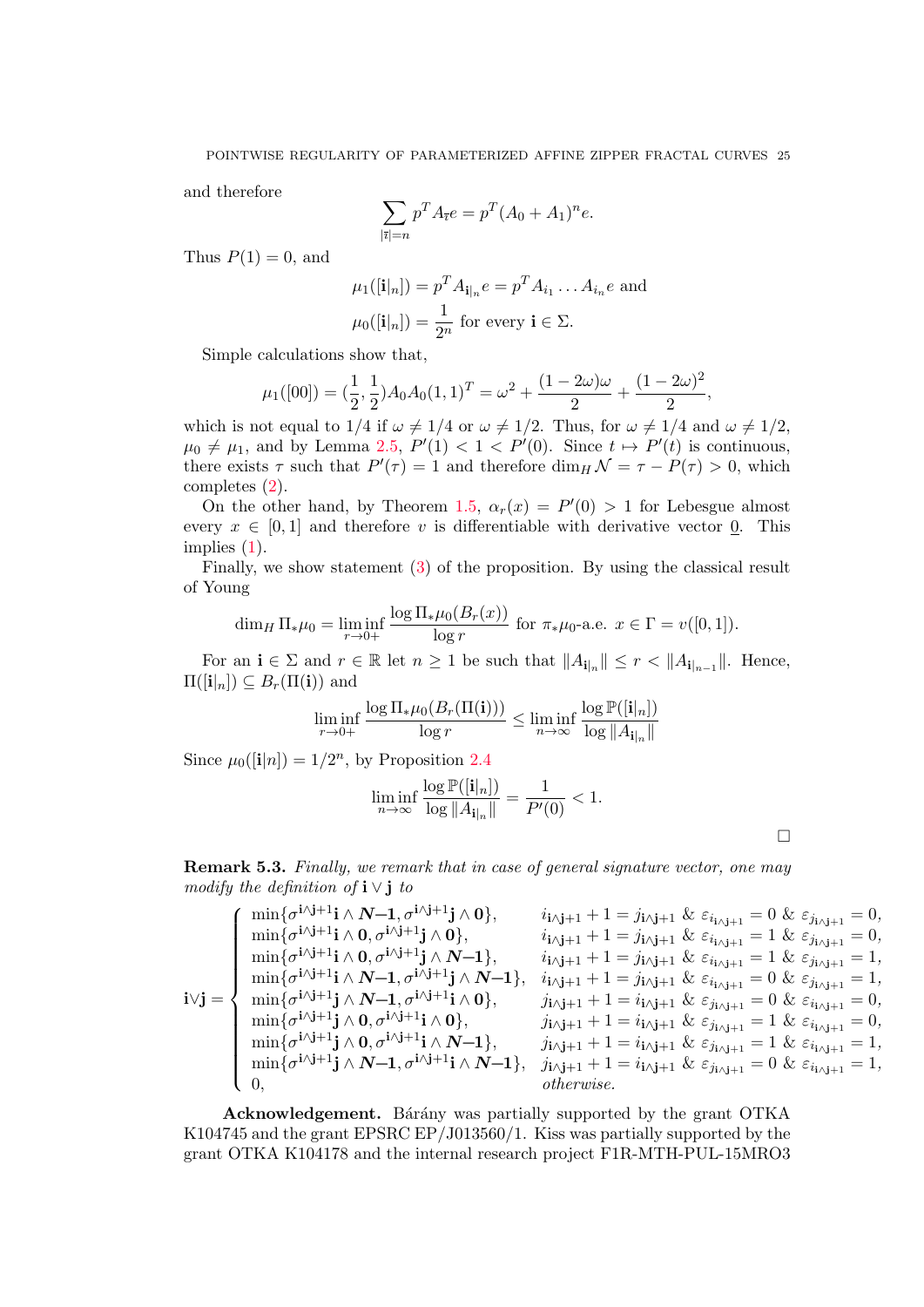of the University of Luxembourg. Kolossv´ary was partially supported by the Hungarian National Eötvös Scholarship.

#### **REFERENCES**

- <span id="page-25-10"></span>[1] J. Aouidi and M. B. Slimane. Multi-fractal formalism for non-self-similar functions. Integral Transforms Spec. Funct., 15(3):189–207, 2004.
- <span id="page-25-7"></span>[2] C. Bandt and A. Kravchenko. Differentiability of fractal curves. Nonlinearity, 24(10):2717, 2011.
- <span id="page-25-1"></span>[3] M. F. Barnsley. Fractal functions and interpolation. Constructive Approximation, 2(1):303– 329, 1986.
- <span id="page-25-14"></span>[4] J. Barral and S. Seuret. From multifractal measures to multifractal wavelet series. *J. Fourier* Anal. Appl., 11(5):589–614, 2005.
- <span id="page-25-13"></span>[5] M. Ben Sliman. The thermodynamic formalism for the de Rham function: the increment method. Izv. Ross. Akad. Nauk Ser. Mat., 76(3):3–18, 2012.
- <span id="page-25-11"></span>[6] M. Ben Slimane. Multifractal formalism for selfsimilar functions expanded in singular basis. Appl. Comput. Harmon. Anal., 11(3):387–419, 2001.
- <span id="page-25-12"></span>[7] M. Ben Slimane. Some functional equations revisited: the multifractal properties. Integral Transforms Spec. Funct., 14(4):333–348, 2003.
- <span id="page-25-17"></span>[8] J. Bochi and N. Gourmelon. Some characterizations of domination. Mathematische Zeitschrift, 263(1):221–231, 2009.
- <span id="page-25-22"></span>[9] R. Bowen. Equilibrium states and the ergodic theory of Anosov diffeomorphisms, volume 470 of Lecture Notes in Mathematics. Springer-Verlag, Berlin, 2008.
- <span id="page-25-16"></span>[10] C. Coiffard, C. Melot, and W. Thomas. A family of functions with two different spectra of singularities. J. Fourier Anal. Appl., 20(5):961–984,, 2014.
- <span id="page-25-24"></span>[11] G. de Rham. Une peu de mathmatiques propos d'une courbe plane. Elemente der Math., 2(4):73–76, 89–97, 1947.
- <span id="page-25-25"></span>[12] G. de Rham. Sur une courbe plane. J. Math. Pures Appl., 35:25–42, 1956.
- <span id="page-25-26"></span>[13] G. de Rham. Sur les courbes limits de polygones obtenus par trisection. *Enseignement Math.*, 5:29–43, 1959.
- <span id="page-25-2"></span>[14] K. J. Falconer. The Hausdorff dimension of self-affine fractals. Math. Proc. Cambridge Philos. Soc., 103(2):339–350, 1988.
- <span id="page-25-6"></span>[15] K. J. Falconer. Fractal Geometry: Mathematical Foundations and Applications. Wiley, 1990.
- <span id="page-25-20"></span>[16] D.-J. Feng. Lyapunov exponents for products of matrices and multifractal analysis. part i: Positive matrices. Israel Journal of Mathematics, 138(1):353–376, 2003.
- <span id="page-25-5"></span>[17] D.-J. Feng and A. Käenmäki. Self-affine sets in analytic curves and algebraic surfaces. Ann. Acad. Sci. Fenn. Math., 2017. to appear, available at arXiv:1612.07136.
- <span id="page-25-21"></span>[18] D.-J. Feng and K.-S. Lau. The pressure function for products of non-negative matrices. Math. Research Letter, (9):363–378, 2002.
- <span id="page-25-19"></span>[19] D.-J. Feng and P. Shmerkin. Non-conformal repellers and the continuity of pressure for matrix cocycles. P. Geom. Funct. Anal., 24(4):1101–1128, 2014.
- <span id="page-25-23"></span>[20] Y. Heurteaux. Estimations de la dimension inférieure et de la dimension supérieure des mesures. Ann. Inst. H. Poincaré Probab. Statist., 34(3):309-338, 1998.
- <span id="page-25-0"></span>[21] J. E. Hutchinson. Fractals and self-similarity. *Indiana Univ. Math. J.*, 30(5):713–747, 1981.
- <span id="page-25-15"></span>[22] J. Jaerisch and H. Sumi. Pointwise hölder exponents of the complex analogues of the takagi function in random complex dynamics.
- <span id="page-25-8"></span>[23] S. Jaffard. Multifractal formalism for functions. I. Results valid for all functions. SIAM J. Math. Anal., 28(4):944–970, 1997.
- <span id="page-25-9"></span>[24] S. Jaffard. Multifractal formalism for functions. II. Self-similar functions. SIAM J. Math. Anal., 28(4):971–998, 1997.
- <span id="page-25-3"></span>[25] T. Jordan, M. Pollicott, and K. Simon. Hausdorff dimension for randomly perturbed self affine attractors. Comm. Math. Phys., 270(2):519–544, 2007.
- <span id="page-25-18"></span>[26] A. Käenmäki. On natural invariant measures on generalised iterated function systems. Ann. Acad. Sci. Fenn. Math., 29(2):419–458, 2004.
- <span id="page-25-4"></span>[27] F. Ledrappier. On the dimension of some graphs. In Symbolic dynamics and its applications (New Haven, CT, 1991), volume 135 of Contemp. Math., pages 285–293. Amer. Math. Soc., Providence, RI, 1992.